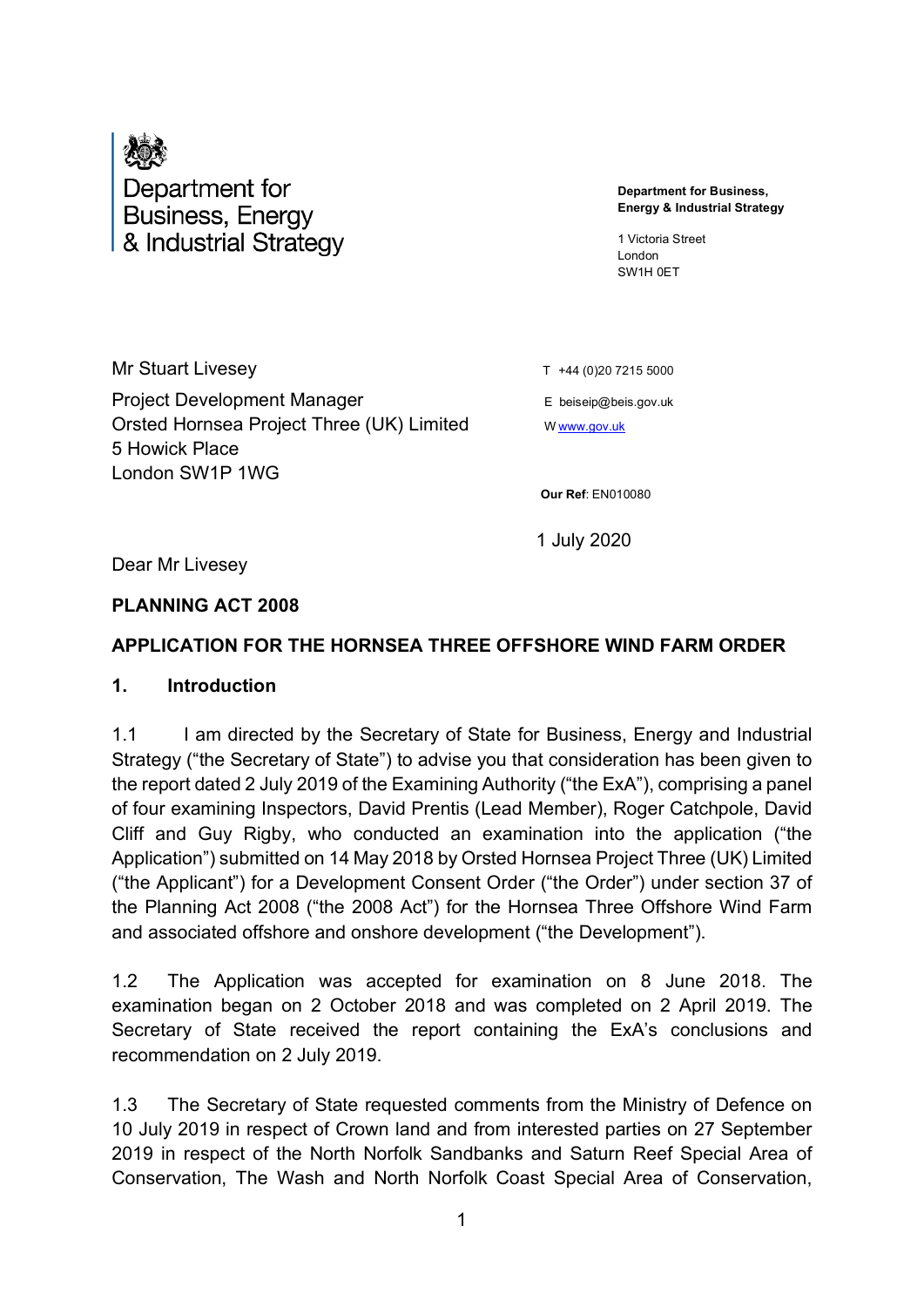[Ornithology, Marine Conservation Zones, Southern North Sea Site of Community](https://infrastructure.planninginspectorate.gov.uk/projects/eastern/hornsea-project-three-offshore-wind-farm/?ipcsection=docs&stage=6&filter1=Secretary+of+State+Consultation+2)  [Importance Site Integrity Plan](https://infrastructure.planninginspectorate.gov.uk/projects/eastern/hornsea-project-three-offshore-wind-farm/?ipcsection=docs&stage=6&filter1=Secretary+of+State+Consultation+2) and the Flamborough and Filey Coast Special Protection Area. The decision deadline was reset until 31 March 2020 to allow that further information to be provided. The Secretary of State responded to a request for clarification by the Applicant on 31 October 2019. The decision deadline was then further reset until 1 June 2020.

1.4 On 2 March 2020, the Secretary of State invited comments on the representations received in response to the previous consultation as he considered the information provided by the Applicant in response to those letters contained new environmental information. In order to fully consider the responses to the new environmental information and the responses to the 2 March 2020 consultation, the decision was reset until 1 July 2020.

1.5 The Order would grant development consent for the construction and operation of an offshore wind farm above 100 Megawatts ("MW") and up to 2.4 Gigawatts ("GW") with associated offshore and onshore development in the North Sea and the County of Norfolk.

1.6 The Development as applied for would comprise: up to 300 wind turbines with an electrical capacity above 100MW and up to 2.4GW; up to three offshore accommodation platforms; up to twelve offshore transformer substations; up to four offshore High Voltage Direct Current ("HVDC") converter substations; up to six subsea offshore High Voltage Alternating Current ("HVAC") booster stations; up to four surface offshore HVAC booster stations; subsea inter-array electrical circuits; a marine connection to shore; a foreshore connection; an onshore connection to an onshore substation; and the connection from there to National Grid's existing Norwich Main substation. Subsequent to Examination and in response to a request for information by the Secretary of State the Applicant has submitted post-examination design envelope modifications including a reduction in the number of turbines from a maximum of 300 to a maximum of 231. This and other relevant modifications to the design envelope proposed in the post-examination modifications would be secured through the Order and were taken into account in the Habitats Regulations Assessment. The Secretary of State does not consider that the proposed modifications amount to a material change to the Development as applied for.

1.7 The proposed Development may use HVAC or HVDC transmission or could use a combination of both technologies in separate electrical systems. It could also include an onshore HVAC booster station.

1.8 Powers of compulsory acquisition for both land, and new and existing rights over land, are also sought by the Applicant to support the delivery of the project.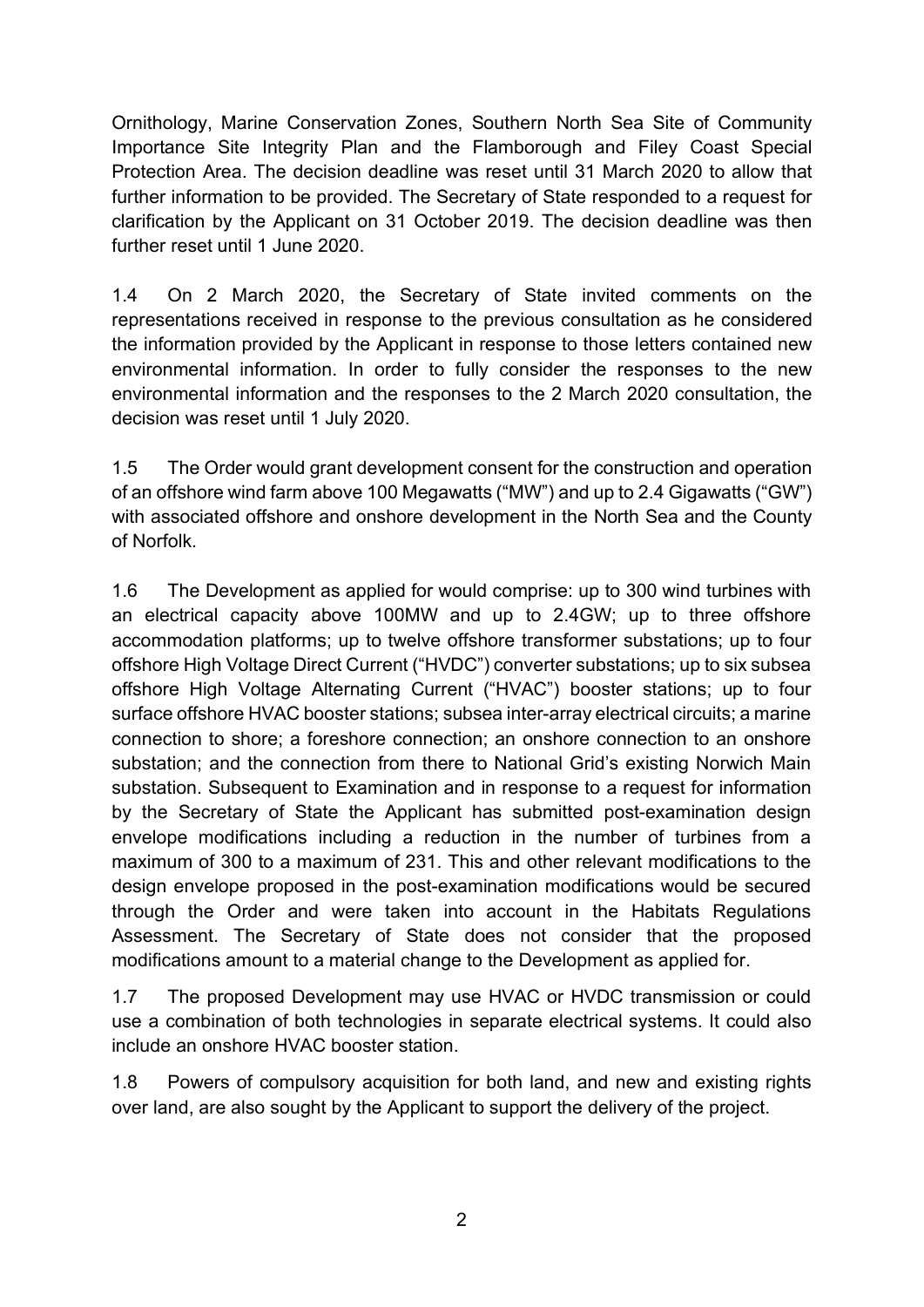[1](#page-2-0).9 Published alongside this letter on the Planning Inspectorate's website<sup>1</sup> is a copy of the ExA's Report of Findings and Conclusions and Recommendation to the Secretary of State ("the ExA Report"). The main features of the Development proposals, as applied for, and site are set out in section 2 of the ExA's report. The ExA's findings are set out in sections 3 to 17 of the ExA Report, and the ExA's conclusions on the case for development consent, the request for compulsory acquisition powers and the terms of the Order are set out (respectively) at sections 18, 19 and 20.

### **2. Summary of the ExA's Report and Recommendation**

2.1 The ExA's recommendation in section 21.2 (pages 348-349) is as follows:

*"21.2.1. For all the above reasons and in the light of our findings and conclusions on important and relevant matters set out in this report, the Examining Authority (ExA) recommends that the Secretary of State for Business, Energy and Industrial Strategy (SoS) should not make an Order granting development consent for the Proposed Development.* 

*21.2.2. However, if the SoS is minded to make the Hornsea Three Offshore Wind Farm Order, the ExA recommends that it be made in the form of the draft attached at Appendix E.*

*21.2.3. Should the SoS wish to consider the case for alternative solutions, imperative reasons of overriding public importance and compensatory measures for European sites then the ExA recommends that it would first be necessary to seek further information from the Applicant and the relevant statutory nature conservation bodies.* 

*21.2.4. If the SoS is minded to make the Hornsea Three Offshore Wind Farm Order, the ExA recommends that:* 

- *further information is sought in relation to the Cromer Shoal Chalk Beds Marine Conservation Zone and the requirements of section 126(7) of the Marine and Coastal Access Act 2009;*
- *in the event that Markham's Triangle is designated[2](#page-2-1) as a Marine Conservation Zone before the application is determined, there would need to be a further assessment for that site in accordance with section 126(7) of the Marine and Coastal Access Act*  2009; *and*
- *the Applicant be invited to submit an In Principle Southern North Sea Special Area for Conservation Site Integrity Plan.*

<span id="page-2-0"></span><sup>1</sup> <https://infrastructure.planninginspectorate.gov.uk/projects/eastern/hornsea-project-three-offshore-wind-farm/>

<span id="page-2-1"></span><sup>2</sup> Markham's Triangle was designated as a Marine Conservation Zone on 31 May 2019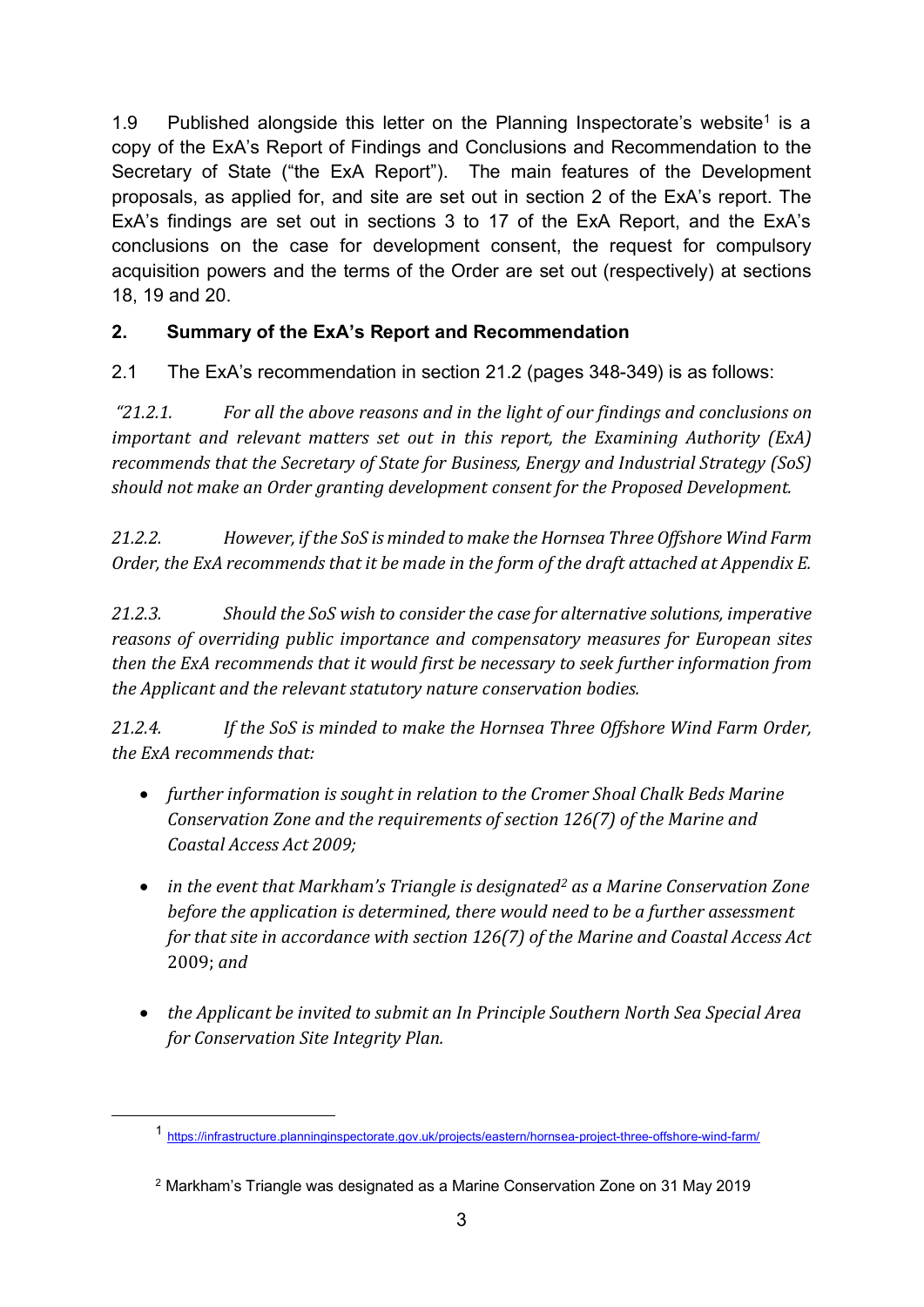*21.2.5 If the SoS is minded to make the Hornsea Three Offshore Wind Farm Order, the ExA recommends that the SoS can be satisfied that there is a compelling case in the public interest for the compulsory acquisition and other powers sought in respect of the land shown on the Land plans. In respect of compulsory acquisition, the proposal would comply with section 122(3) of PA2008.* 

*21.2.6. The SoS may wish to seek evidence that the Secretary of State for Defence has granted the consent required under section 135(1) of PA2008 in respect of plots 1-005 to 1- 014, 1-017, 1-018, 30-029 and 30-030[3.](#page-3-0) Alternatively, the ExA recommends that the relevant plots would have to be excluded from the compulsory acquisition powers in Articles 18 and 20.*"

# **3. Summary of the Secretary of State's views**

3.1 The Secretary of State notes that the ExA concluded that it could not recommend granting consent to the Development because it could not rule out effects on protected Natura 2000 sites. It considered that it was therefore not necessary for it to draw further conclusions on the balance of the Development's adverse impacts and benefits. Nevertheless, the ExA summarised the adverse impacts and benefits as it saw them.

3.2 In the view of the ExA, there is a group of factors where any adverse impacts would be minor or where impacts would be sufficiently mitigated, such that they would not weigh significantly against the Order being made. These were:

- navigation and other offshore operations;
- commercial fishing
- land use and recreation:
- transport and highway safety;
- living conditions for local residents, including effects on human health;
- landscape and visual impacts;
- historic environment:
- onshore ecology;
- socio-economic (in relation to tourism and recreation); and
- other matters functional aspects of design, climate change adaptation, flood risk, waste management and water quality.

3.3 The ExA identified harm in relation to offshore ecology, to which it attached significant weight.

<span id="page-3-0"></span><sup>3</sup> Consent granted on 25 July 2019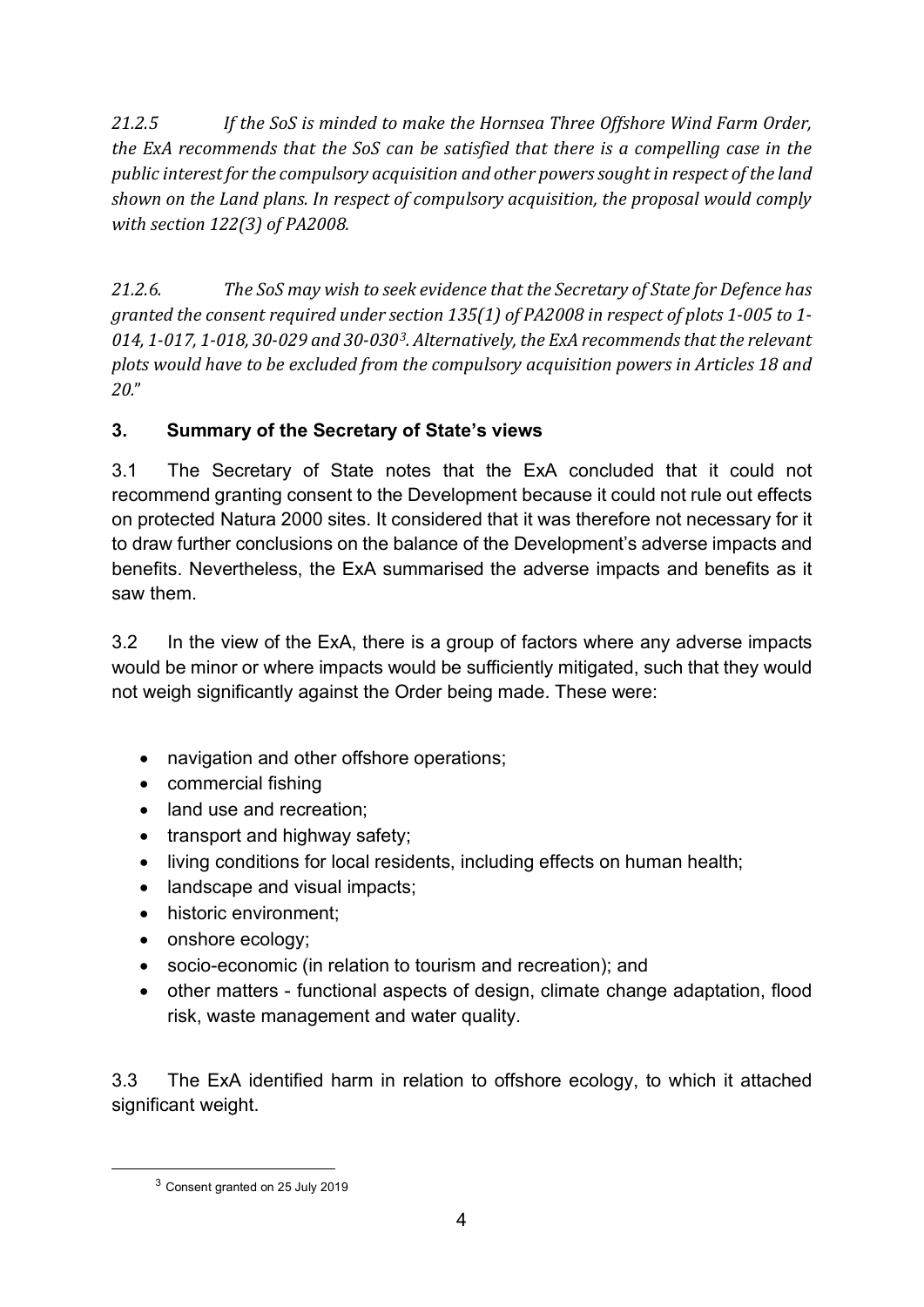3.4 On the other hand, it attached substantial weight to the contribution the Development would make towards meeting the national need for renewable energy demonstrated by EN-1. In addition, it attached moderate weight to socio-economic benefits relating to employment and gross value added.

3.5 The Secretary of State agrees with the ExA as to the weight to be accorded to these issues in the light of the further information provided on offshore ecology following the close of the examination and the conclusions of the draft HRA, he considers that the weight to be accorded to the harm to offshore ecology would not be such that it would by itself or in-combination with the other minor negative effects of the Development identified by the ExA, outweigh the substantial benefits of the project were it not for the fact that the compensatory measures in respect of the adverse effects on the Flamborough and Filey Coast SPA have not been secured.

3.6 For the reasons explained in section 7 of this letter and the conclusions in the Habitats Regulations Assessment published alongside this letter<sup>4</sup>, the Secretary of State cannot rule out an Adverse Effect on Integrity ("AEoI") on the kittiwake feature of the Flamborough and Filey Coast SPA in-combination with other plans or projects. Nor does he consider that necessary compensatory measures for that impact have been secured. The Secretary of State is therefore not able to grant consent to the Development at this time. However, having considered the further evidence provided by the Applicant and responses to that evidence from other Interested Parties, he considers that there is, on balance, a reasonable prospect of the Applicant being able to secure appropriate compensatory measures.

# 3.7 **The Secretary of State is therefore minded to grant consent subject to the Applicant providing sufficient evidence that the said compensatory measures have been secured.**

3.8 The Secretary of State requests the Applicant provides further information confirming that sufficient compensatory measures have been secured as soon as possible but by no later than 30 September 2020.

3.9 In order to give other interested parties an opportunity to comment on the proposed compensatory measures and for the Secretary of State to make a final decision on the Application, the statutory deadline for the decision is reset to 31 December 2020. A statement will made in Parliament confirming that date as soon as possible.

# <span id="page-4-0"></span>**4. Secretary of State's Consideration of the Application**

<sup>4</sup> <https://infrastructure.planninginspectorate.gov.uk/projects/eastern/hornsea-project-three-offshore-wind-farm/>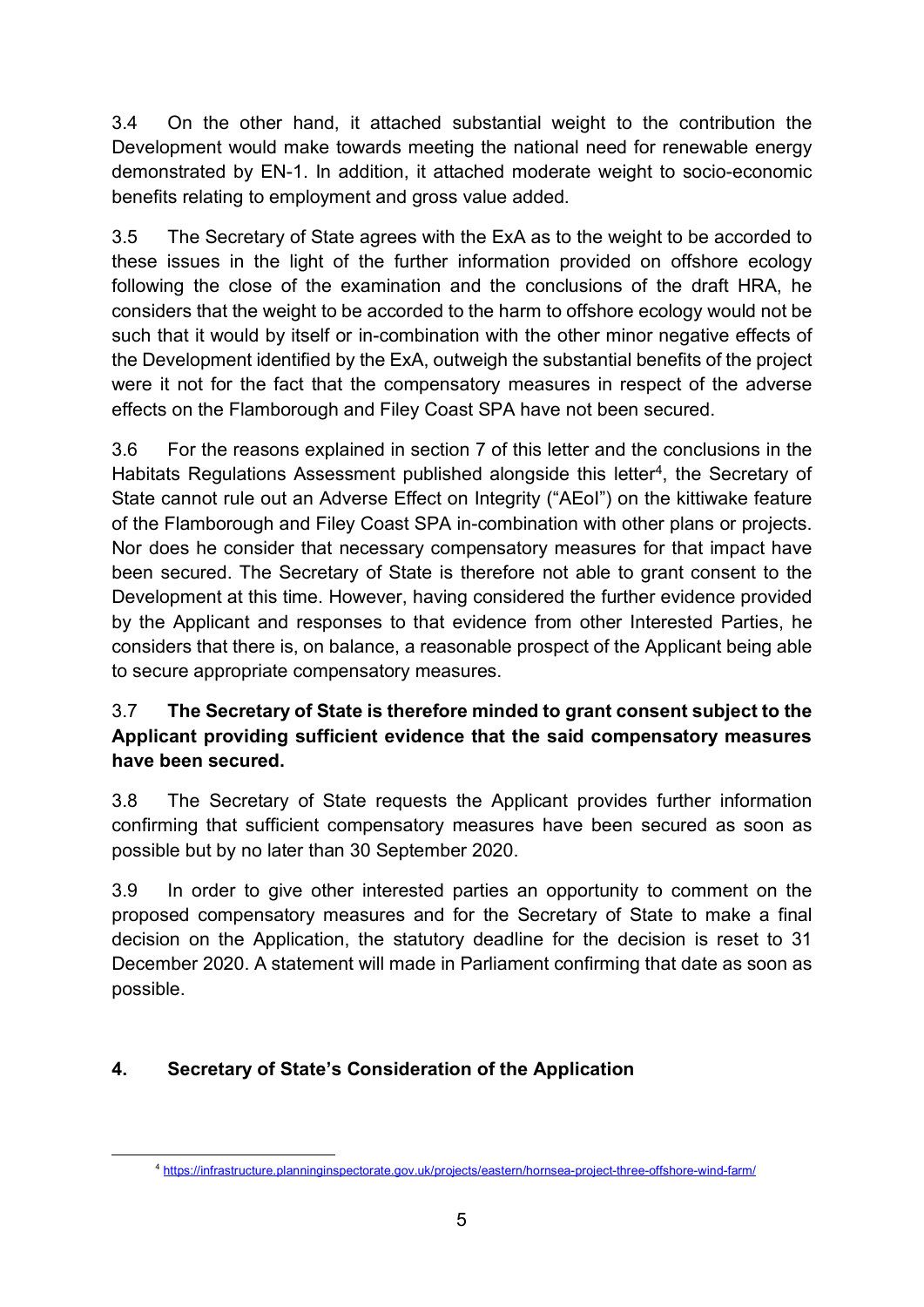4.1 The Secretary of State has considered the ExA Report and all other material considerations, including further representations received after the close of the ExA's examination ("the post-examination representations"). The Secretary of State's consideration of the ExA Report and the post-examination representations is set out in the following paragraphs. All numbered references, unless otherwise stated, are to paragraphs of the ExA Report ("ER \*.\*.\*").

# **5. The Need for the Development and Compliance with National Policy Statements and Marine Policy**

5.1 The Secretary of State agrees with the ExA that substantial weight should be attached to the contribution the Development would make towards meeting the national need demonstrated by the Overarching National Policy Statement for Energy (EN-1) [ER 18.1.1 - ER 18.1.4] and the substantial contribution it would make towards the delivery of renewable energy.

5.2 Having considered the post-examination representations, the Secretary of State disagrees with the ExA's conclusion that the Development would not accord with EN-1 and the National Policy Statement for Renewable Energy Infrastructure (EN-3), insofar as they relate to offshore ecology and the benthic habitats issues. This is further discussed in Section 7 below.

5.3 The Secretary of State disagrees with the ExA's conclusion that the Development would have no adverse effect on the integrity of the Flamborough and Filey Coast SPA from displacement mortality in respect of Kittiwakes in combination with other plans or projects. He therefore considers that the Development does not accord with EN-1 and EN-3 in this respect. This is further discussed in Section 7 below.

5.4 The Secretary of State agrees with the ExA that the Development would accord with EN-1, EN-3 and the National Policy Statement for Electricity Networks (EN-5) in all other respects. The Secretary of State notes that in looking at the relevant National Policy Statements ("NPSs") in the round, the ExA concluded that the Development would accord with them when they are considered as a whole [ER18.5.1 and ER 21.1.1].

5.5 The Secretary of State agrees that the contribution to renewable energy would support the objectives of the Marine Policy Statement ("MPS") and the East Inshore and East Offshore Marine Plans ("EIEOMP"). Having considered the post-examination representations, he is now able to conclude that the Application would also accord with the MPS and EIEOMP insofar as they relate to offshore ecology and the benthic habitats issues (see Section 7 below). The Secretary of State notes that in also looking at the MPS and EIEOMP in the round, the ExA concluded that the Development accords with them when considered as a whole [ER 18.5.2 and ER 21.1.1].

# **6. Compliance with local policies**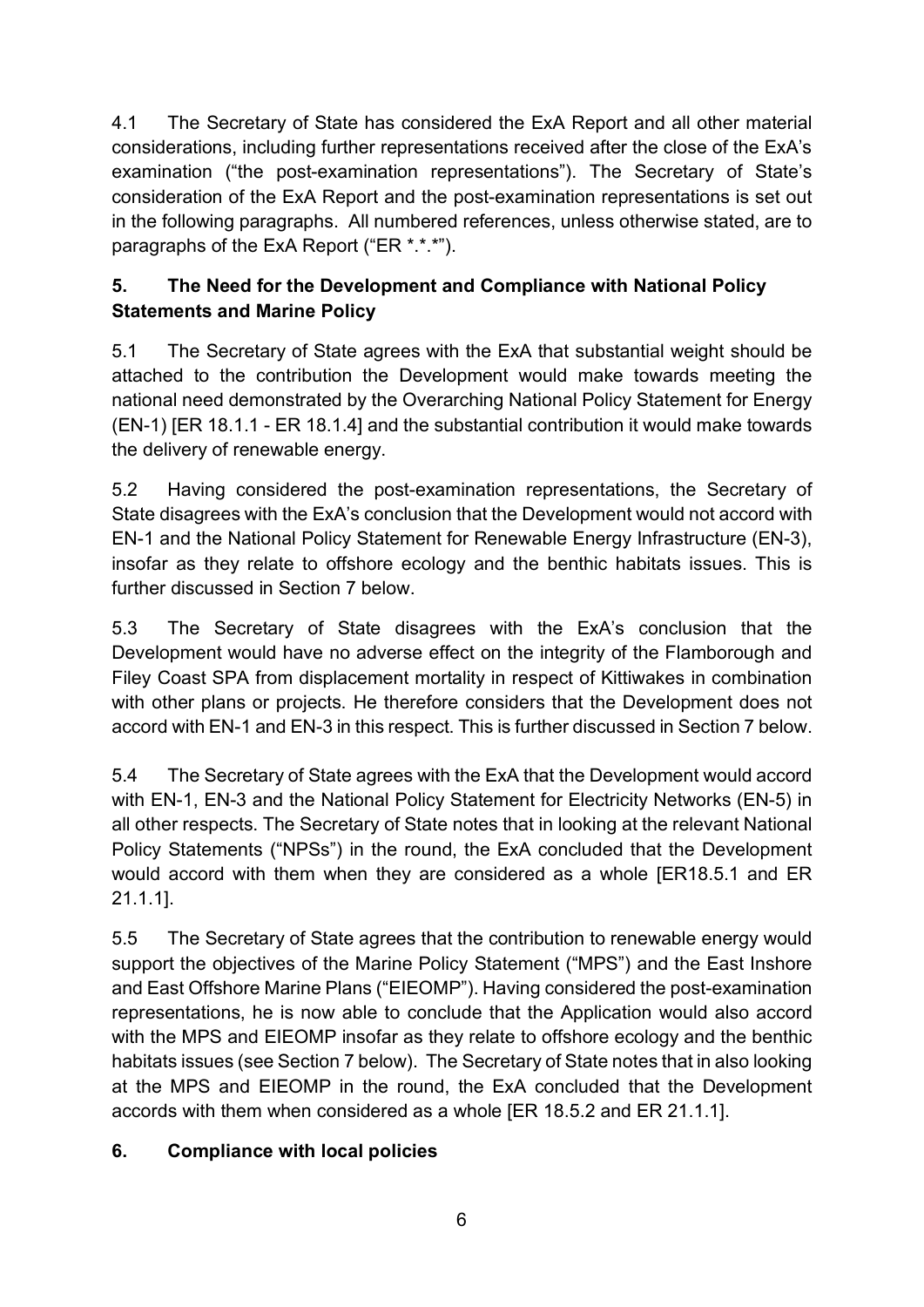6.1 The Secretary of State has had regard to the Local Impact Reports ("LIRs") and is satisfied that the matters arising from the LIRs and the relevant Development Plan policies referred to in the LIRs from Norfolk County Council ("NCC"), North Norfolk District Council ("NNDC"), Broadland District Council ("BDC") and South Norfolk Council ("SNC") have been taken into account. Any potential conflict with a Development Plan policy has been considered in the relevant chapter in the ExA's Report [ER 3.11.1 -ER 3.11.5 and ER21.1.1] and, where appropriate, referred to in the relevant paragraphs below.

# **7. Biodiversity and Habitats**

## Offshore Ecology and Requirements of the Marine and Coastal Assess Act 2009 and the Habitats Regulations

7.1 The ExA's consideration of offshore ecology including MCZs, onshore ecology and the Habitats Regulations Assessment ("HRA") are set out respectively in Chapters 6, 14 and 17 of the ExA's Report. The Secretary of State agrees with the conclusions of the ExA except to the extent set out below.

#### The Habitats Regulations and the Planning Act 2008 process

7.2 The Secretary of State notes that during the course of the examination the ExA asked the Applicant and Natural England to comment on compensatory measures for the Flamborough and Filey Coast SPA, the North Norfolk Sandbanks and Saturn Reef SAC and The Wash and North Norfolk Coast SAC. The Applicant's response was that there would be no AEoI on these sites and that, consequently, it was not necessary to identify compensatory measures. Until such time as the nature and extent of any adverse effect had been articulated, the Applicant did not feel it could address compensatory measures. The Applicant considered that if the Secretary of State were to conclude that compensatory measures were required, there would be a legitimate expectation that it would have an opportunity to make submissions on the matter and to enter into discussions with Natural England and the Secretary of State before a decision was made.

7.3 The Secretary of State is clear that the development consent process for nationally significant infrastructure projects is not designed for consultation on complex issues, such as Habitats Regulations Assessment, to take place after the conclusion of the examination. On occasion, as a pragmatic response to particular circumstances, he may undertake such consultation, but no reliance should be placed on the fact that he will always do so. In this instance, he has, on balance, accepted that the situation in respect of potential significant adverse effects on the sites referred to in para 7.2 was novel and so has exercised his discretion, and allowed the Applicant to make further representations on the matter of possible compensatory measures for those sites. However, he wishes to make it clear that, in order to maintain the efficient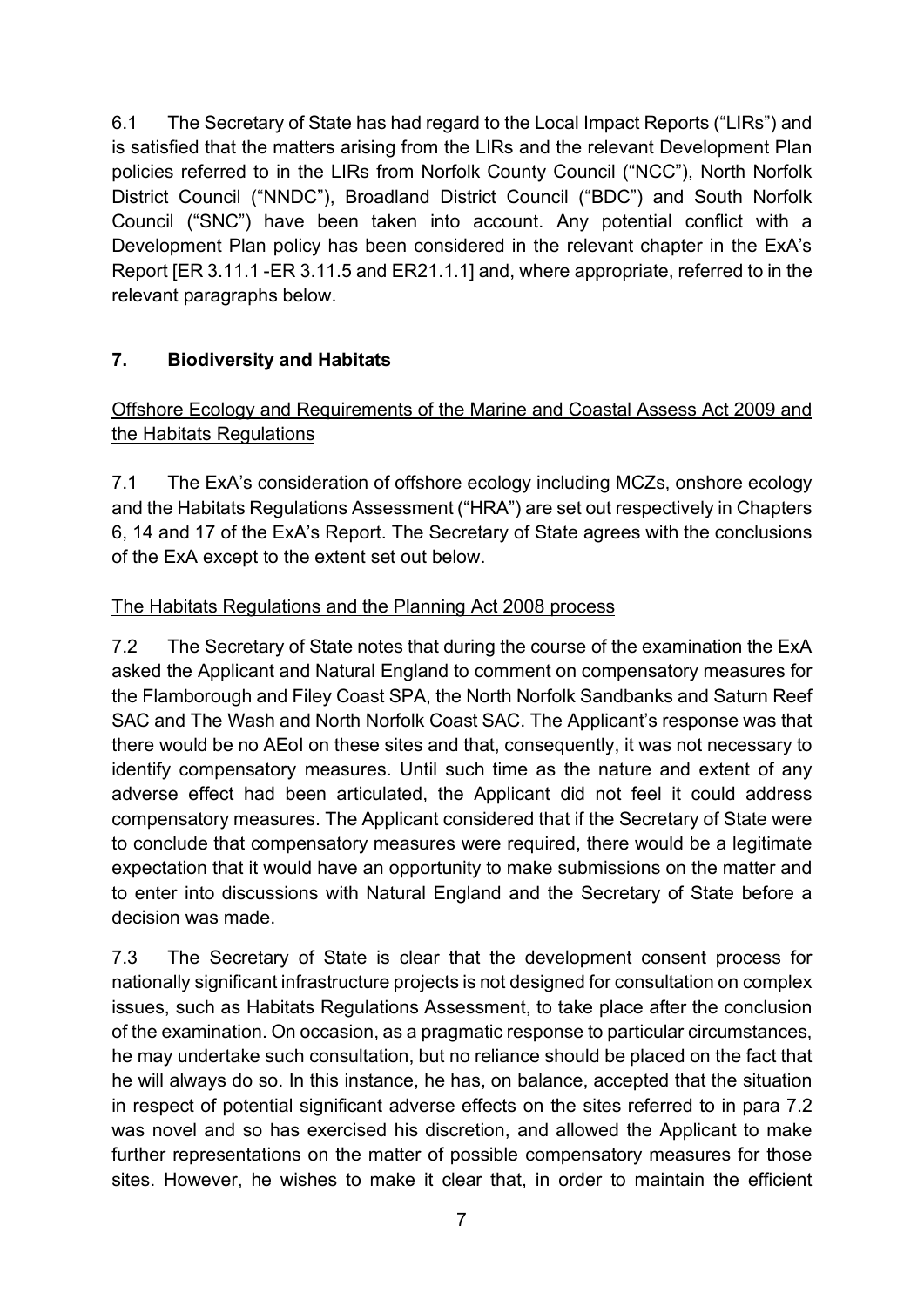functioning of the development consenting system, he may not always request postexamination representations on such matters, indeed it should be assumed that he will not do so, and he may therefore make decisions on such evidence as is in front of him following his receipt of the ExA's report. It is therefore important that potential adverse impacts on the integrity of designated sites are identified during the preapplication period and full consideration is given to the need for derogation of the Habitat Regulations during the examination. He expects Applicants and statutory nature conservation bodies to engage constructively during the pre-application period and provide all necessary evidence on these matters, including possible compensatory measures, for consideration during the examination.

7.4 This does not mean that it is necessary for Applicants to agree with statutory nature conservations bodies ("SNCBs") if SNCBs consider that there would be significant adverse impacts on designated sites. The final decision on such matters remains for the Secretary of State (though the Secretary of State reserves the right not to request further evidence from Applicants following the examination). Applicants should be assured that where they disagree with SNCBs and maintain a position that there are no significant adverse impacts, but provide evidence of possible compensatory measures for consideration at the examination on a "without prejudice" basis, both the ExA in the examination and the Secretary of State in the decision period will give full and proper to consideration to the question of whether there are or are not significant adverse impacts. It will not be assumed that the provision of information regarding possible compensatory measures signifies agreement as to the existence of significant adverse impacts. The ExA will be required to provide an opinion on the sufficiency of the proposed compensation even if it considers that compensation is not required (in case the Secretary of State disagrees with that conclusion), but such measures would only be required if the Secretary of State were to find that there would be significant adverse impacts (and that the proposed compensatory measures are appropriate).

#### Habitats Regulations Overview

7.5 Council Directive 92/43/EEC on the conservation of natural habitats and of wild fauna and flora ("the Habitats Directive") and Council Directive 2009/147/EC on the conservation of wild birds ("the Birds Directive") aim to ensure the long-term conservation of certain species and habitats by protecting them from possible adverse effects of plans and projects.

7.6 The Habitats Directive provides for the designation of sites for the protection of habitats and species of European importance. These sites are called Special Areas of Conservation ("SACs"). The Birds Directive provides for the classification of sites for the protection of rare and vulnerable birds and for regularly occurring migratory species within the EU. These sites are called Special Protection Areas ("SPAs"). SACs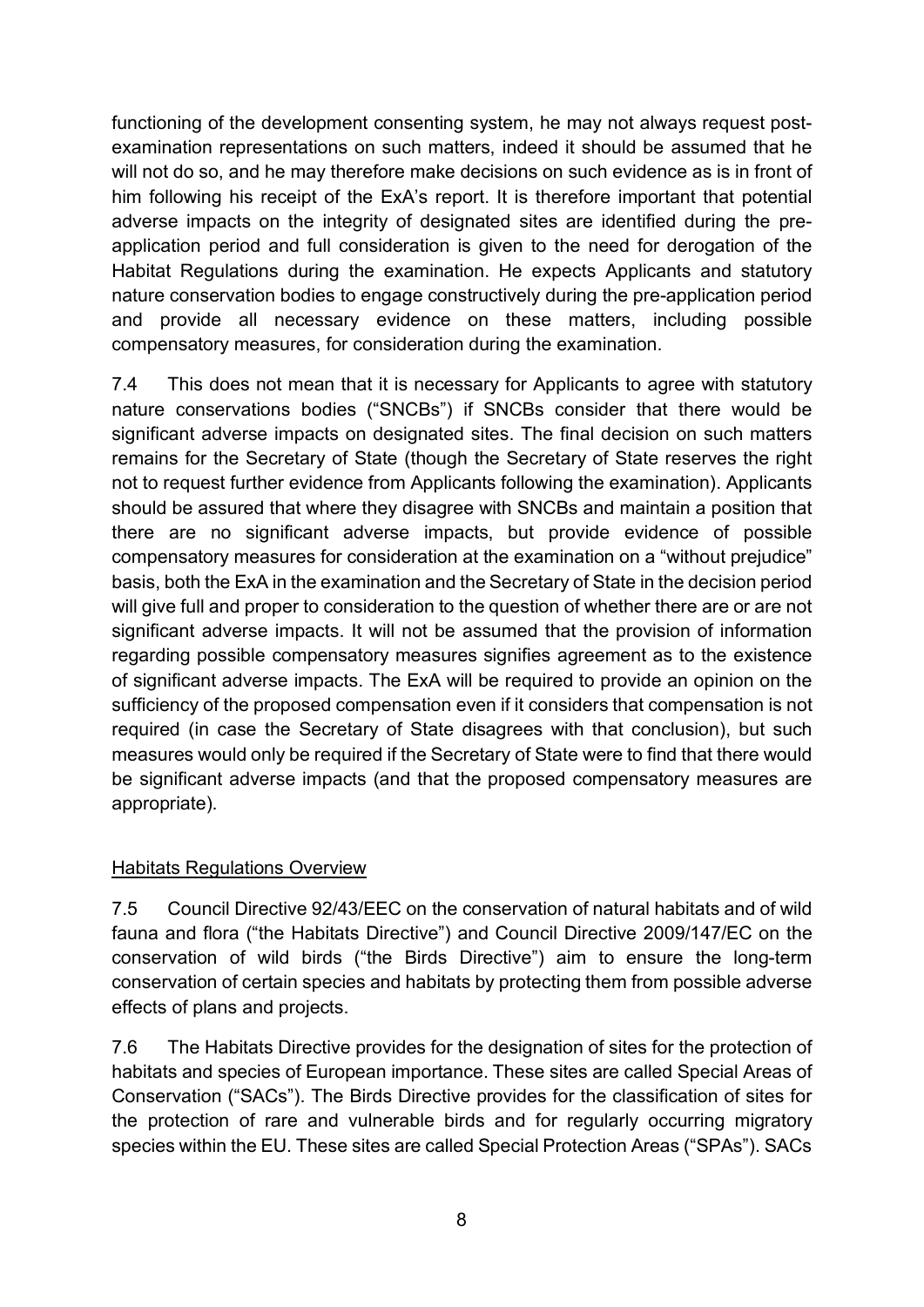and SPAs are collectively termed European sites and form part of a network of protected sites across Europe. This network is called Natura 2000.

7.7 The Habitats Directive indicate that the assessment of plans or projects should comprise five sequential stages:

- Screening [ER 17.2.12 ER 17.2.13];
- Appropriate Assessment [ER 17.2.14 ER 17.2.15];
- Integrity Test [ER  $17.2.16 ER 17.2.18$ ];
- Alternative Solutions [ER 17.2.19 ER 17.2.20]; and
- Imperative Reasons of Overriding Public Interest [ER 17.2.21 ER 17.2.23].

7.8 In the UK, the Conservation of Habitats and Species Regulations 2017 and the Wildlife and Countryside Act 1981 transposed the Habitats and Birds Directives into national law as far as the 12nm limit of territorial waters. Beyond territorial waters, the Conservation of Offshore Marine Habitats and Species Regulations 2017 serve the same function for the UK's offshore marine area. Following the UK's departure from the European Union, these domestic regulations continue to apply. The Secretary of State notes the Application covers areas within and outside the 12nm limit, so both sets of Regulations apply.

7.9 Regulation 63 of the Conservation of Habitats and Species Regulations 2017 provides that:

*"….before deciding to undertake, or give any consent, permission or other authorisation for, a plan or project which (a) is likely to have a significant effect on a European site or a European offshore marine site (either alone or in-combination with other plans or projects), and (b) is not directly connected with or necessary to the management of that site, [the competent authority] must make an appropriate assessment of the implications for that site in view of that site's conservation objectives."*

And that: "*In the light of the conclusions of the assessment, and subject to regulation 64 [IROPI], the competent authority may agree to the plan or project only after having ascertained that it will not adversely affect the integrity of the European site or the European offshore marine site (as the case may be)."*

7.10 Regulation 28 of the Conservation of Offshore Marine Habitats and Species Regulations 2017 contains similar provisions:

*"Before deciding to undertake, or give any consent, permission or other authorisation for, a relevant plan or project, a competent authority must make an appropriate assessment of the implications of the plan or project for the site in view of that site's conservation objectives."*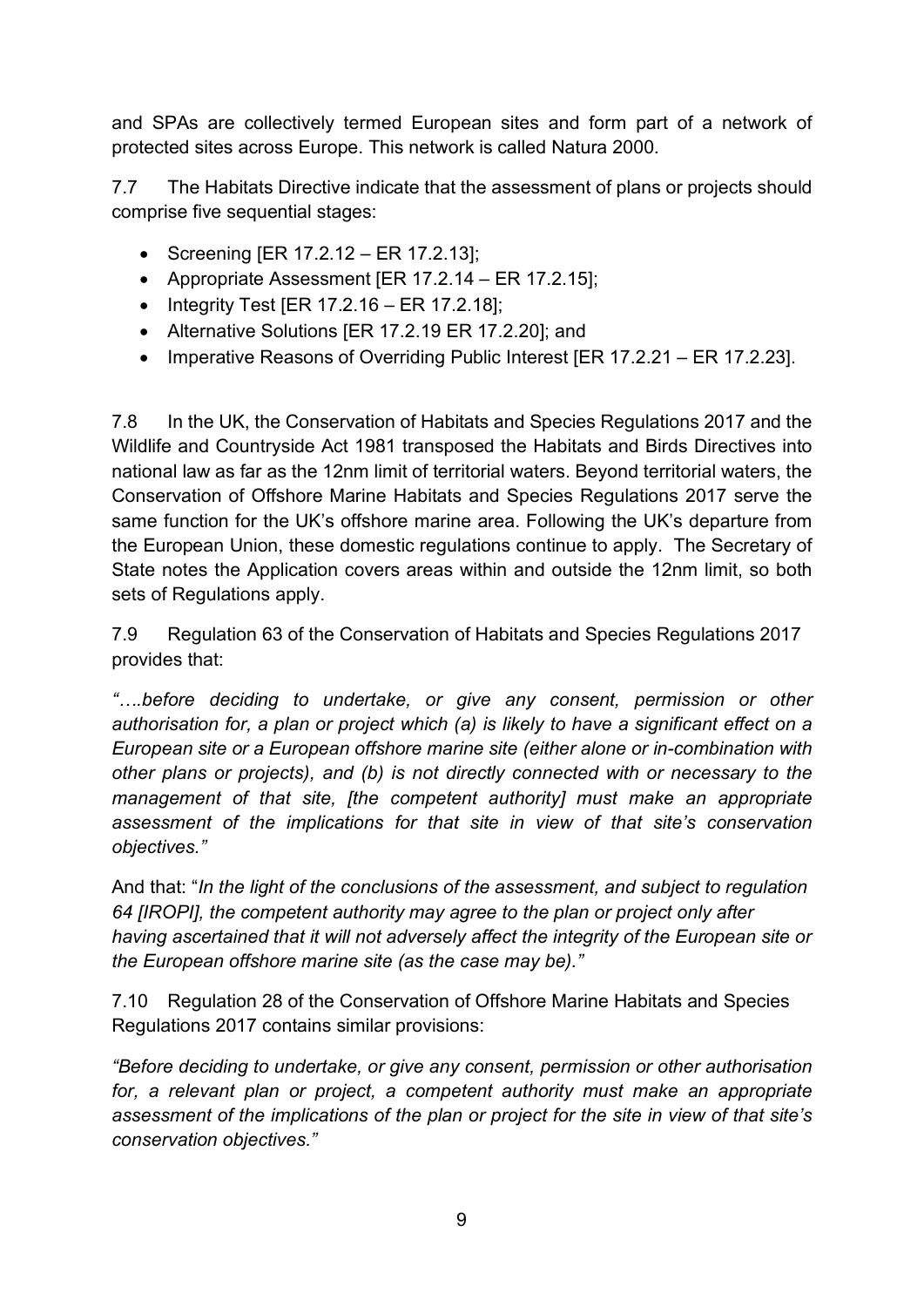And that: "*In the light of the conclusions of the assessment, and subject to regulation 29 [IROPI], the competent authority may agree to the plan or project only if it has ascertained that it will not adversely affect the integrity of the European offshore marine site or European site (as the case may be)."*

7.11 The Habitats Regulations require that, where the project is likely to have a significant effect ("LSE") on any such site, alone or in-combination with other plans and projects, an appropriate assessment ("AA") is carried out to determine whether or not the project will have an adverse effect on the integrity of the site in view of that site's Conservation Objectives.

7.12 Where an adverse effect on the integrity of the site cannot be ruled out, the Habitats Directive provides a derogation under article 6(4) which allows such plans or projects to be approved provided three tests are met:

- There are no feasible alternative solutions to the plan or project which are less damaging.
- There are "imperative reasons of overriding public interest" (IROPI) for the plan or project to proceed.
- Compensatory measures are secured to ensure that the overall coherence of the network of European sites is maintained.

7.13 The above tests, which are also set out in both the Conservation of Habitats and Species Regulations 2017 and the Conservation of Offshore Marine Habitats and Species Regulations 2017, must be interpreted strictly and developments which may result in an adverse effect on the integrity of a European Site can only be authorised once the above tests have been met.

7.14 The complete process of assessment is commonly referred to as an HRA. While noting that it is for the Secretary of State to carry out the HRA, the ExA concluded that it could not rule out an adverse effect on integrity beyond reasonable scientific doubt in relation to the Annex I feature "*sandbanks slightly covered by water at all times*" in the following sites:

- North Norfolk Sandbanks and Saturn Reef SAC; and
- The Wash and North Norfolk Coast SAC. [17.9.3]

7.15 However, the ExA could not recommend any compensatory measures for the Secretary of State to consider because it did not have any evidence in front of it in respect of any such measures. It therefore recommended that the Secretary of State should seek further information from the Applicant and the relevant SNCBs regarding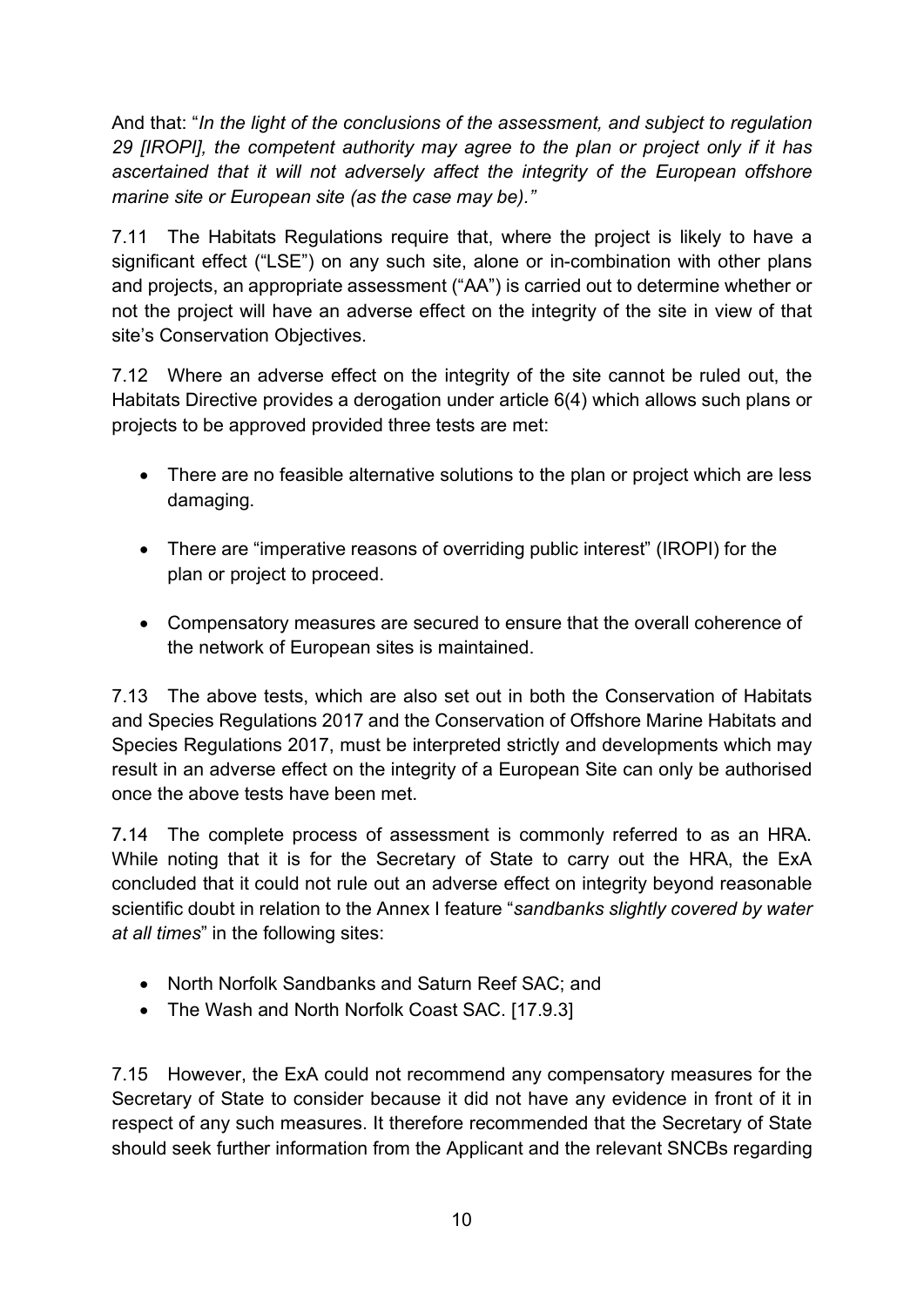alternative solutions, imperative reasons of overriding public interest and compensatory measures.

7.16 The ExA also concluded that the Development would not result in an adverse effect on integrity in relation to the relevant qualifying features of any other European sites including the Flamborough and Filey Coast SPA.

7.17 The Secretary of State's HRA is published alongside this letter. The following paragraphs, which summarise the HRA, should be read alongside the HRA which is the full statement of the Secretary of State's consideration of these matters.

7.18 In undertaking the HRA, the Secretary of State has carefully considered all of the information presented before, during and after the Examination, including the Report on the Implications for European Sites, the Environmental Statement, representations made by Interested Parties, the ExA's report and responses to the post-examination consultation. He considered that the Development had the potential to have a Likely Significant Effect on 14 European sites when considered alone and in-combination with other plans or projects:

- Berwickshire and North Northumberland Coast SAC
- Coquet Island SPA
- Farne Islands SPA
- Forth Islands SPA
- Flamborough and Filey Coast SPA
- Greater Wash SPA
- Humber Estuary SAC and Ramsar site
- Norfolk Valley Fens SAC
- North Norfolk Coast SAC
- North Norfolk Coast SPA/Ramsar site
- North Norfolk Sandbanks and Saturn Reef SAC
- River Wensum SAC
- The Southern North Sea SAC
- The Wash and North Norfolk Coast SAC

7.19 The Secretary of State assessed these sites using all of the information available to him, including the advice from the SNCBs, the recommendations of the ExA and the views of Interested Parties including the Applicant. Having considered all of the information available and the mitigation measures secured through the Order and deemed Marine Licences, the Secretary of State has concluded that the Development will not have an adverse effect on integrity on the relevant qualifying features of the following sites: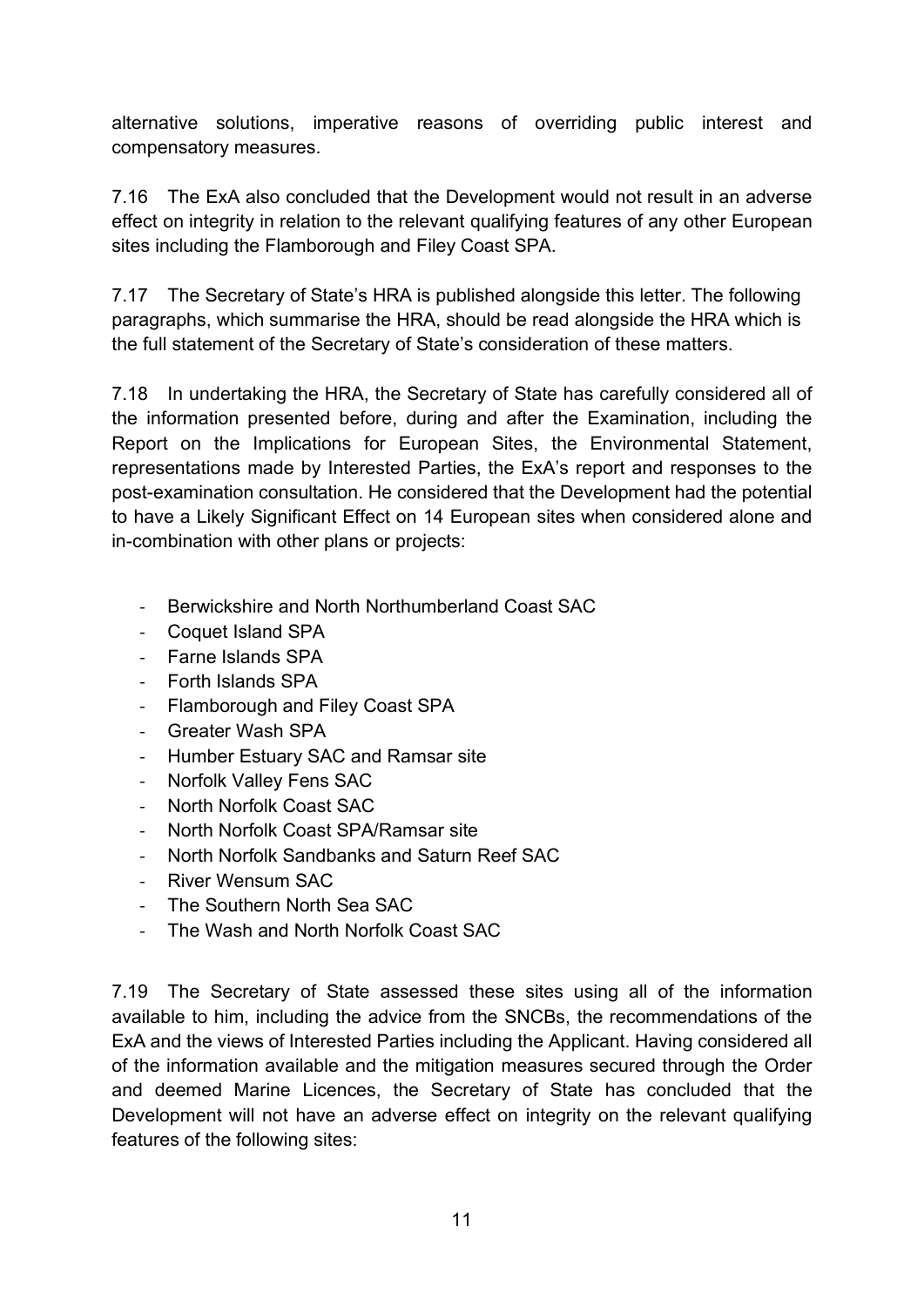- Berwickshire and North Northumberland Coast SAC
- Coquet Island SPA
- Farne Islands SPA
- Forth Islands SPA
- Greater Wash SPA
- Humber Estuary SAC and Ramsar site
- Norfolk Valley Fens SAC
- North Norfolk Coast SAC
- North Norfolk Coast SPA/Ramsar site
- North Norfolk Sandbanks and Saturn Reef SAC
- River Wensum SAC
- The Southern North Sea SAC;
- The Wash and North Norfolk Coast SAC

7.20 The Secretary of State's HRA differs from the ExA's conclusions on HRA in that he concludes the Development would not have an adverse effect on integrity on the relevant qualifying features of the North Norfolk Sandbanks and Saturn Reef SAC and the Wash and North Norfolk Coast SAC but he cannot rule out an adverse effect on the kittiwake qualifying feature of the Flamborough and Filey Coast SPA incombination with other plans or projects.

7.21 In respect of the North Norfolk Sandbanks and Saturn Reef SAC and the Wash and North Norfolk Coast SAC, on the basis of the evidence that the area of the sites affected is relatively small and that affected features are able to recover in their entirety following the complete removal of all infrastructure and deposits associated with the Development, the Secretary of State concludes that there will be no adverse effect on the integrity of the Annex I 'sandbanks slightly covered by water at all times' features of those sites either alone or in-combination with other plans or projects.

7.22 However, due to the potential for kittiwake collision mortality, the Secretary of State cannot rule out an adverse effect on integrity beyond reasonable scientific doubt in relation to the in-combination impacts on kittiwake, a qualifying feature of the Flamborough and Filey Coast SPA. Although the Development alone will not have an adverse effect, the contribution it could make to the total in combination impact is not insignificant. There is a high level of confidence, based on the science, that there would be a population level effect on kittiwake from this SPA.

7.23 The Secretary of State therefore concludes that the Development does not meet the integrity test and that the further tests set out in the Habitats Regulations must be applied. These include an assessment of alternatives, Imperative Reasons of Overriding Public Interest (IROPI) and environmental compensation.

#### Consideration of Further Tests under the Habitats Regulations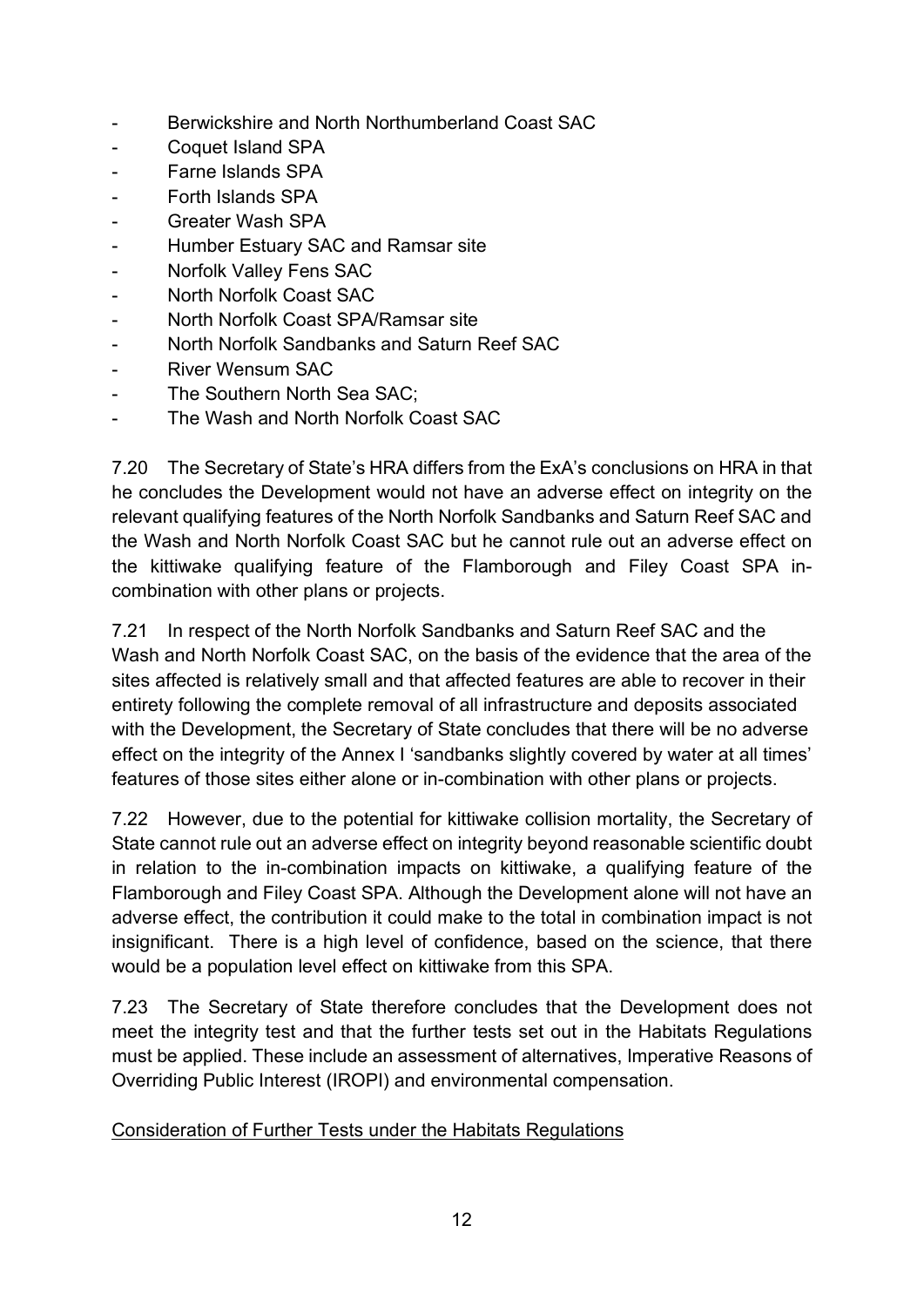7.24 On the basis of his Appropriate Assessment, the Secretary of State cannot ascertain, beyond reasonable scientific doubt, the absence of an adverse effect from the Development, in combination with other projects, on the integrity of the Flamborough and Filey Coast SPA with respect to the kittiwake feature.

7.25 The Secretary of State has therefore reviewed the Development in the context of Regulations 64 and 68 of the Conservation of Habitats and Species Regulations 2017 to determine whether it can be consented.

7.26 Consent may only be given under Regulation 64 where no alternative solutions to the project are available which are less damaging to the affected European site and where Regulation 68 is satisfied.

7.27 Regulation 64 allows for the consenting of a project even though it would cause an adverse effect on the integrity of a European site ("AEOI") if it is required for imperative reasons of overriding public interest ("IROPI").

7.28 Regulation 68 requires the appropriate authority to secure any necessary compensatory measures to ensure that the overall coherence of Natura 2000 is protected.

7.29 In accordance with guidance on the application of HRA published by the Planning Inspectorate (Advice Note 10) and DEFRA, the Secretary of State reviewed the Development following a sequential process, giving consideration to:

- alternative solutions to the Development that have been sought;
- whether there are IROPI for the Development to proceed; and
- compensation measures proposed by the Applicant for ensuring that the overall coherence of Natura 2000 is protected have been assessed.

### *Alternative Solutions*

7.30 For the reasons set out in the HRA, the Secretary of State considers that the benefits from the Development to the UK society and / or to the Applicant could alternatively be provided by any project with the following objectives:

- To generate low carbon electricity from an offshore wind farm in support of the decarbonisation of the UK electricity supply.
- To export electricity to the UK National Grid to support UK commitments for offshore wind generation and security of supply.
- To optimise generation and export capacity within the constraints of available sites and onshore transmission infrastructure.
- To deliver a significant volume of offshore wind in the 2020s.

7.31 In accordance with guidance published by DEFRA, the Secretary of State does not consider the development of alternative forms of energy generation to meet the objectives for the Development. Alternatives to the Development considered by the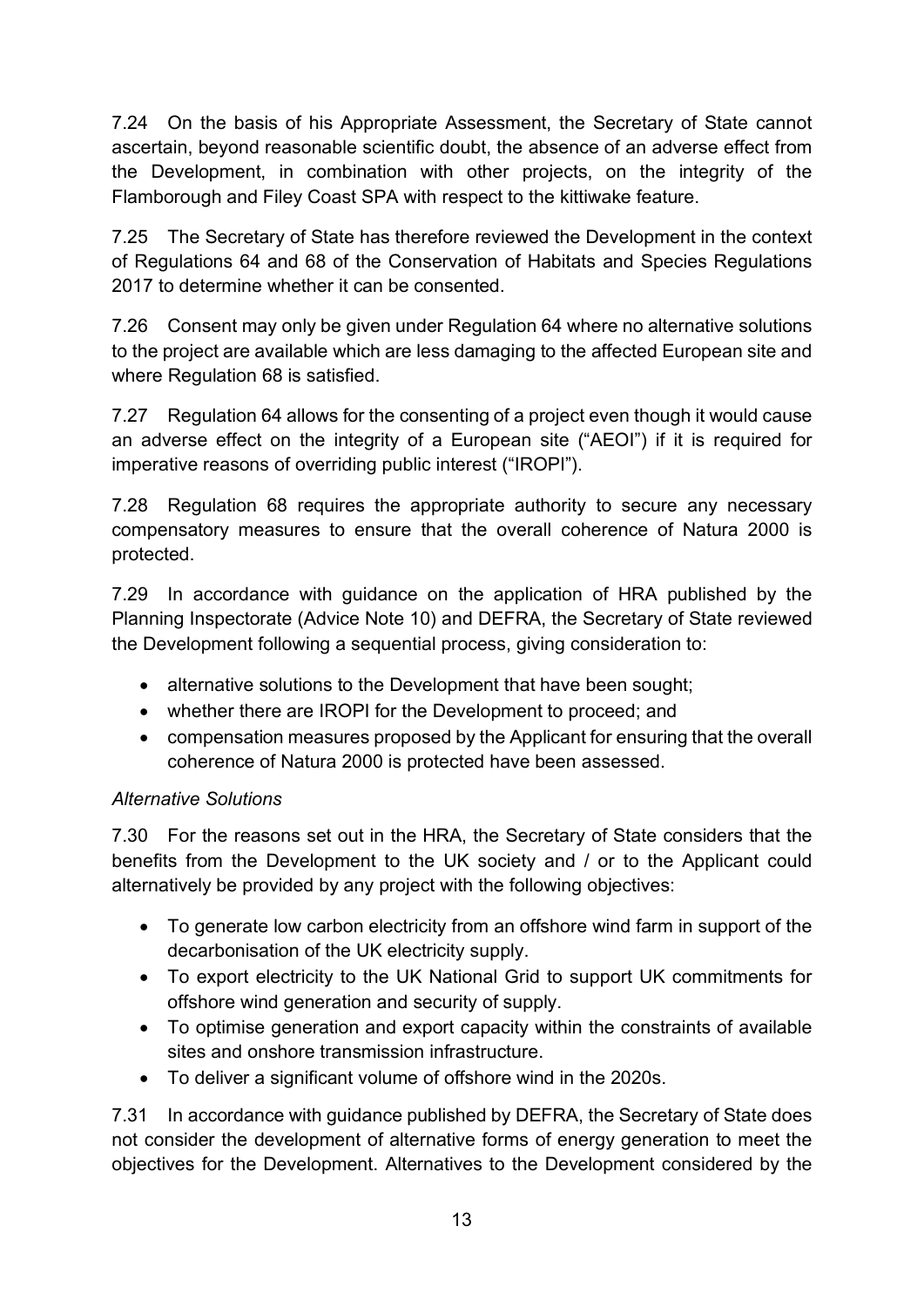Secretary of State are consequently limited either to Do Nothing or to alternative wind farm projects.

7.32 Alternative types of wind farm projects considered are:

- Offshore wind farms not in UK Exclusive Economic Zone (EEZ);
- Offshore wind farms within UK EEZ, including:
	- o Within the former Hornsea Zone;
	- o At other locations available to the Applicant;
	- o Within other Zones leased from The Crown Estate by other developers;
	- o Within Zones to be leased by The Crown Estate under the Licensing Round 4.

7.33 Having identified the objectives of the Development and considered all alternative means of fulfilling these objectives, for the reasons set out in the HRA, the Secretary of State is satisfied that no alternative solutions are available.

# *Imperative Reasons of Overriding Public Interest ("IROPI")*

7.34 A development, having an AEOI on a European site may proceed (subject to a positive conclusion on alternatives and provision of any necessary compensation) if the project must be carried out for IROPI. The Secretary of State has therefore considered whether the Development is required for IROPI.

7.35 The Secretary of State is satisfied that there are imperative reasons of overriding public interest for the Development to proceed subject to adequate compensatory measures being implemented.

7.36 In arriving at his conclusion, the Secretary of State has reviewed how the Development provides a public benefit which is essential and urgent despite the harm to the integrity of the kittiwake feature of the Flamborough and Filey Coast SPA that will result from the Development in combination with other operational, consented and planned developments.

7.37 The conclusion is predicated by the principal and essential benefit of the Development as a significant contribution to limiting the extent of climate change in accordance with the objectives of the Climate Change Act 2008. The consequences of not achieving those objectives would be severely deleterious to societies across the globe, including the UK, to human health, to social and economic interests and to the environment.

7.38 The need to address climate change is the principle tenet behind the Climate Change Act 2008, and subsequently published NPSs for energy  $(EN-1)^5$ , renewable

<span id="page-13-0"></span><sup>5</sup> Department of Energy & Climate Change. Overarching National Policy Statement for Energy (EN-1). TSO, 2011.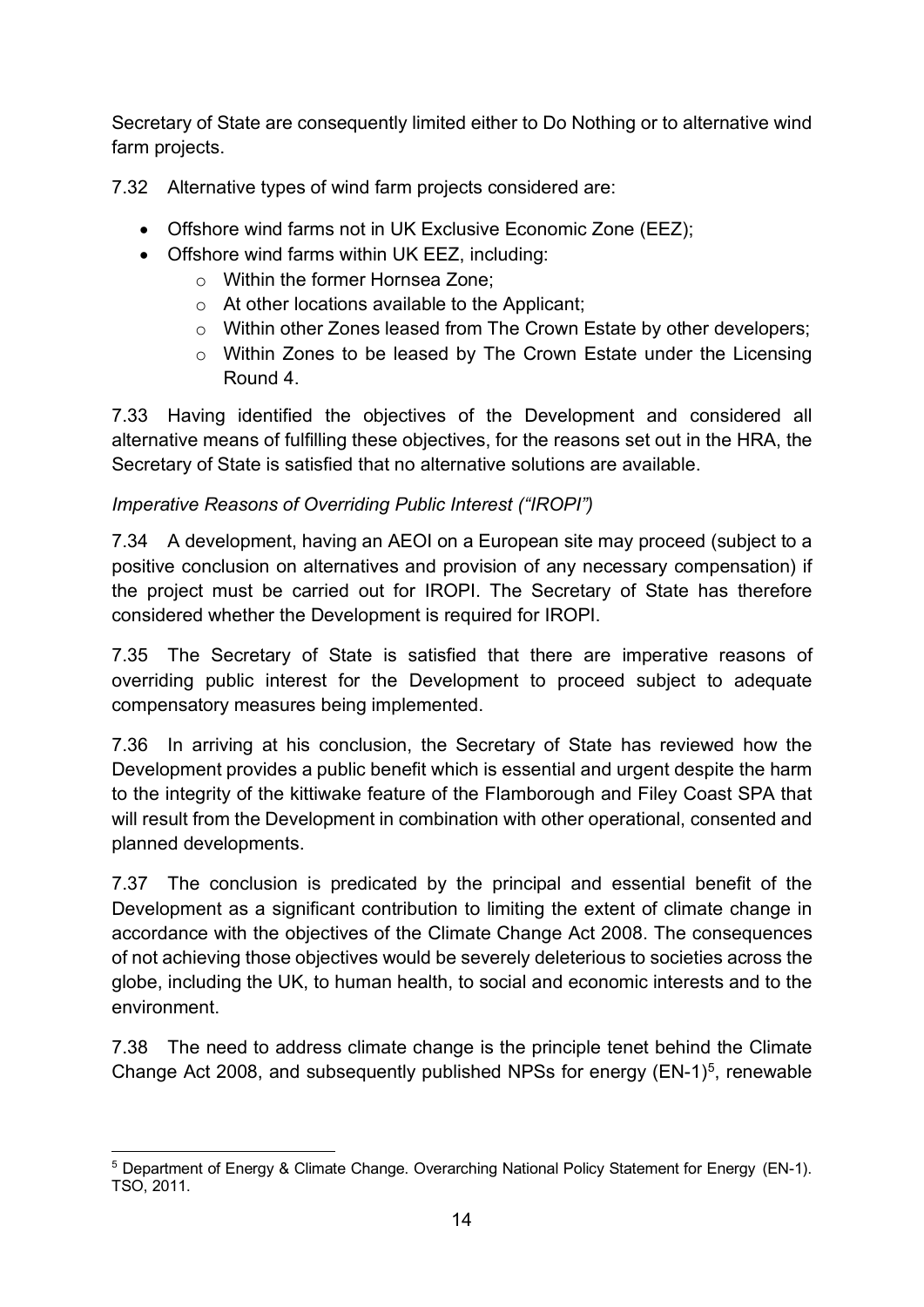energy infrastructure (EN-3)<sup>[6](#page-14-0)</sup> and electricity networks (EN-5)<sup>7</sup> provide a framework for delivering the UK's international commitments on climate change.

7.39 Measures set out in the NPSs have been given further impetus to reflect evolving understanding of the urgency of actions to combat climate change, including the legally binding commitment to reduce greenhouse gas emissions to net zero by 2050, made in July 2019.

7.40 The Government's strategy for decarbonisation to achieve this commitment relies on contributions from all sectors delivered through multiple individual projects implemented by the private sector. The Government has also set up schemes to facilitate the deployment of such projects and to provide the public with value for money, such as via the Contracts for Difference scheme.

7.41 The Government anticipates that decarbonisation will lead to a substantially increased demand for electricity as other power sources are at least partially phased out or transformed. Simultaneously the supply of electricity must decarbonise. This will require the establishment of a reliable and secure mix of low-carbon electricity sources, including large-scale development of offshore wind generation.

7.42 Offshore wind generation schemes can only be developed through the mechanism put in place by The Crown Estate for leasing areas of the seabed in a structured and timely way. Projects, like the Development, which make a significant contribution to meeting the target capacity in the timeframe required are therefore both necessary and urgent.

#### *Compensatory Measures*

7.43 In the Secretary of State's letter of 27 September 2019, the Applicant was invited to provide evidence as to any compensatory measures proposed to ensure that the overall coherence of the network of European sites for kittiwake is protected. The measures were to be by way of compensation for the impact of the Development, in combination with other developments, on the kittiwake feature of the Flamborough and Filey Coast SAC.

7.44 In response to this request, the Applicant submitted a Kittiwake Compensation Strategy which outlines how a Kittiwake Compensation Plan will be developed by the Applicant in cooperation with Natural England, the Royal Society for the Protection of Birds ("RSPB") and other potentially interested parties. The Kittiwake Compensation Plan would require approval from the Secretary of State no less than one year prior to work commencing on the installation of any wind turbine generator foundation.

<span id="page-14-0"></span><sup>&</sup>lt;sup>6</sup> Department of Energy & Climate Change. National Policy Statement for Renewable Energy Infrastructure (EN-3). TSO, 2011.

<span id="page-14-1"></span><sup>7</sup> Department of Energy & Climate Change. National Policy Statement for Electricity Networks Infrastructure (EN-5). TSO, 2011.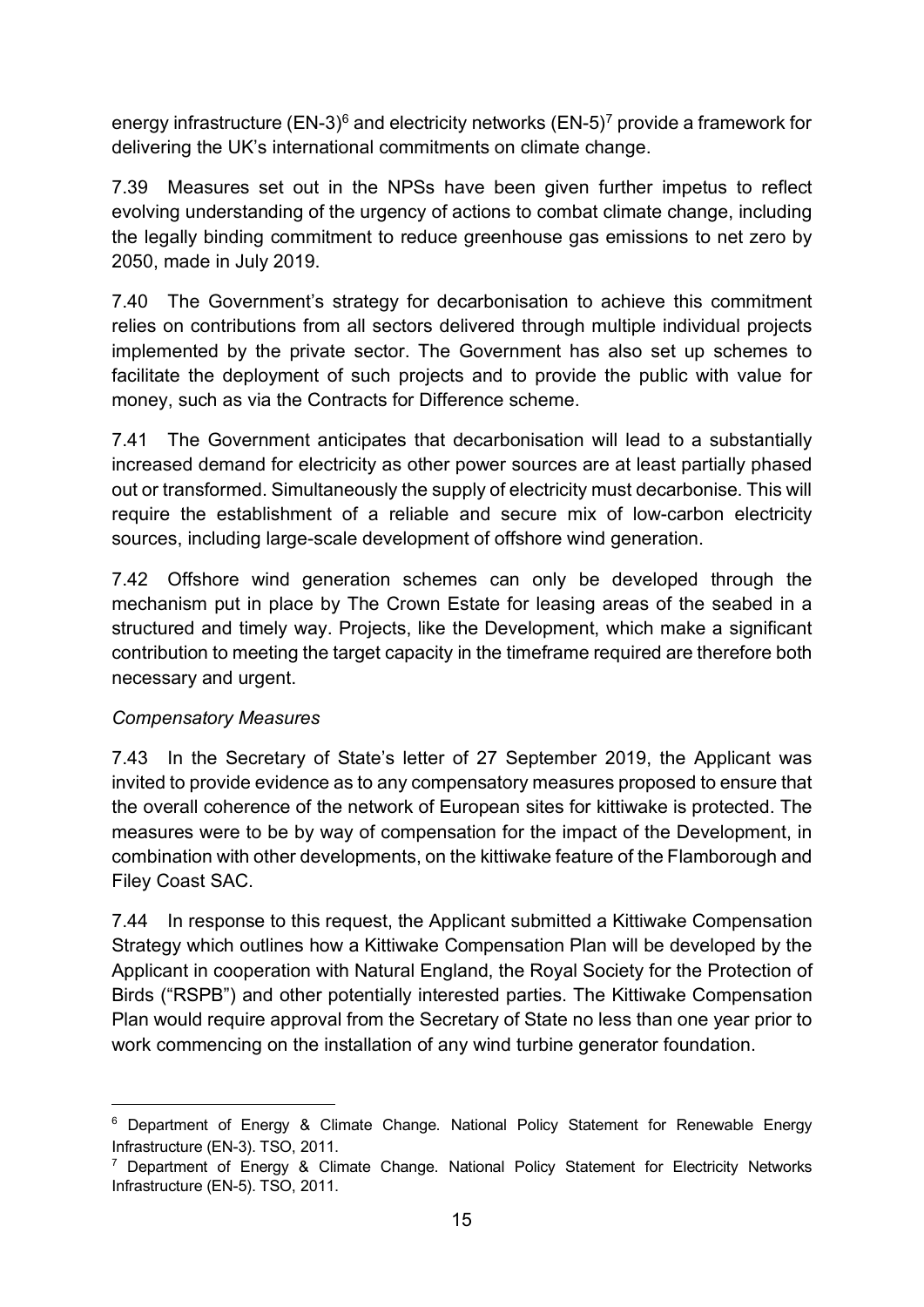7.45 The Kittiwake Compensation Strategy proposes to enhance the productivity of an, as yet unspecified, colony of kittiwake through a programme of eradication of invasive mammalian predators. The strategy includes for continued vigilance that eradication is maintained.

7.46 The Applicant's Kittiwake Compensation Strategy outlines a method for selecting an appropriate island location, or locations, for the predator eradication programme taking regard of the:

- Suitability of the site for kittiwake;
- Presence of predators;
- Existing eradication programmes;
- Proximity of the site to wind farms, either existing, planned or with potential for future development;
- Proximity to existing SPA designated for kittiwake;
- Proximity of SPAs designated for great skua a natural predator species of kittiwake; and
- Projections for future spatial density distributions of sandeel a major prey resource for breeding kittiwake.

7.47 The Applicant acknowledges that there may be limited potential to identify an appropriate site that is near to the Flamborough and Filey Coast SPA and suggests that sites further afield within the UK are more likely to meet the criteria. Whereas the compensation would consequently not benefit the Flamborough and Filey Coast colony directly, it should not preclude fulfilling the requirement to preserve the coherence of the network of kittiwake Natura 2000 sites if it benefits the wider Eastern Atlantic population of kittiwake generally.

7.48 An increase in kittiwake productivity is proposed as the success criterion, with the targeted level of increase being related to the level of impact concluded for the kittiwake of the Flamborough and Filey Coast SPA. Productivity increase would be established through breeding seabird census. If the success criteria were not met the Applicant commits to replicating the Kittiwake Compensation Plan at an alternative location.

7.49 A predator eradication of 100% would be targeted and re-infestation monitored throughout the operational period of the Development. The means of achieving eradication are not presented in the Applicant's Kittiwake Compensation Strategy, but it proposes that the method will be developed in consultation with SNCBs and the RSPB taking the UK Rodent Eradication Best Practice Toolkit into account.

7.50 The Secretary of State has reviewed the Applicant's proposed strategy and also responses to the strategy submitted by the SNCBs and other interested parties. He notes that agreement in principle has not been reached with SNCBs on the feasibility of the method and there remain significant potential obstacles to its implementation.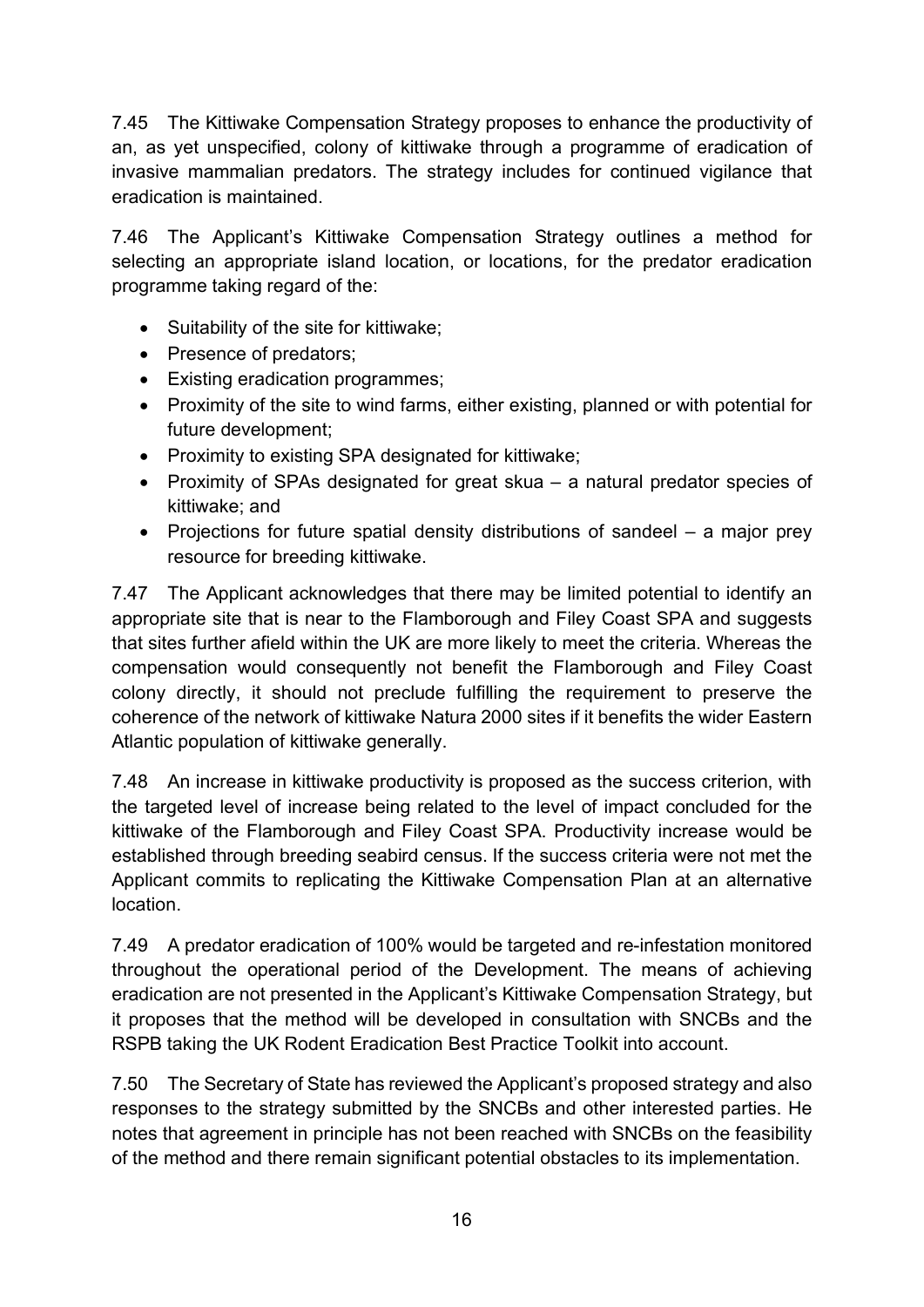7.51 By way of example, and notwithstanding other concerns, the Secretary of State concurs with the opinions provided by Natural England and the RSPB that, whereas it is reasonable to conclude that a successful method of eradication can be developed, it is questionable whether predator eradication would result in an increase in the breeding productivity of kittiwake.

7.52 Since kittiwakes usually nest on narrow ledges on tall, vertical or near-vertical cliffs that are not accessible to mammals, predation by land mammals is rare and there is little evidence to support the suggestion that this predation would impact the productivity of a kittiwake colony unless food resource is plentiful. This may present an underlying flaw in the proposed strategy, and robust evidence would need to be provided to demonstrate that kittiwakes will benefit.

7.53 The Kittiwake Compensation Strategy does not specify an approach for securing agreements for land access and, as highlighted by Natural England, any proposals to implement measures within other countries would need the involvement from their Relevant Authorities and advisory bodies.

7.54 Having carefully considered the proposed compensatory measures, the Secretary of State concludes that the Applicant's Kittiwake Compensation Strategy contains insufficient evidence to give the required level of confidence that the proposed approach could be successfully applied to compensate for the level of impact to the Flamborough and Filey Coast SPA.

### *Derogation conclusion*

7.55 The Secretary of State concludes that the Development in combination with other developments, would give rise to impacts to the kittiwake feature of the Flamborough and Filey Coast SPA which would adversely impact the integrity of that site for kittiwake.

7.56 The Secretary of State is satisfied that there are no alternatives to fulfilling the objectives of the Development and that the Development provides a benefit that is imperative to the public interest. The Secretary of State is also satisfied that the benefits of the project would over-ride the impacts to the Flamborough and Filey Coast SPA if appropriate compensation is identified.

7.57 The Secretary of State does not believe that sufficient information has been provided to date to give the required level of confidence that necessary compensatory measures have been secured that will ensure the overall coherence of Natura 2000 sites for kittiwake.

7.58 As a result the Secretary of State is currently not yet in a position to decide whether to grant consent to the Project under Regulation 64 of the Conservation of Habitats and Species Regulations, since Regulation 68 has not been met.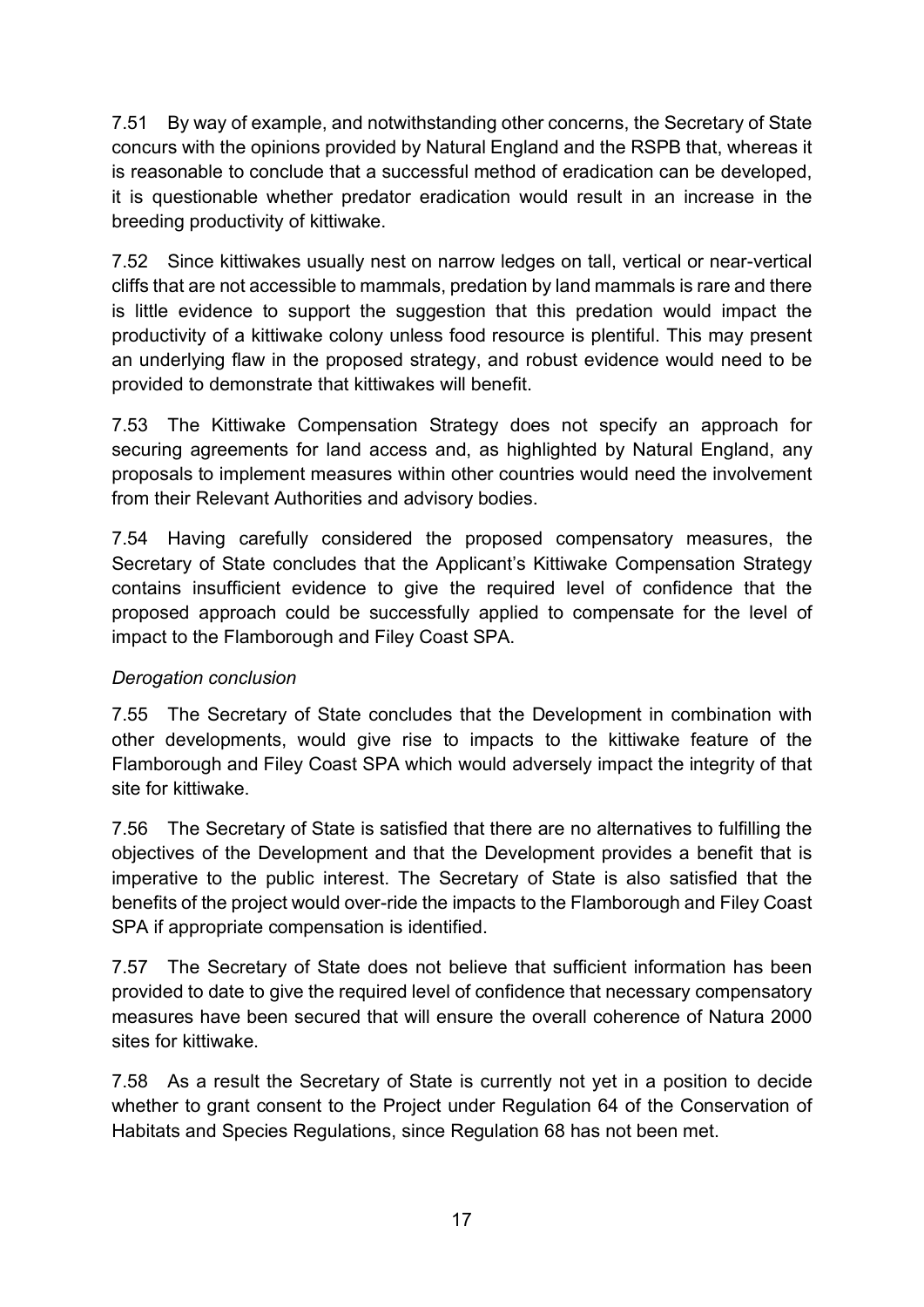7.59 However, the Secretary of State is minded to give consent for the Development to proceed subject to receiving satisfactory evidence of compensation measures to be put in place to ensure compliance with the Conservation of Habitats and Species Regulations. In relation to this the Secretary of State therefore requires a detailed Compensation Plan which gives confidence that any compensatory measures proposed will be sufficient to offset the impact to the kittiwake feature of the Flamborough and Filey Coast SPA and thereby maintain the coherence of the network of SPAs designated, at least in part, for kittiwake. In the light of the work the Applicant has undertaken since the close of the examination, the Secretary of State considers that there is a reasonable prospect that the Applicant will be able to secure the necessary compensatory measures.

#### Marine and Coastal Assess Act 2009 ("MCAA")

7.60 Noting the conclusions of the ExA in respect of the Cromer Shoal Chalk Beds MCZ and Markham's Triangle MCZ that the effectiveness of rock protection decommissioning remains unproven and the recovery of sandwaves in areas of shallow sediment is uncertain, resulting in a small but permanent loss of habitat which would harm the qualifying features and hinder the conservation objectives of the two MCZs, the Secretary of State requested further evidence In respect of impacts from cable rock protection on the subtidal sand features of the two MCZs.

7.61 The Secretary of State has carefully considered all of the information presented before, during and subsequent to the Examination. He has considered the representations made by Interested Parties, and the ExA's report itself. Full details of the Secretary of State's consideration is set out in the Hornsea Project Three Habitats Regulation Assessment and Marine Conservation Zone Assessment.

7.62 In summary, a stage 1 assessment on the Cromer Shoal Chalk Banks MCZ has ruled out beyond reasonable scientific doubt, significant risk of the activity hindering the achievement of the conservation objectives stated for the MCZ on the basis that although the potential impacts are long term (for the duration of the project), they will have a temporary (reparable effect) and therefore not affect the conservation objectives of the site.

7.63 The Applicant has confirmed that there will be no infrastructure within the Markham's Triangle MCZ and consequently no impacts that could affect the conservation objectives of that site.

#### Onshore Ecology

7.64 The Secretary of State agrees with the ExA that there is no significant conflict with EN-1, the National Planning Policy Framework or North Norfolk Local Development Framework Core Strategy 2008 in respect of onshore ecology. The Secretary of State is satisfied that whilst there would be impacts on some species and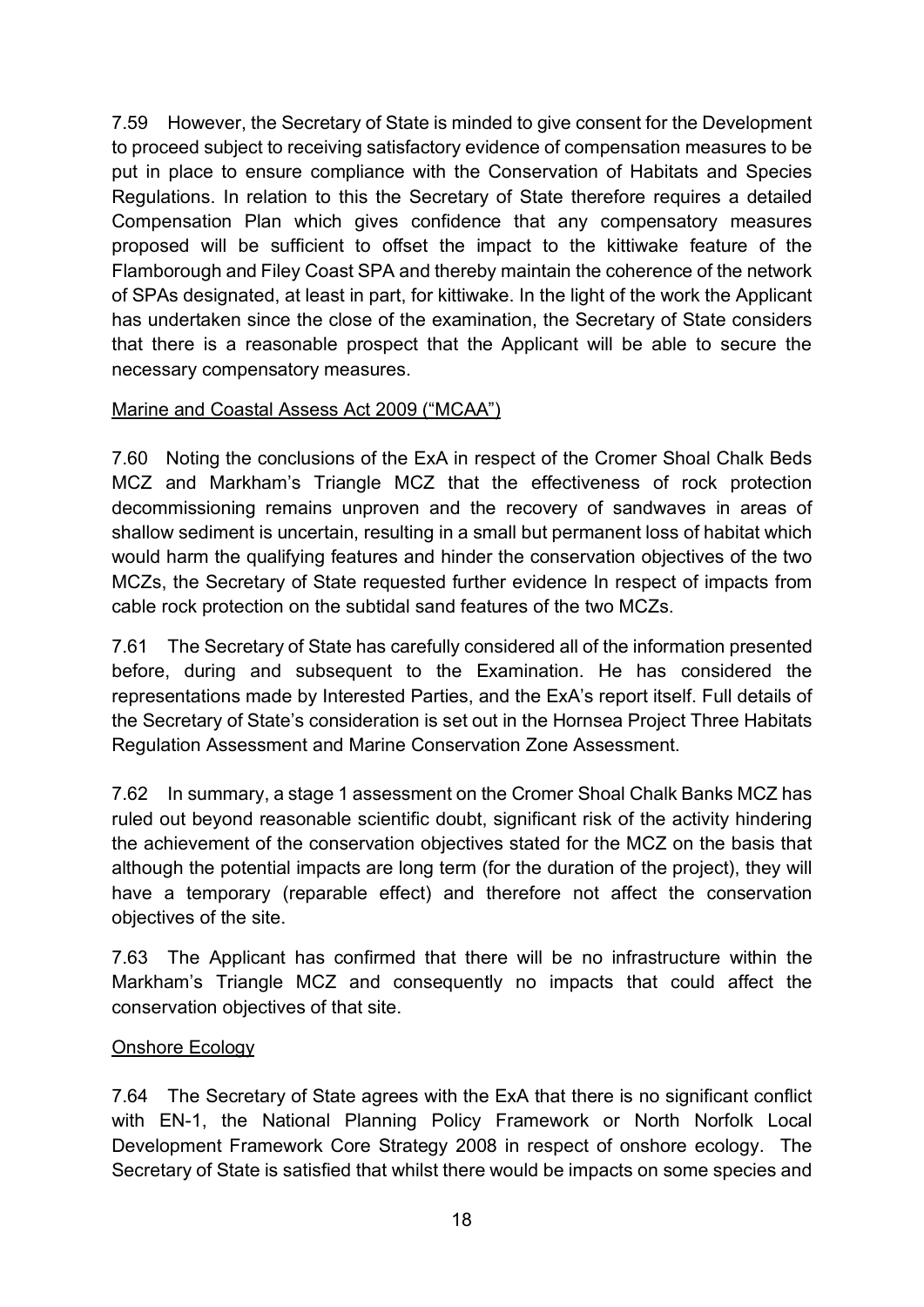a reduction of some habitats, such impacts would be minimised through measures identified in the Environmental Statement ("ES"). Residual impacts would be mitigated through the Code of Construction Practice ("CoCP") and Ecological Management Plan ("EMP"), both of which could be secured by the ExA's recommended Order. The Secretary of State agrees that onshore ecology is not a matter which weighs significantly against the Order being made [ER 14.5.6, ER 18.2.30 -ER 18.2.32].

# **8. Alternatives[8](#page-18-0) and Design Flexibility**

8.1 The Secretary of State notes there were a number of concerns raised during the Examination relating to the proposed onshore infrastructure, the consideration of alternatives and the design flexibility sought in the Order by the Applicant. These concerns included: the intention to connect to the grid at Norwich Main substation rather than at Necton, where it is proposed that another Nationally Significant Infrastructure Project ("NSIP"), Norfolk Vanguard offshore wind farm ("Norfolk Vanguard"), would be connected [ER 5.4.1- ER 5.4.3]; the flexibility sought in applying for both HVAC and HVDC transmission systems and the perceived benefits and disbenefits and impacts of those transmission options; the potential construction phasing and use of ducting [ER 5.6.1 -ER 5.6.13]; the impacts of the proposed landfall works and use of both horizontal directional drilling and open cut techniques [ER 5.7.1 – ER 5.7.6]; and the Applicant's Option B choice of location for the HVDC Convertor/HVAC substation [ER 5.8.1 – ER 5.8.4].

8.2 The Secretary of State agrees that there has been an iterative design process which has sought to avoid significant harm to biodiversity and geological conservation interests, including through consideration of reasonable alternatives. The Secretary of State is satisfied that the Applicant has carried out a reasonable site selection process and provided information about the choices made [ER 18.1.5] and agrees that the design flexibility approach sought in respect of the transmission system and phasing is justified [ER 18.1.6]. The Secretary of State is content that the maximum extent of the Development has been set out and its impacts assessed on that basis and that the Applicant's approach to alternatives and design flexibility is in accordance with National Policy Statements EN-1 and EN-3 [ER 18.1.7]. The Secretary of State agrees that this is not a factor which weighs against the Order being made [ER 5.10.7].

8.3 The Secretary of State's consideration of the "offshore ring main" option is set out in paras 19.20-19.22 of the section headed "Representations received after the end of the consultation period" below.

# **9. Land and Recreational Use**

Farming Operations and Agricultural Land

<span id="page-18-0"></span><sup>&</sup>lt;sup>8</sup> The assessments of alternatives required under the Reg 64 of the Habitats Regulations and S126(7) of the MCAA are dealt with in section 7.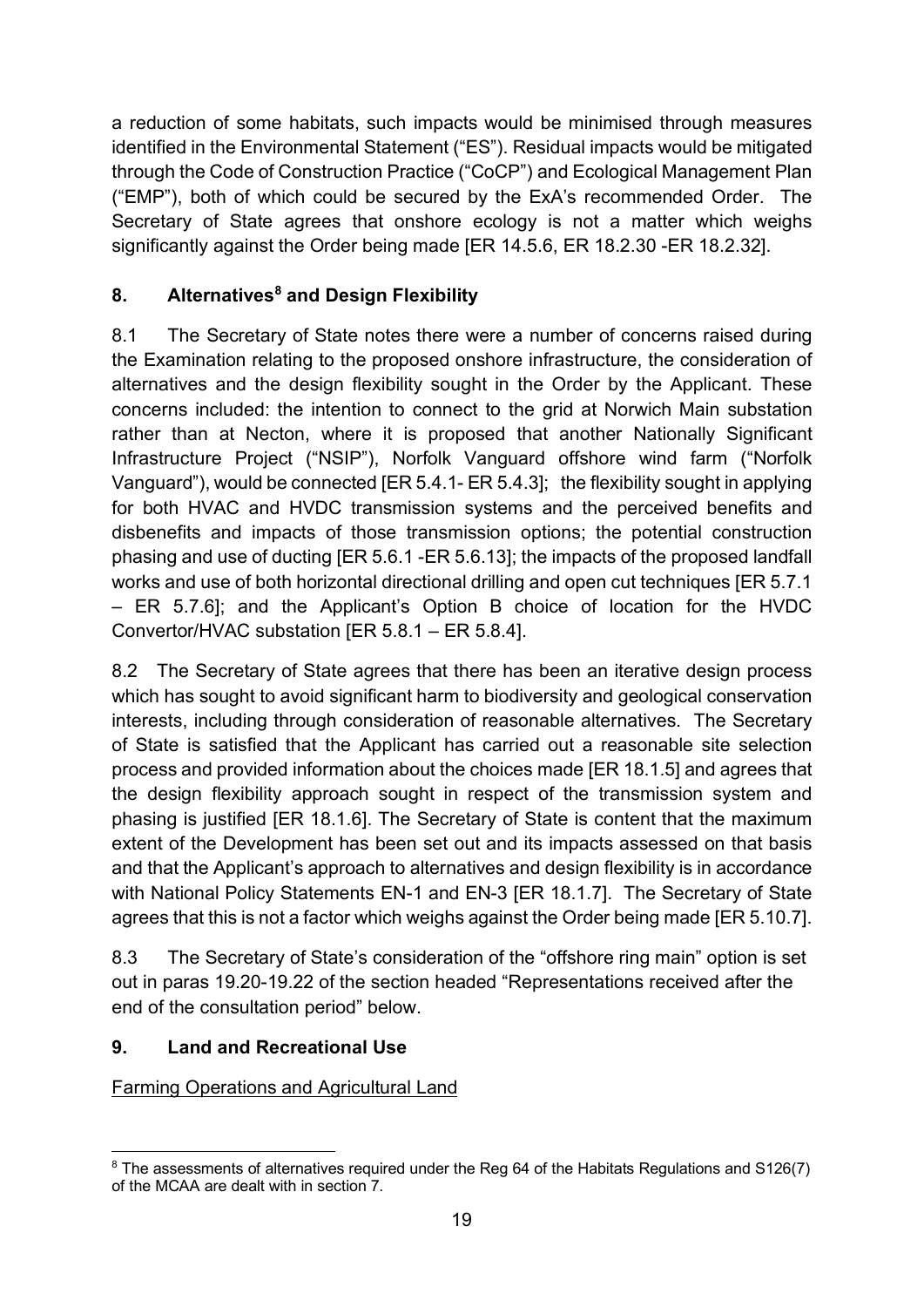9.1 The Secretary of State recognises that the onshore construction and permanent works would inevitably result in disturbance to farming operations and notes the concerns raised in the representations but is satisfied that the mitigation measures incorporated in the Outline CoCP would mitigate the operational impacts on farm holdings. The Secretary of State accepts that, whilst there would be a moderate adverse effect on the best and most versatile agricultural land during construction and operation, the Applicant has reasonably minimised the impacts on such land. The Secretary of State also acknowledges that three large farm holdings would be affected by the permanent above ground works required for the HVDC booster station (if required) and the HVDC converter/HVAC substation, but is satisfied that the proportion of land taken from each holding is unlikely to significantly affect their long term operation [ER 9.4 and ER 18.2.10].

# Other Land and Recreational Use Issues

9.2 The Secretary of State notes that other land and recreation use concerns were also raised in relation to the need to minimise disruption for: users of Public Rights of Way [ER 9.4.20 – ER 9.4.25]; game shooting [ER 9.4.26 – ER 9.4.27]; and recreational beach users at Weybourne [ER 9.4.27] and the implications of the cable corridor route upon future housing development sites [ER 9.4.28 – ER 9.4.31].

9.3 The Secretary of State agrees that suitable measures would be secured in the Outline CoCP to safeguard users of Public Rights of Way and other access routes, including the Norfolk Coast Path [ER 9.5.4]. The Secretary of State also agrees that no issues would arise that would result in any significant adverse land use and recreational impacts and that any potential residential development sites are either located outside the corridor route or are not sufficiently advanced [ER 9.5.5].

9.4 Overall, the Secretary of State is satisfied that necessary mitigation measures could be secured through the ExA's recommended Order and that land use and recreation impacts would accord with EN-1 and do not weigh significantly against the Order being made [ER 9.5.6 and ER 18.2.11].

# **10. Transport and Highway Safety**

10.1 The Secretary of State is mindful that several representations were made regarding the potential impact of construction traffic at several locations in connection with the onshore infrastructure works. The Secretary of State notes that the transport and traffic impacts of the Development were considered by the Applicant in consultation with key organisations including NCC and Highways England ("HE"). The ExA was satisfied that the baseline, methodology and assessments provided by the Applicant in the ES, as supplemented during the Examination, were generally sound [ER 10.5.1]. The ExA also recognised the progress made on the development of construction traffic and mitigation measures, which are included in the Outline Construction Traffic Management Plan ("CTMP") [ER 10.4.9]. The final CTMP(s) would need to be submitted for approval to the relevant planning authority prior to the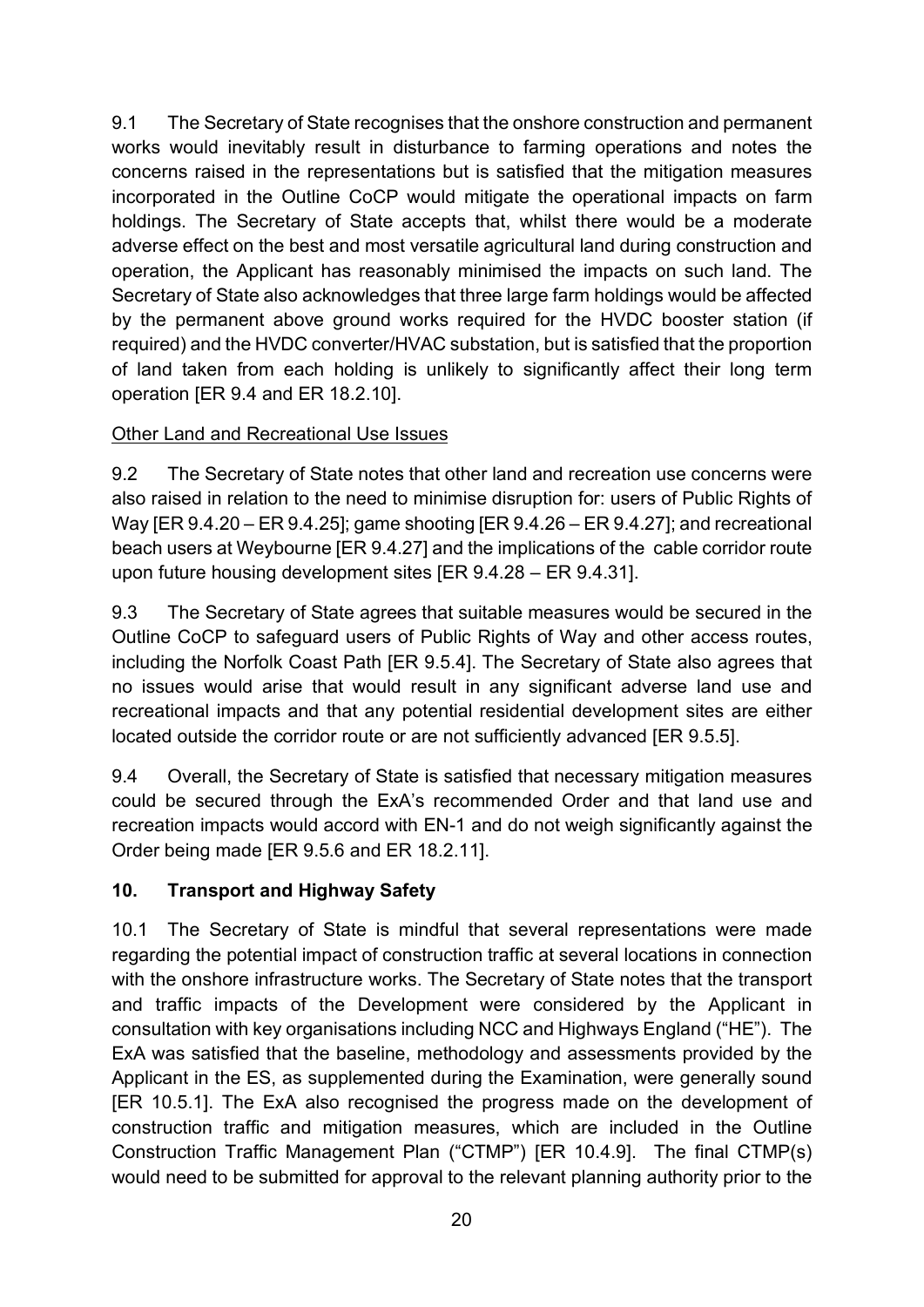commencement of the construction phase, when further details of the procurement of materials and more clarity on traffic movements would be known [ER 10.5.2]. The Secretary of State agrees that significant weight should be given to the positions of NCC and HE, both of who are generally in agreement on the approach taken by the Applicant in assessing construction traffic impacts and the proposed mitigation measures [ER 10.5.3.].

10.2 The Secretary of State acknowledges the outstanding concerns remaining from residents and Parish Councils regarding construction traffic in specific locations, including impacts arising from the main construction compound at Oulton airfield [ER 10.4.12 – ER 10.4.21] and use of the B1145 through the village of Cawston, including cumulative impacts with Norfolk Vanguard [ER 10.4.22 – ER 10.4.35]. It is noted that the Outline CTMP also includes a commitment for the Development and Norfolk Vanguard to actively engage and manage cumulative traffic impacts to ensure the peak traffic periods for each scheme do not overlap [ER 10.4.33]. The Secretary of State notes the ExA considered the maximum number of Heavy Goods Vehicle ("HGV") movements in the above locations would be substantial and that there was potential for some localised highways impacts [ER10.5.4] and whilst the ExA considered the mitigation measures proposed at the above locations would minimise the impacts, further refinement of the Cawston highway intervention scheme was proposed in liaison with the relevant interested parties. The Secretary of State is content that final highway intervention schemes and other traffic mitigation measures would be secured in the final CTMPs by Requirement 18 in the ExA's recommended Order [ER 10.5.5] but, in the light of his consideration of the Norfolk Vanguard project and further representations made by Cawston Parish Council, he is considering an addition to Requirement 18 which would ensure that revised details of the Cawston highways intervention scheme are approved by the relevant planning authority in consultation with the relevant highways authority (See section 19 below).

10.3 Overall, whilst appreciating there will be some temporary adverse highways impacts during construction that will inevitably cause some disruption and inconvenience for highway users, particularly in-combination with Norfolk Vanguard in certain locations, the Secretary of State is satisfied that these are likely to be limited. The Secretary of State agrees that reasonable mitigation measures could be secured through the ExA's recommended Order (subject to his further consideration of the proposed amendment to Requirement 18) to reduce impacts to acceptable levels [ER 10.5.6] and traffic and transport impacts accord with NPS EN-1 and do not weigh significantly against the Order being made [ER 10.5.7].

#### **11. Impact on Living Conditions of Local Residents**

11.1 The Secretary of State notes that a number of other concerns were raised relating to construction or the operation of the Development and its impact on living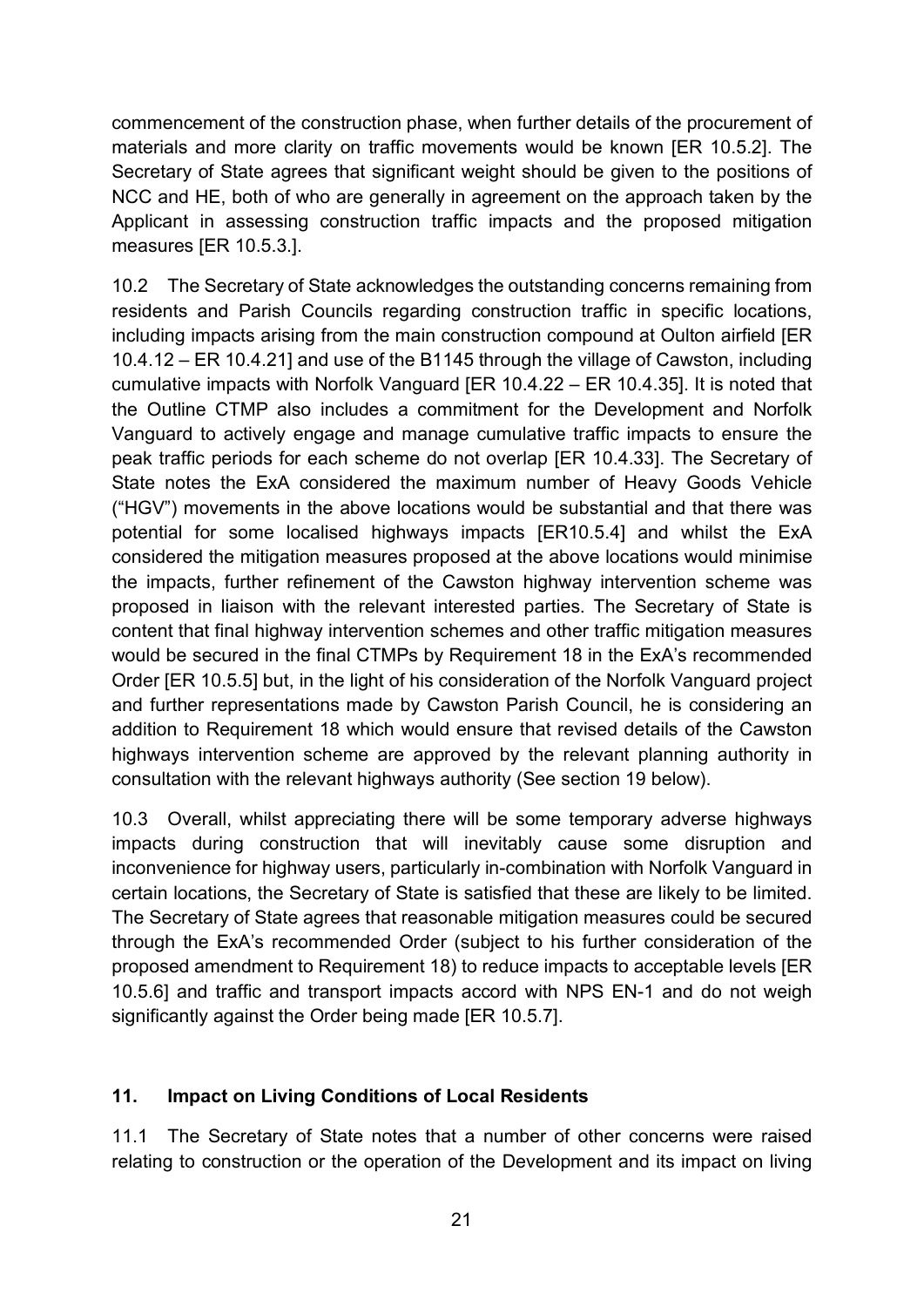conditions of local residents. These included: the construction impacts of the HVDC convertor/HVAC substation near Swadeston [ER 11.4.6 and ER 11.4.33 - ER 11.4.34]; the proposed construction hours for the substation and noise; [ER 11.4.9]; the main construction compound at Oulton airfield, including noise and vibration from traffic movements, including on the occupiers of The Old Railway Gatehouse on the main access route to and from Outfield airfield [ER 11.4.1 and ER 11.4.13] and noise and light pollution from the compound itself; the cumulative impacts with Norfolk Vanguard [ER 11.4.2 and ER 11.4.13]; the impact on the residential properties on the B1145 through Cawston village [ER 11.4.2 and ER 11.4.23 – ER 11.4.30]; operational noise effects from the HVAC booster station [ER 11.4.1 and ER 11.4.31 - ER 11.4.32 and ER 11.3.34]; impact of construction traffic on air quality [ER 11.4.35 – ER 11.4.38]; the impact of Electro-Magnetic Fields ("EMFs") on human health, including the potential cable corridor crossing point with Norfolk Vanguard [ER 11.4.39 – ER 11.4.43]; and the impact of the onshore construction works on Human Rights [ER 11.4.43].

11.2 In respect of concerns raised by interested parties, including BDC and Oulton Parish Council, in relation to the main construction compound at Oulton airfield, the Secretary of State notes that the Applicant submitted a Construction Traffic Noise and Vibration Assessment at the Old Railway Gatehouse. It also provided a Clarification Note, including matters relating to the movement of abnormal loads outside of core hours and World Health Organisation noise levels. It is also noted that these documents concluded that, with the proposed mitigation measures in place, the residual noise and vibration impacts would be of minor significance in EIA terms, including the cumulative construction scenario with Norfolk Vanguard, which would also use The Street for construction traffic movements [ER 11.4.18].

11.3 The Secretary of State notes that a subsequent Statement of Common Ground between the Applicant and BDC confirmed that the principle of mitigation measures in respect of Old Railway Gatehouse and also the operation of the main construction compound (contained in the Outline CTMP) were acceptable [ER 11.4.19]. However, this view was not shared by the Parish Council and the occupiers of the Old Railway Gatehouse. Whilst the ExA considered that there would inevitably be some adverse impacts on the residential living conditions at the Old Railway Gatehouse during construction, which would be exacerbated should Norfolk Vanguard construction works overlap, it gave significant weight to the agreed position between the Applicant and BDC. The ExA considered the Applicant's proposed mitigation measures in the Outline Construction Code of Practice were reasonable to minimise the adverse impacts (including noise and light) from use of the main construction compound to an acceptable level [ER 11.4.21]. A previous planning application by Black Bridge Energy Ltd for an anaerobic digestion renewable energy facility at Oulton airfield was refused by BDC and also subsequently dismissed by the Planning Inspectorate on appeal due to impacts including traffic noise on the living conditions of occupiers of the Old Railway Gatehouse. However, the ExA considered the mitigation measures outlined above (including the regrading of the hump outside the property) would satisfactorily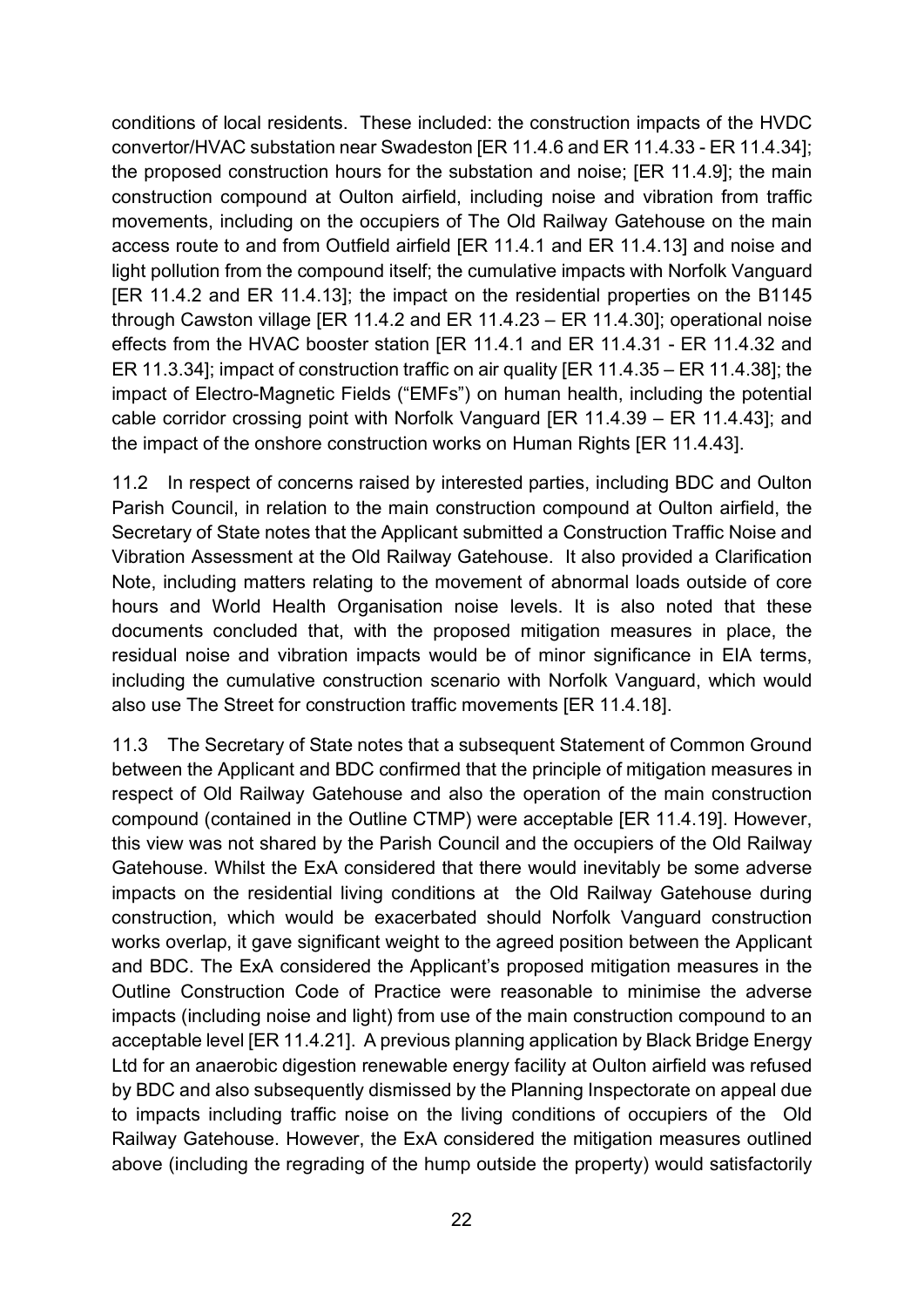minimise noise impacts in this case [ER 11.4.22]. The Secretary of State agrees with this conclusion.

11.4 In respect of a number of representations from local residents regarding the impact on living conditions from construction traffic using the B1145 through Cawston village, the Secretary of State notes that the ExA acknowledged the substantial increase in HGV traffic and that potential impacts would be exacerbated should construction works overlap with Norfolk Vanguard [ER 11.4.29]. However, the ExA considered that the measures proposed by the Applicant in the Outline CTMP would reasonably mitigate and minimise the temporary construction impacts. In coming to this conclusion, the ExA also gave weight to the agreement on noise and vibration between the Applicant and BDC referred to in paragraph 11.3 above [ER 11.4.30]. The Secretary of State agrees with this conclusion but is also considering an amendment to Requirement 18 which would ensure that revised details of the Cawston highways intervention scheme are approved by the relevant planning authority in consultation with the relevant highways authority (See section 19 below) .

11.5 The Secretary of State is also content that the measures in the Outline CoCP would satisfactorily mitigate and minimise adverse impacts on health and quality of life from noise and other impacts during construction at the cable corridor sites, the HVDC convertor/HVAC substation and HVAC booster station [ER 11 and ER 18.2.15].

11.6 In conclusion, the Secretary of State accepts that there would inevitably be some adverse impacts experienced by local residents from increased traffic movements during the temporary construction work periods. However, the mitigation measures the Applicant has developed in consultation with the local planning authorities are considered reasonable and proportionate to the issues raised and would satisfactorily reduce noise and disturbance for local residents to acceptable levels particularly in relation to Cawston and the main construction compound at Oulton airfield [ER 11.5.2]. The Secretary of State is satisfied that, with the mitigation measures secured in the ExA's recommended Order, there would be no significant impact on local residents from the operation of the Development and no adverse health impacts from electric and magnetic fields, including at the potential cable crossing point with Norfolk Vanguard [ER 11.4.39 – ER 11.4.42 and 11.5.3]. Overall, the Secretary of State agrees with the ExA's assessment that the Development accords with EN-1, EN-5 and the Marine Policy Statement and its conclusion that matters relating to the living conditions of local residents, including effects on human health, do not weigh significantly against the recommended Order being made [ER 11.5.4].

#### **12. Landscape and Visual Impacts**

12.1 The Secretary of State accepts there would be some limited visual and landscape impacts resulting from construction, including the removal of some existing hedgerows for the onshore export cables, but is satisfied such impacts would be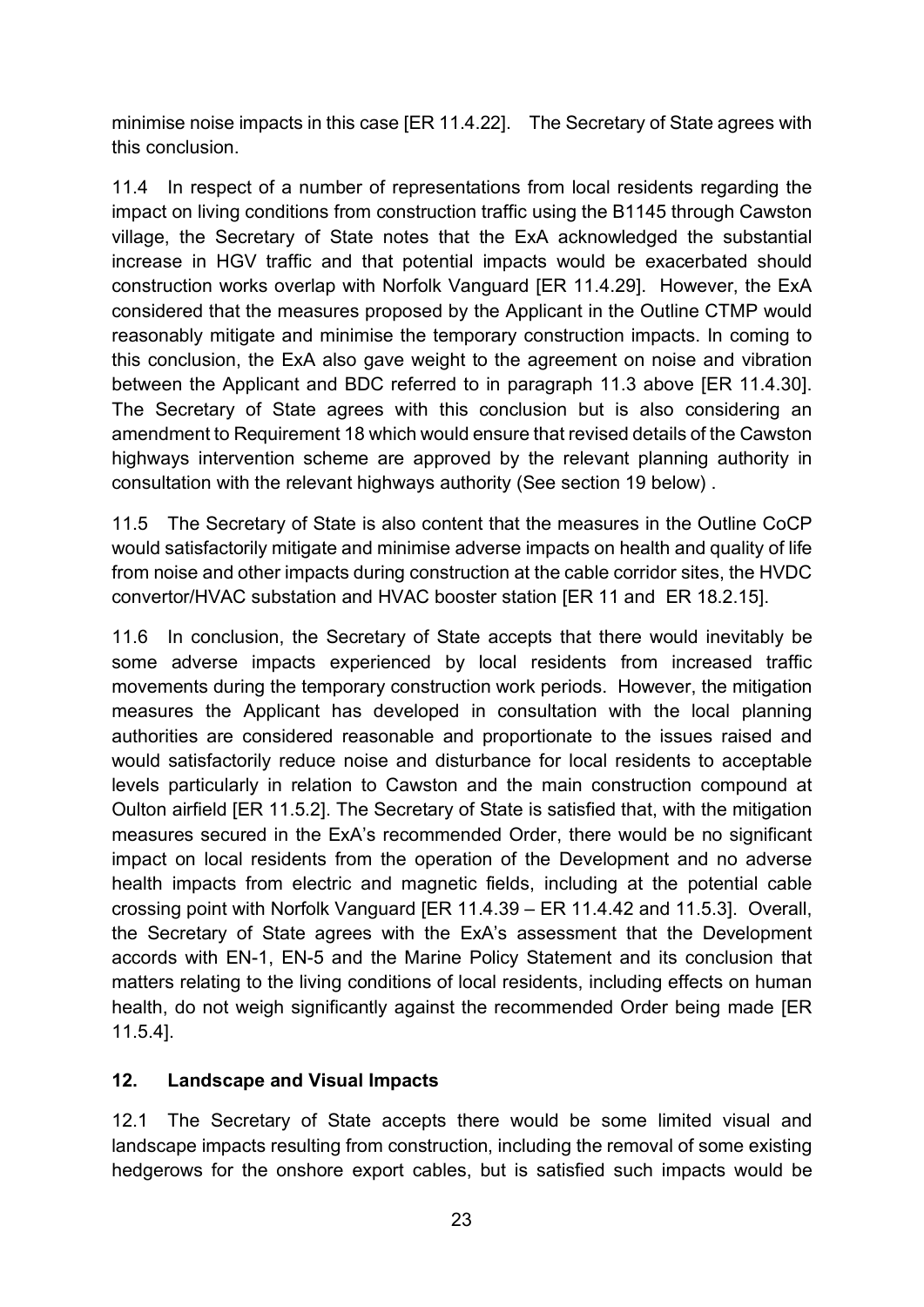temporary. It is noted that measures proposed by the Applicant to minimise the impacts, including avoidance of key landscape features, by using horizontal directional drilling ("HDD") and landscaping proposals, including hedgerow replacement planting, were considered by the ExA to satisfactorily reverse the adverse construction impacts within a reasonable timescale, such that there would be no long term landscape or visual impact [ER 12.5.1 and ER 18.2.19].

12.2 The Secretary of State notes the concerns raised by Natural England in relation to the part of the cable corridor that would be located within the North Norfolk Area of Outstanding Natural Beauty ("AONB") [ER12.4.32 – ER12.4.45]. However, the Secretary of State agrees with the ExA that its adverse construction impacts would be short term and minimised by the Applicant's mitigation measures, resulting in no longer term impacts upon the landscape and scenic beauty of the AONB. The Secretary of State is content that there is an exceptional case for development within the AONB [ER 12.5.2 and ER18.2.20].

12.3 Although the Secretary of State accepts there would be some adverse landscape and visual impacts from the permanent above ground infrastructure, detailed infrastructure design and landscaping schemes would be secured by Requirements in the ExA's recommended Order and would require approval by the relevant local planning authority [ER 18.2.21].

12.4 The Secretary of State therefore agrees with the ExA's conclusion [ER 12.5.6] that matters relating to landscape and visual impacts do not weigh significantly against the Order being made.

# **13. Navigational Risk and other offshore operations**

13.1 The Secretary of State agrees that, with the proposed mitigation in the ExA's recommended Order (including the Deemed Marine Licences and Protective Provisions), the Development would not pose unacceptable risks to navigational safety [ER 7.4 and ER 18.2.4].

13.2 The Secretary of State notes that a number of concerns were raised by Spirit Energy relating to the operation of a number of its assets to the east of the proposed wind farm array. Following receipt of the ExA report the Applicant and Spirit Energy entered into a Co-operation and Co-Existence Agreement on 28 May 2020. The parties have therefore confirmed that they are satisfied that their interests are protected and the protective provisions originally proposed to address the concerns of Spirit Energy would not be required.

13.3 Overall, the Secretary of State is content that the Applicant's approach to navigational safety and other offshore operations is in accordance with relevant policies and agrees that this was not a matter that weighed significantly against the Order being made [ER 18.2.6].

### **14. Commercial Fishing**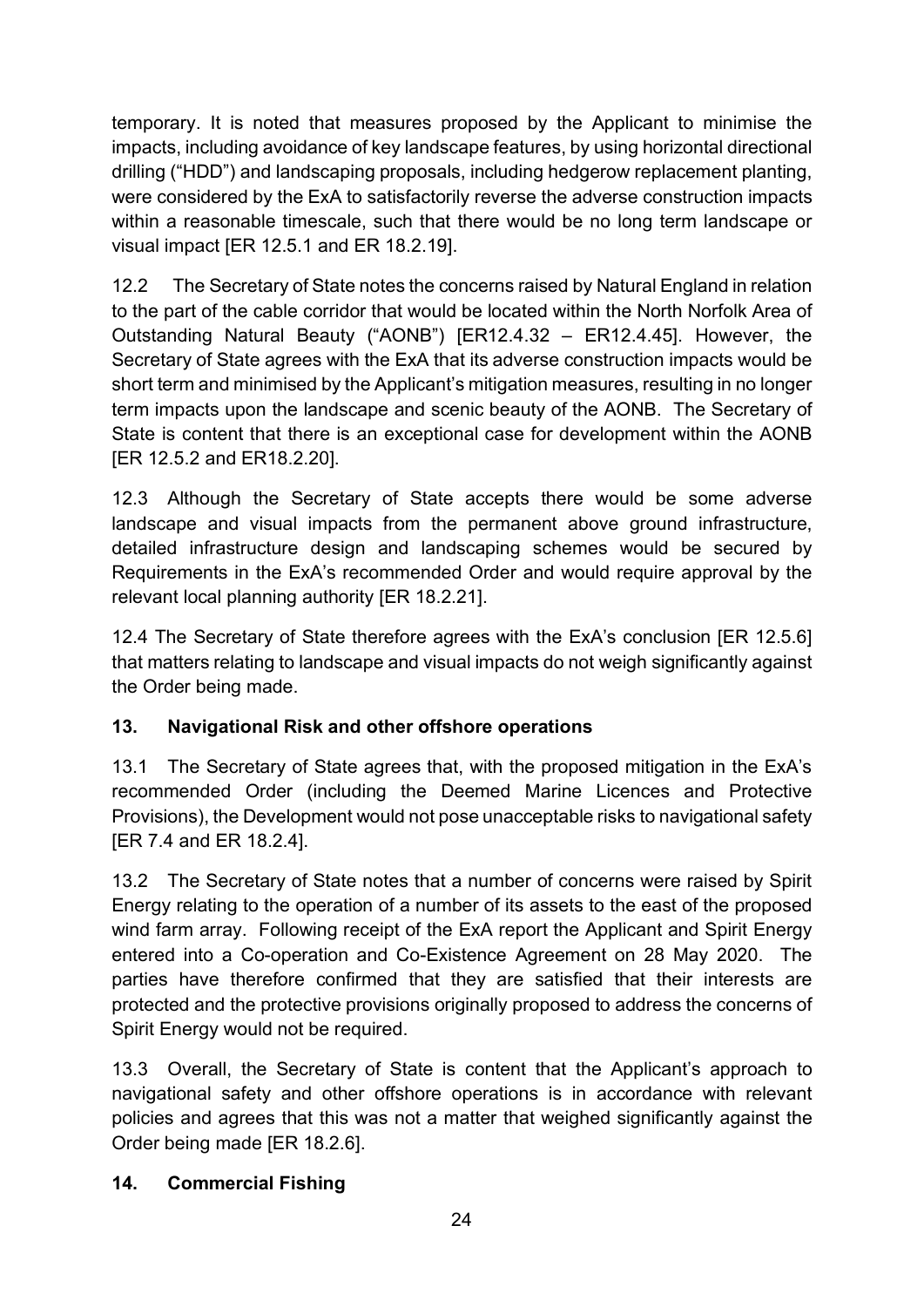14.1 The Secretary of State notes from Chapter 8 of the ExA's Report that there would be some disruption to the fishing industry, in particular the UK potting fleet [ER 8.5.3] and also, on a cumulative basis, moderate adverse effects of a reduction in access and displacement for demersal trawlers during all stages of the Development [ER 8.5.4]. However, the Secretary of State is satisfied that appropriate mitigation measures would be secured through the ExA's recommended Order and there is no conflict with the Marine Policy Statement, the EIEOMP and EN-3. The Secretary of State agrees that commercial fishing is not a matter which weighs significantly against the ExA's recommended Order being made [ER 8.5.5 and ER 18.2.9].

### **15. Historic Environment**

15.1 The Secretary of State notes concerns about the effects of the Development on the historic environment were raised during the Examination by SNC [ER 13.4.1], BDC [ER 13.4.2], Historic England [ER 13.4.5], Mulbarton Parish Council [ER 13.4.13], the National Trust [ER 13.4.14] and also by other Interested Parties in several other written and oral representations [ER 13.4.19]. These included a range of different historic environment issues, namely: the impact of the proposed HVDC converter/HVAC substation on the setting of the Grade II listed Keswick Hall and its historic parkland (and also on the rural landscape settings of the Grade II listed buildings at Mangreen Hall, Gowthorpe Manor and Intwood Hall) [ER 13.4.1 and ER 13.4.5 – ER13.4.13]; the impacts on Blickling Conservation Area and several listed buildings in Oulton village arising from traffic movements to the main construction compound at Oulton airfield [ER 13.4.2]; the impact of construction traffic on the Cawston Conservation Area and several listed buildings in Cawston Village [ER 13.4.2 and ER 13.4.19 - ER13.4.22]; and the heritage impacts of the main construction compound on the undesignated Oulton airfield heritage asset, and including its link to the nearby Grade I listed Blickling Hall [ER 13.4.14-13.4.18].

15.2 The Secretary of State agrees with the ExA's conclusions that the proposed HVDC converter/HVAC substation would result in a moderate adverse impact upon the setting of the following designated heritage assets: Gowthorpe Manor; Mangreen Hall; Roman town of Venta Icenorium; and Church of St Edmund [ER 13.5.3 and ER 18.2.25] and that there would be minor adverse impacts upon the setting of other heritage assets in the vicinity of the proposed HVDC converter/HVAC substation, including Keswick Hall and its non-designated parkland, and several heritage assets located in the vicinity of the cable corridor. The Secretary of State is satisfied that the minor adverse impacts on both onshore and marine archaeology would be mitigated by written schemes of investigation secured in both the ExA's recommended Order and Deemed Marine Licences [ER 13.5.5 and 18.2.25].

15.3 The Secretary of State is satisfied there would be no harm to the significance of listed buildings in Cawston or to the appearance of the Cawston Conservation Area nor to the setting or significance of the Blickling Conservation Area and that Oulton airfield would be satisfactorily safeguarded [ER 13.5.6 and ER 18.2.26].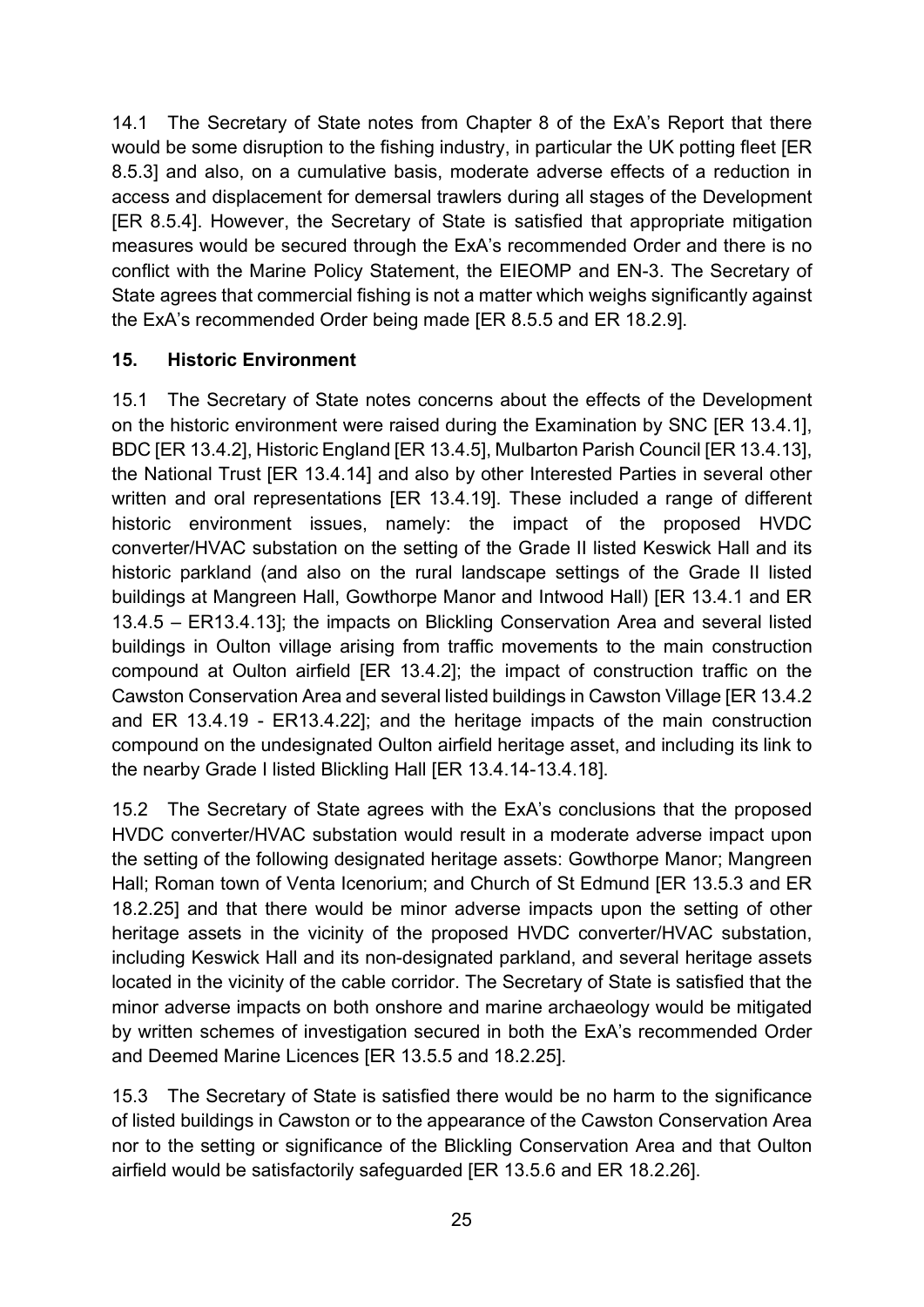15.4 The Secretary of State acknowledges the desirability of preserving listed buildings or scheduled monuments or their setting under the Infrastructure Planning (Decisions) Regulations 2010. Taking account of the public benefits of the Development in terms of the delivery of renewable energy, the Secretary of State is satisfied that this outweighs, in each case, the harm identified in relation to designated heritage assets and the minor adverse effects on undesignated assets. [ER 18.2.28]. The Secretary of State also agrees that, taking account of the public benefits, there is a clear and convincing justification for the harm that would result, both individually and collectively, upon designated heritage assets and that overall, historic environment matters would accord with EN-1, EN-3, the UK Marine Policy Statement and EIEOMP and do not weigh significantly against the Order being made [ER 18.2.29].

#### **16. Socio Economic Impacts**

16.1 The Secretary of State notes concerns were raised by NNDC and other interested parties during the Examination, regarding the impacts of onshore construction works on tourism and recreation, including on individual businesses. These included concerns regarding construction traffic movement, beach closures and footpath closures on tourism, particularly at the northern end of the cable corridor near Weybourne and Kelling. It is also noted that evidence was provided by NNDC, who considered it was hard to quantify the actual impacts of construction on visitor numbers. Whilst NNDC recognised there would also be some positive effects, such as construction workers staying in local accommodation, it considered it could reduce overall spend in the economy from tourist attractions and spin-off businesses [ER 15.4.4, ER 15.4.6 and ER 15.4.9]. NNDC subsequently confirmed that whilst the longterm effects on tourism from the Development would be benign, it considered it would have a disproportionally high impact on local tourism businesses in the short term because of the North Norfolk's high level of dependence on tourism. Construction works at the landfall near Weybourne would be a maximum 2.5 years duration in potentially two phases. The cable corridor is expected to progress across each phase with a typically active construction works duration of 3 months in any particular location [ER 15.4.13].

16.2 The Secretary of State notes that the ExA acknowledged the potential for some disruption to tourism in the Weybourne and Kelling area [ER 15.4.11] and elsewhere with a number of other representations received, concerned about the impact of onshore construction on individual businesses [ER 15.4.19], but considers that such effects would be temporary and mitigation measures would be included in the Outline CoCP and Outline CTMP to reduce disruption. For example, the Applicant and NCC would require agreement of HGV routing and timing on key tourism road links during the peak holiday period (June to September) under the Outline CTMP and the Outline CoCP contained noise and vibration containment measures. It would also provide for a Public Right of Way Management Plan to be approved in the event that the beach at Weybourne is restricted or the coastal path needs temporarily diverting [ER 15.4.14].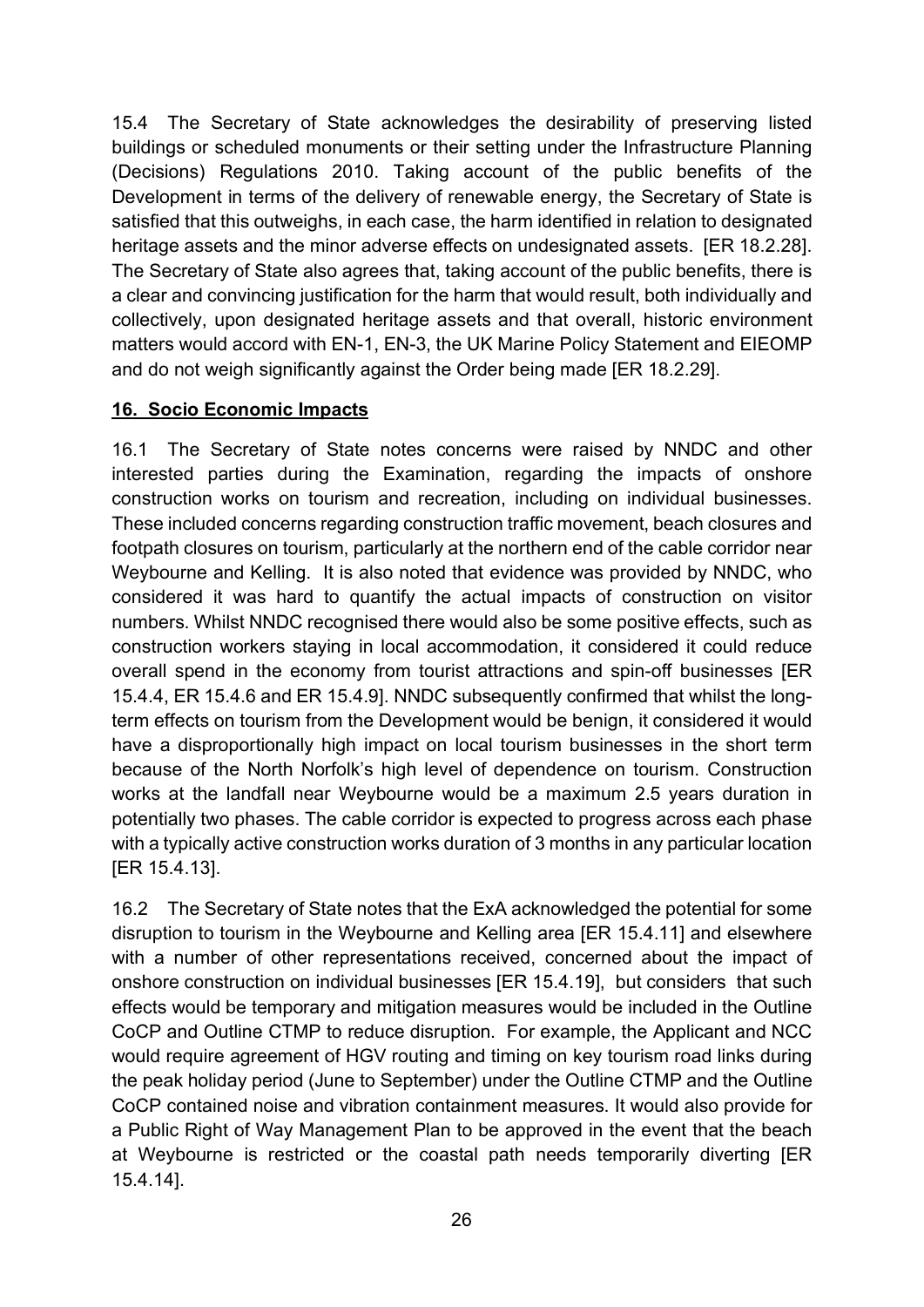16.3 The Secretary of State also notes that NNDC and NCC suggested that a Community Benefit Fund should be established by the Applicant and secured through the Order to identify how small businesses can be compensated to avoid closure and to compensate businesses and communities affected by construction works. The Applicant's response was that any Community Benefit Fund should be voluntary and not secured through the Order. Given there was no clear evidence of significant impact on tourism, the ExA agrees and has not given any weight to a voluntary fund, as there was no planning obligation or Order drafting before them [ER 15.4.17 – ER 15.4.19]. This matter is also considered further by the Secretary of State in section 19 below.

16.4 The Secretary of State agrees that the potential disturbance or disruption from construction works would result in some adverse effect on tourism, particularly near landfall where tourism activity is more concentrated. However, the Secretary of State is satisfied this would be short term and localised. The Applicant's proposed mitigation measures are reasonable and would be secured through the ExA's recommended Order. Whilst there may be significant positive benefits regarding the level of employment and gross value added benefits potentially arising from the Development, the Secretary of State agrees that there remains considerable uncertainty and that only moderate weight should be attached to such benefits [ER18.2.34].

16.5 Overall, the Secretary of State agrees that the adverse impacts on tourism and recreation would be likely to be minor and unlikely to result in significant harm and would be in general accordance with the relevant policy provisions of NPS EN-1, the UK Marine Policy Statement and EIEOMP. The Secretary of State also agrees with the ExA's conclusion that the adverse socio-economic impacts on tourism would not be so much as to weigh significantly against the Order being made [ER 18.2.35]

### **17. Other National Policy Statement Matters**

17.1 The Secretary of State notes the ExA also considered other matters, which are required to be taken into account by EN-1 and EN-3, including the functional aspects of design, climate change adaptation, flood risk, waste management and water quality. The Secretary of State agrees that the Applicant has taken these into account and, where appropriate, control mechanisms would be secured in the recommended Order and these are not matters which weigh significantly against it being made [ER 18.2.36]. The Secretary of State is satisfied that no activities associated with the Development would result in deterioration of surface water or ground water status and making the recommended Order would be consistent with Regulation 3 of the Water Environment (Water Framework Directive) (England and Wales) Regulations 2017 [ER 18.2.27]. The Secretary of State is also satisfied that as required by Regulation 7 of the Infrastructure Planning (Decisions) Regulations 2010, the ExA has had regard in the ExA's Report to the United Nations Environmental Programme Convention on Biological Diversity in relation to the likely impacts of the Development [ER 18.2.38] and that in relation to other consents that would or may be required to facilitate the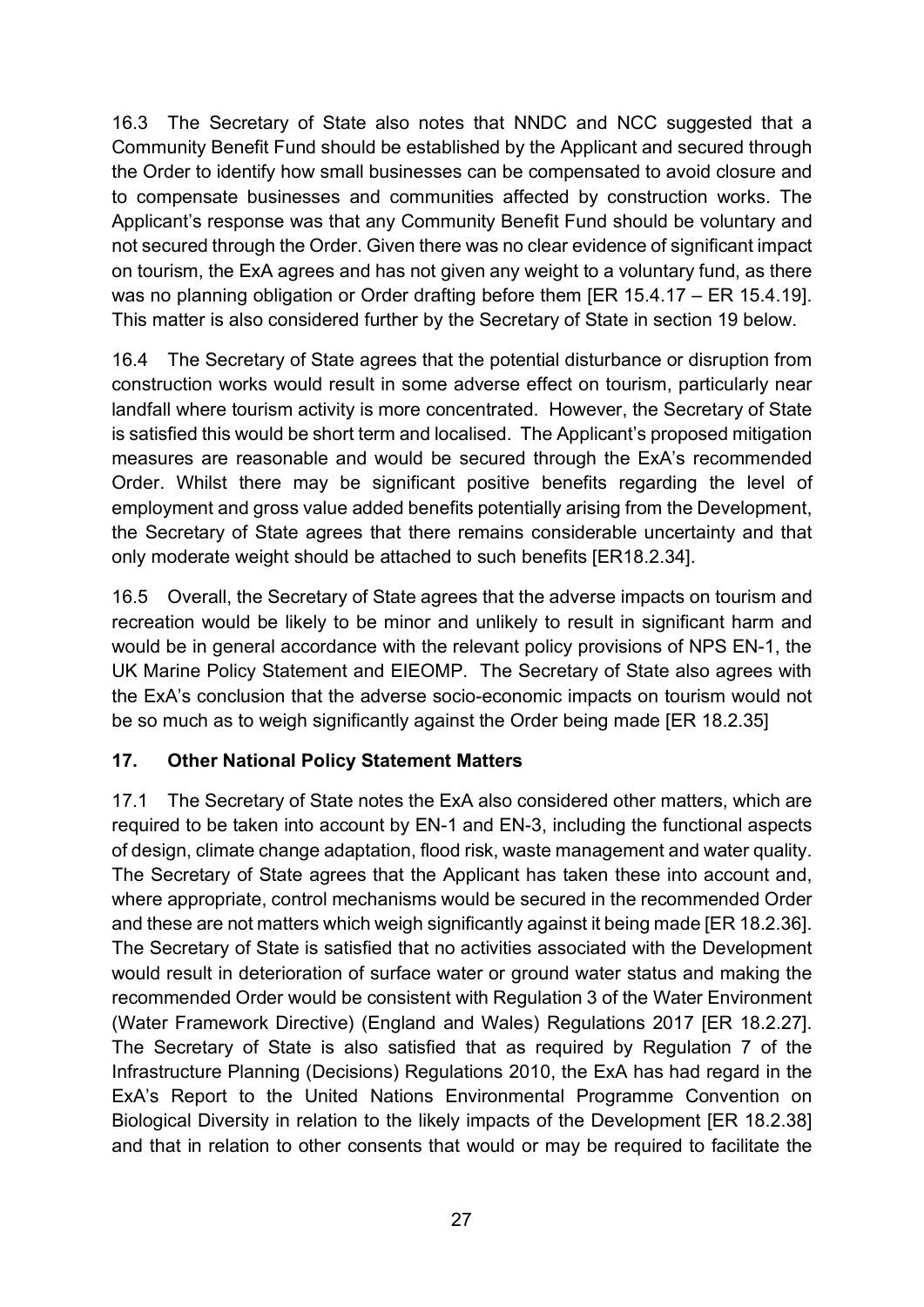Development, without prejudice to future decision-makers, there are no apparent impediments to the implementation of the Development [18.2.39].

# **18. Consideration of Compulsory Acquisition and Related Matters**

18.1 The Secretary of State notes that to support the delivery of the Development, the Applicant is seeking Compulsory Acquisition ("CA") powers in the Order for both the acquisition of new and existing rights over land, including temporary rights, for which it had not been able to acquire by voluntary agreement. The freehold land that the Applicant seeks to acquire compulsorily is required for: the onshore booster station (Plot 9-012) at Little Barningham (should HVAC transmission be selected); and the converter/substation at Swardestion (Plot 33-014). New rights over land are required to landscape the two station sites (Plots 9-002, 9-004, 9-011, 9-020, 9-023 should HVAC be selected and Plots 33-012, 33-013, 33-020 and 33-022). The majority of the rights to be acquired compulsorily relate to the cable route and are new connection work rights. New rights over land would also be required for access for construction and maintenance. Temporary possession would also be required for storage compounds during construction, including the main construction compound at Oulton airfield and also for access roads to the cable route required during construction.

18.2 The Planning Act 2008, together with related case-law and guidance, provides that compulsory acquisition can only be granted if certain conditions are met. Under section 122 of the Planning Act compulsory acquisition may only be authorised if:

- the land is required for the development to which the consent relates, or
- it is required to facilitate or is incidental to that development; or
- it is replacement land which is to be given in exchange for the Order land under sections 131 or 132 of the Planning Act and

there is a compelling case in the public interest. In connection with this:

- The land required to be taken must be no more than is reasonably required and be proportionate
- there must be a need for the project to be carried out;
- all reasonable alternatives to compulsory acquisition have been explored;
- the applicant has a clear idea of how it intends to use the land and can demonstrate that funds are available to pay for the acquisition; and
- they are satisfied that the purposes stated for the acquisition are legitimate and sufficient to justify the interference with the human rights of those affected.

18.3 The Applicant is also seeking to vary the statutory time limit for the exercise of CA powers from 5 to 7 years. It is noted that although the National Farmers' Union/Land Interest Group considered this was not necessary, as this would encourage the Applicant to complete the Development more quickly, in the Applicant's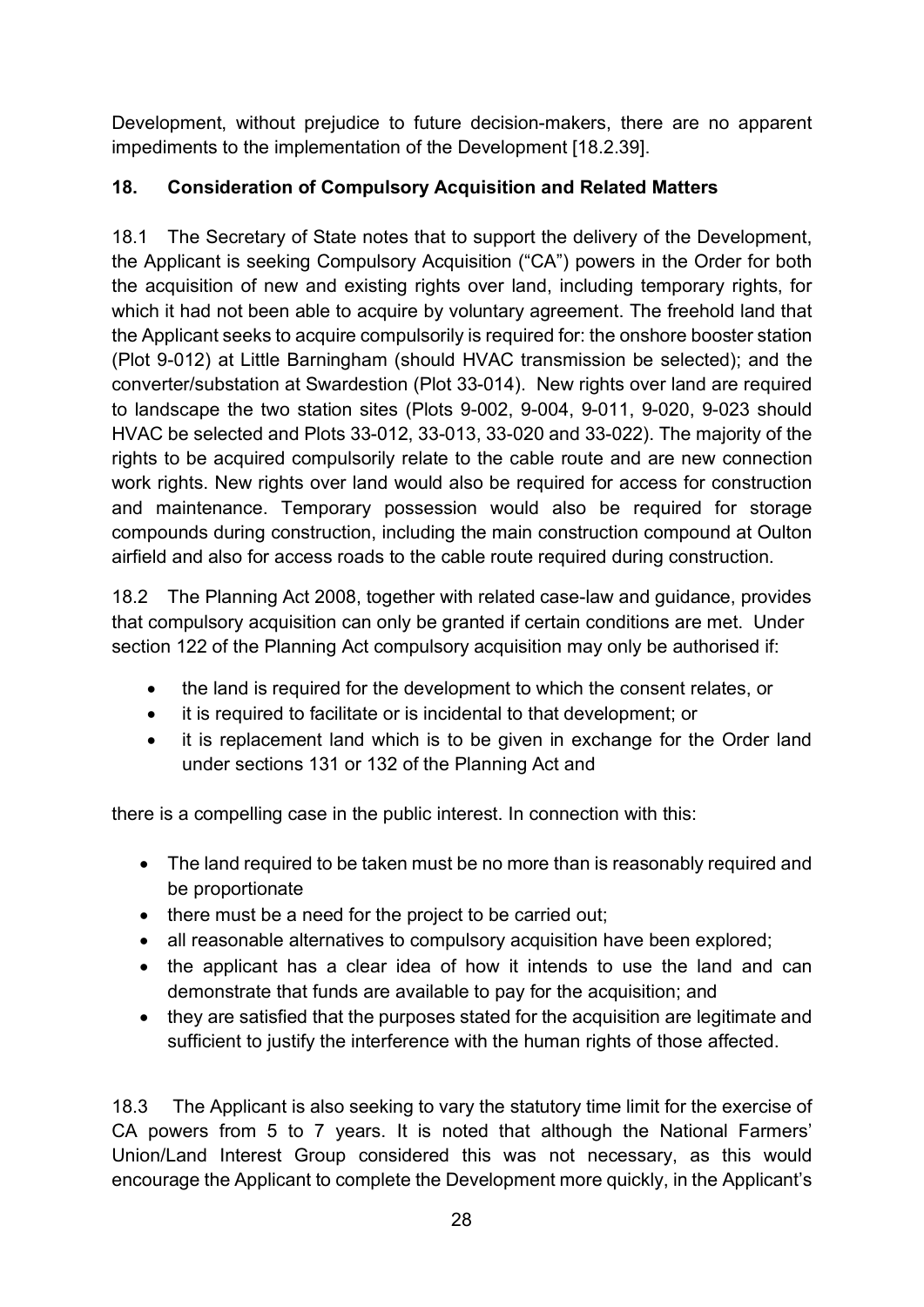view having 7 years would allow more time for HVDC technology to advance, potentially requiring a smaller land take [ER 19.5.28]. The Secretary of State agrees that the Applicant has a clear idea of how the land to be acquired would be used, has justified its reasons in seeking design flexibility for the transmission system and that the land is reasonably required in order to deliver the Development [ER 19.6.7].

18.4 The Secretary of State is also satisfied that the documents submitted by the Applicant meet the requirements of the relevant legislation and guidance [ER 19.6.2] and that the Applicant has explored reasonable alternatives and that CA would be exercised only over the land required [ER 19.6.6]. Although also queried by the National Farmers' Union/Land Interest Group during the Examination, the Secretary of State is satisfied that there is a reasonable prospect of the requisite funds for acquisition becoming available, and that adequate funding is likely to be available within the necessary timescale, to meet all financial liabilities arising from the compulsory acquisition and temporary possession powers sought and is also content that both phases of the Development could be funded should that be the way the Development is eventually delivered [ER 19.6.31 – ER 19.6.33]. Further, Article 43 of the Order would also require that there must be a guarantee or an alternative form of security in place in respect of the liabilities of the undertaker to pay compensation before compulsory acquisition powers are exercised.

#### Representations in respect of Compulsory Acquisition and Temporary Possession

18.5 The Secretary of State notes that there were 55 Relevant Representations and 3 Written Representations relating to compulsory acquisition and temporary possession issues. Of these, 53 representations were submitted by the Land Interest Group ("LIG") who represented 53 landowners. The National Farmers Union represented LIG in the Examination. Other representations were received from: Carter Jonas, representing Saltcarr Farms Limited [ER 19.5.74, ER 19.6.26 – ER 19.6.30], Gerald Bullimore and Sherrill Bullimore (two representations) [ER 19.5.7, ER 19.6.20 – ER 19.6.22]; and Martin Kemp [ER 19.5.73, ER 19.6.23 – ER 19.6.25]. A specific compulsory acquisition hearing was held to consider compulsory acquisition matters [ER 19.5.22 – ER19.5.23]. At the close of the Examination, the ExA understood that LIG's remaining matters of disagreement concerned soil reinstatement and construction over two phases leading to greater impact on farm businesses [ER 19.5.58]. Objections also remained from Gerald and Sherrill Bulimore, Martin Kemp and Saltcarr Farms Limited [ER 19.5.59]. In addition, there were issues relating to Crown land and a Statutory undertaker which were also unresolved and which are considered further below.

18.6 In respect of the landowners represented by LIG, the Secretary of State agrees that should the Order be granted, the compulsory acquisition powers sought over the relevant Plots would be proportionate and justified by the public interest in facilitating the Development [ER 19.6.19].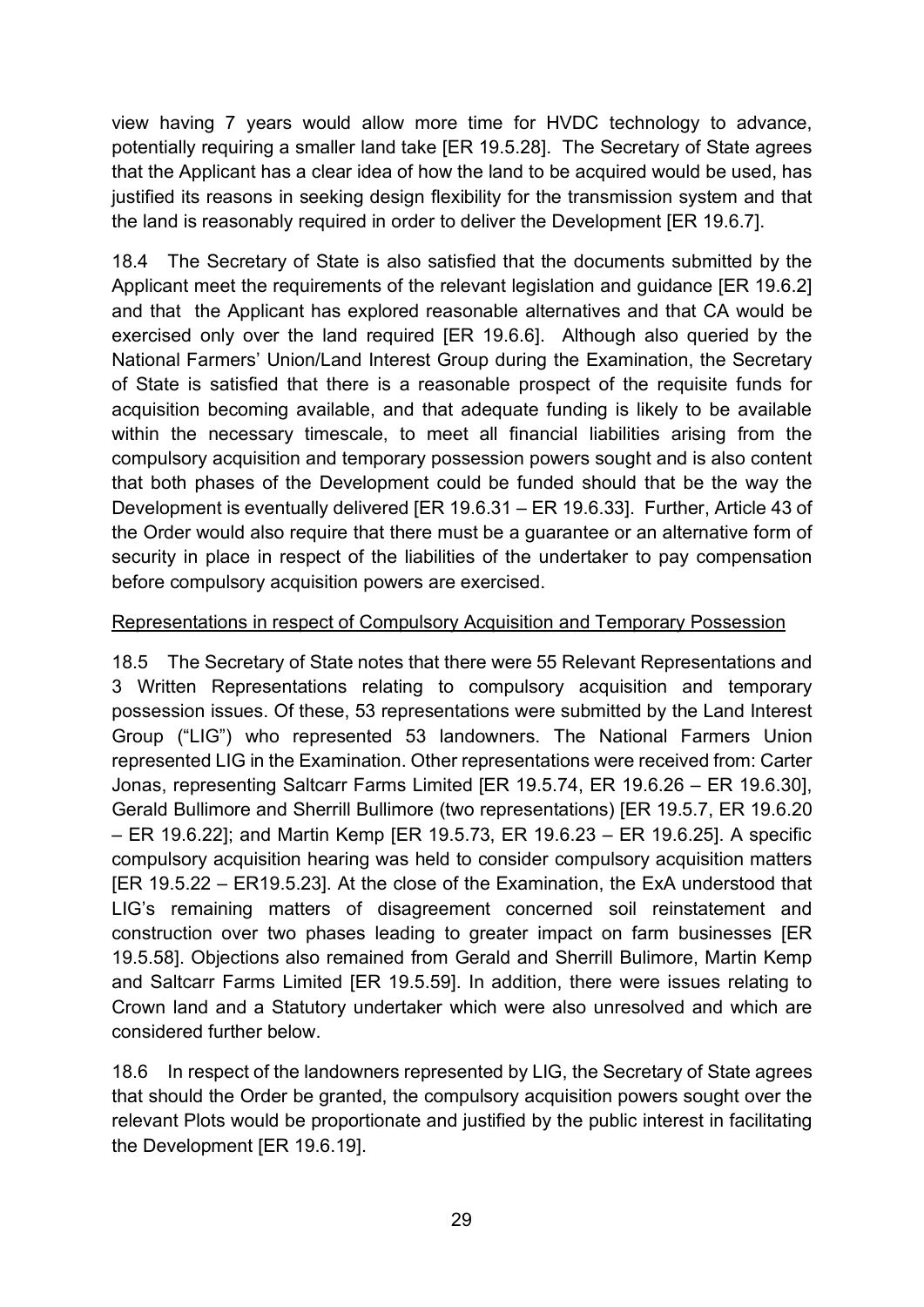18.7 In respect of Gerald Bullimore and Sherrill Bullimore's remaining objection to the use of compulsory acquisition powers in relation to a smallholding near Kelling at the north end of the cable route and their suggested alternative route, the Secretary of State is satisfied that the Applicant had carried out a reasonable route refinement process, which took account of a wide range of constraints and had provided reasons for the choices made. The Secretary of State agrees that, should development be granted, the compulsory acquisition powers sought over the relevant Plots would be proportionate and justified by the public interest in facilitating the Development [ER 19.6.22].

18.8 The Secretary of State agrees that in respect of the temporary use of land plots owned at Saltcarr Farms Limited at Oulton airfield, should development consent be granted, their acquisition would be proportionate and justified by the public interest in facilitating the Development [ER 19.6.30].

18.9 In respect of new connection works rights and new access rights over Martin Kemp's land, it is noted his objection is to the cable route coming through his farm to the north of Norwich Road, which he stated he has been promoting for land development for 30 years and considered would be sterilized by the cable corridor. The Secretary of State is satisfied that there was no evidence to show that there were any development proposals for the objector's land which were sufficiently advanced to carry weight in the Examination and agrees that, should consent be granted, acquisition of the powers sought would be proportionate and justified by the public interest in facilitating the Development [ER 19.6.23-19.6.25].

#### Crown Land

18.10 The Secretary of State notes that consent has been granted by The Crown Estate ("TCE") under section 135(1) of the Planning Act 2008 in respect of Crown land on the foreshore. This is conditional on it being consulted if any variation to the Order is proposed which could affect other provisions of the Order subject to sections 135(1) and or 135(2) of the Planning Act 2008, and the inclusion and continuing application of Article 41 as drafted by TCE. [ER 19.4.17 – ER 19.4.22 and ER 19.6.50 - ER 19.6.2].

18.11 The Secretary of State also notes that consent for compulsory acquisition of an interest in Crown land held otherwise than by or on behalf of the Crown was sought in respect of land owned by the Secretary of State for Environment, Food and Rural Affairs at Bodham Wood and subsequently consented by the Forestry Commission on behalf of the Secretary of State [ER 19.4.22].

18.12 Consent for Crown land held otherwise than by or on behalf of the Crown was also sought from the Secretary of State for Defence in respect of a Category 2 interest in land at the north end of the onshore cable route at Weybourne Military Camp and a Category 2 interest in land at the southern cable end between the Network Rail line and Cantley Lane. Although a representation was made which did not maintain any safeguarding objections the necessary consent from the Secretary of State for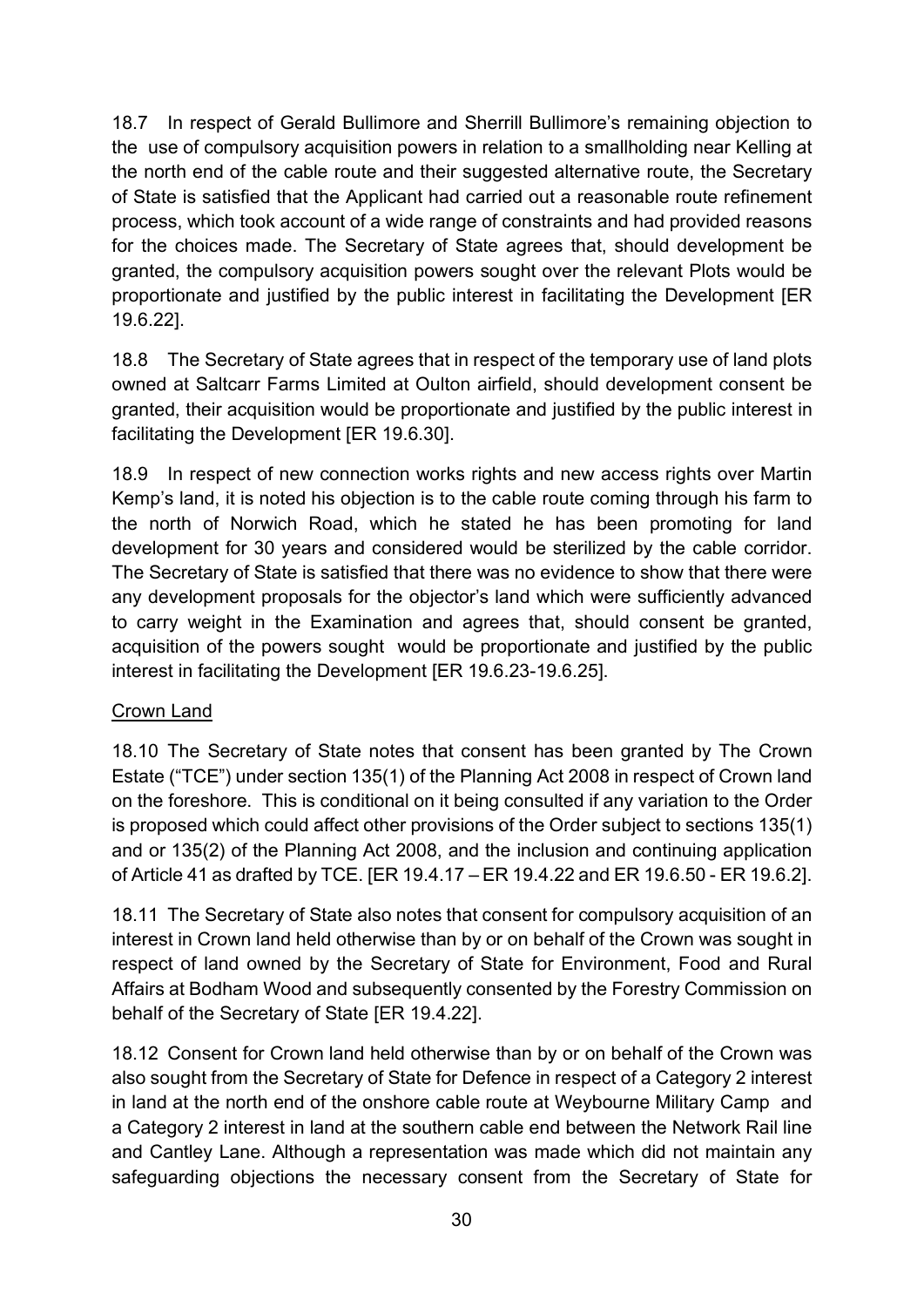Defence had not been received at the close of the Examination [ER 19.4.21 and ER 19.5.63]. The Secretary of State therefore consulted the Ministry of Defence on 11 July 2019 in order to established whether consent was granted or not. Consent, pursuant to section 135(1) and section 135(2) of the Planning Act 2008, was subsequently received on 25 July 2019.

#### Statutory Undertakers

18.13 The Secretary of State notes that the application includes powers of compulsory acquisition in respect of statutory undertakers and that Protective Provisions in the Order were also sought with a number of statutory undertakers. At the close of the Examination only Network Rail had not reached agreement with the Applicant in respect of Plot 30-028 and the only remaining disputed Network Rail Protective Provisions in question related to indemnity, transfer of benefit of the Order and arbitration [ER 19.6.37 – ER 19.6.43 and ER19.5.64 - ER 19.5.71]. Where a representation is made under s127 of the Planning Act 2008 and has not been withdrawn the Secretary of State's power to grant such powers may be exercised only if the Secretary of State is satisfied of specified matters. The Secretary of State agrees that the Applicant's preferred provisions would be sufficient to ensure that the exercise of compulsory acquisition powers in respect of the Plot in question would not result in serious detriment to Network Rail's undertaking [ER 19.6.34 – ER 19.6.36 and ER 19.6.37 – ER 19.6.43].

18.14 In view of the above, the Secretary of State agrees that the tests in sections 127(6) and 138 of the Planning Act 2008 are satisfied [ER 19.6.44].

### Public Open Space

18.15 The Secretary of State notes that no party sought to disagree with the Applicant's conclusion that the open space land, if burdened with the rights sought in the Order, would be no less advantageous to the public than it was before. The main issues in respect of interference with public open space relate to beach closures for construction of the landfall works near Weybourne and to proposed cable crossings at Bodham Wood and the Marriotts Way heritage trail. As indicated earlier, the Secretary of State is content that beach closures would be temporary and relatively short term with footpath diversions in place for users of the Norfolk Coast Path and a requirement contained in the ExA's recommended Order makes provision for approval of Public Right of Way Management Plans. The Secretary of State also notes the temporary and short-term nature of the closure to Bodham Wood, which is not a public right of way. No closure of the Marriotts Way heritage trail would be required due to the Applicant's use of HDD. In conclusion, the Secretary of State agrees that the land in question when burdened with the Order right would be no less advantageous than it was before and the requirements of section 132(3) of the Planning Act 2008 are satisfied [ER 19.6.45 – 19.6.49].

Overall Conclusion in respect of Compulsory Acquisition and Temporary Possession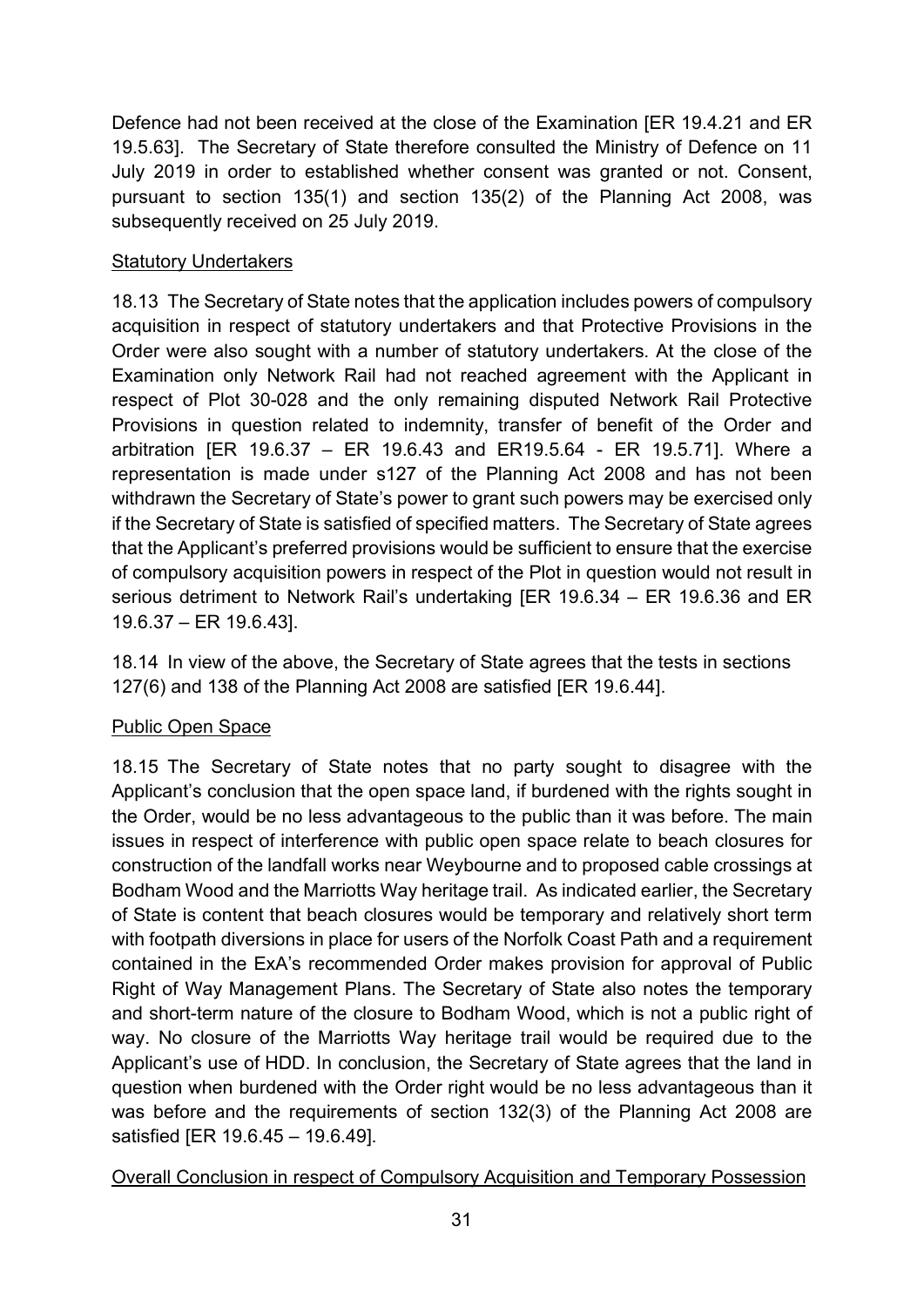18.16 The Secretary of State notes that because the ExA concluded that development consent should not be granted, it consequently considered that the compelling case in the public interest for the land to be acquired compulsorily has not been made out. However, it was mindful that the Secretary of State might conclude that development consent should be granted and so examined the case for Compulsory Acquisition and Temporary Possession on that basis.

18.17 The Secretary of State notes that the ExA was mindful that development consent could be granted and examined the case for compulsory acquisition and temporary possession on that basis. The Secretary of State also agrees that relevant legislation and guidance relating to compulsory acquisition and temporary possession have been followed by the Applicant and if development consent were to be granted in due course, then there would be a compelling case in the public interest to also grant compulsory acquisition and temporary possession powers to facilitate the Development.

# **19. Late Representations**

# *Representations made before the Secretary of State's consultations on HRA matters*

19.1 Post-examination representations were received after the close of the Examination, but before the Secretary of State's consultations, from: the Rt Hon Keith Simpson MP, seeking comments on a letter received from his constituent Polly Brockis; the Rt Hon Lord Tebbit, drawing attention to a representation made by Sir John White; Alison Shaw on behalf of 23 Parish Councils in Norfolk; Professor Tony Barnett (2 representations); Helen Monk and Chris Monk; and Geoff Lyon, Major Projects Manager at NNDC.

19.2 In addition, as mentioned in section 18 above, a representation was also received from the Ministry of Defence in response to the Secretary of State's request for further clarification in respect of Crown land. The Applicant also provided supplementary ornithological comparison data to the Secretary of State on 31 July 2019, which is considered further in section 7 above.

### The Rt Hon Keith Simpson MP/Polly Brockis

19.3 The Secretary of State notes that Ms Brockis participated in the Examination and made representations (REP7-113, REP10-052 and REP10-053) concerning the impact of construction traffic on the road network and properties in Cawston village. The Secretary of State considers Ms Brockis' letter raises no new substantive issues not already considered by the ExA in the Examination.

### The Rt Hon Lord Tebbit/Sir John White

19.4 The representation concerns the effect of onshore cable route on two mature hedges on the Salle estate. The Secretary of State notes the ExA's conclusion that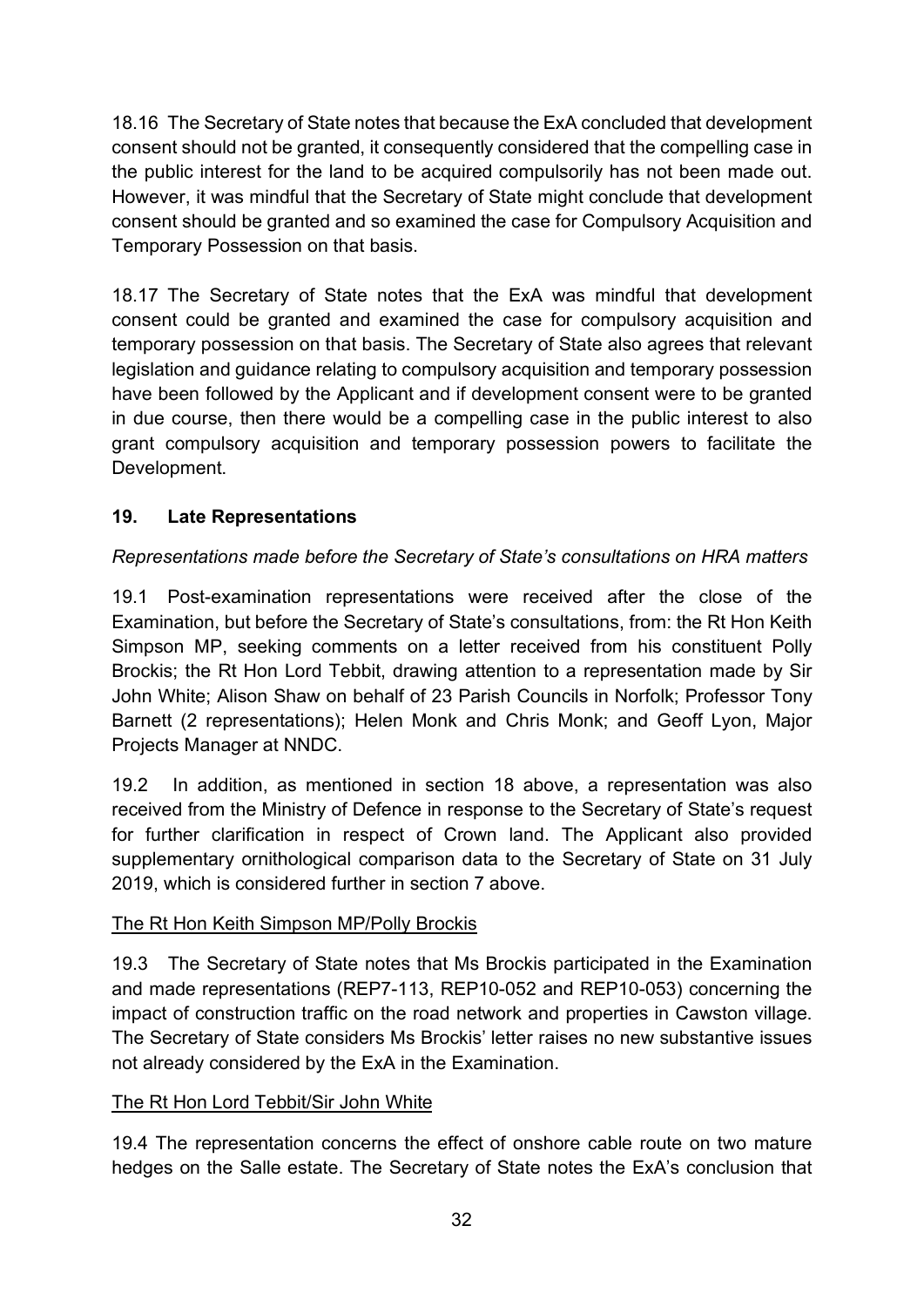the Applicant's approach to minimise harm to the landscape, including proposed mitigation, is reasonable and proportionate [ER 12.5.5]. In line with that conclusion, he expects the Applicant to make every reasonable effort to ensure that harm to landscape is minimised where proposed construction techniques require the removal of hedges.

#### Alison Shaw on behalf of 23 Parish Councils in Norfolk

19.5 The representation asked the Secretary of State to consider strategic planning for grid connection arrangements for offshore wind farms in the North Sea and to allow time to consider the implications of the power outage that occurred on 9 August 2019. Consideration of the issue of strategic planning for offshore transmission is set out in paras 19.20-19.22 of this letter. The Secretary of State does not consider that the power outage that occurred on 9 August 2020 has implications for the consideration of this Application.

#### Professor Tony Barnett

19.6 The two late representations from Professor Barnett are included in two separate e-mail chains: i) correspondence with the Planning Inspectorate Case Manager for the Application and ii) subsequent correspondence with the Applicant, which has also been copied to the Planning Inspectorate.

19.7 Having considered in consultation with the Planning Inspectorate the matters in respect of Public health England's ("PHE") position, the Secretary of State considers that PHE's consultation representation supports the clarification provided to Professor Barnett by the Planning Inspectorate and the Applicant on PHE's position and that there were no other representations from PHE that were not taken into account. The Secretary of State is satisfied therefore that neither of the two late representations Professor Barnett raise any new issues not already considered by the ExA during the Examination.

#### Helen Monk and Chris Monk

19.8 The Secretary of State notes that Helen and Chris Monk participated in and made a number of representations (AS-012, RE6-082, REP7-106, REP8-014 and REP10-002) during the Examination. Their late representation provided further information and photographic evidence relating to an unannounced abnormal load on its way to Salle Farms on 15 May 2019 that got stuck and caused damage to a property in Cawston High Street. Although not related to the Development, they consider it demonstrates the difficulties that large vehicles could have negotiating the highway. The Secretary of State considers it does not necessarily follow there would be similar difficulties for construction traffic for the proposed Development. He notes that the ExA conducted accompanied and unaccompanied site visits to Cawston during the Examination (EV-017, EV-029a and EV-036). The Secretary of State further notes that NCC considered that a suitable access strategy can be produced that mitigates impact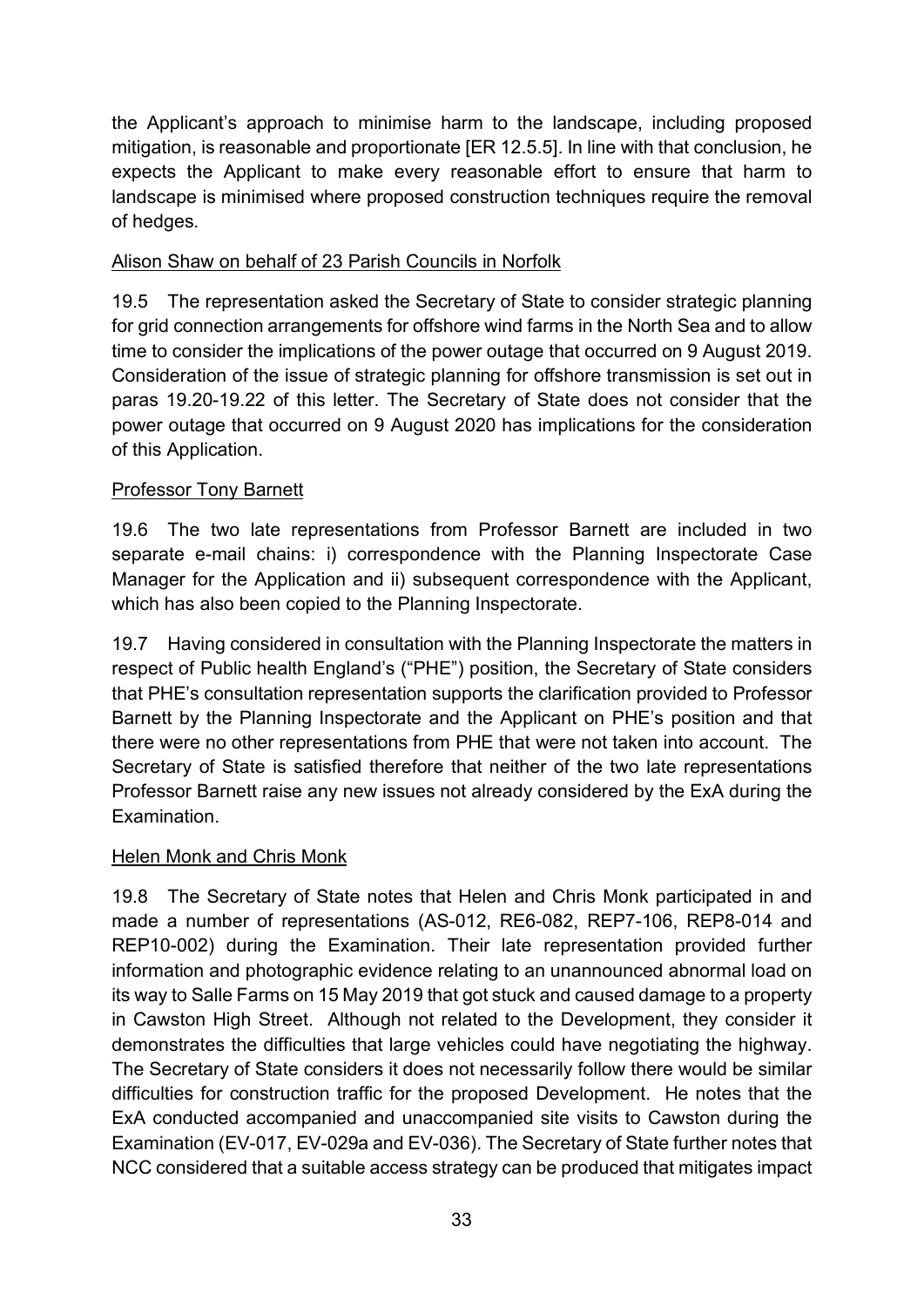[ER 10.4.31] and that the ExA concluded that appropriate measures would be secured through the detailed CTMP to avoid significant traffic and highway impacts at Cawston. There is no reason to suppose therefore that the ExA was not fully aware of the potential traffic impacts on Cawston High Street and in the sufficiency of the proposed traffic mitigation measures in making its recommendations to the Secretary of State. The incident highlighted by Helen and Chris Monk took place in advance of such measures being in place. The Secretary of State considers that the ExA's conclusions in respect of traffic and highway impacts at Cawston remain valid notwithstanding the incident highlighted in this representation.

#### NNDC

19.9 The Secretary of State notes that the purpose of the late representation from NNDC was to bring the Secretary of State's attention to events at the Examination of Norfolk Vanguard Offshore Wind Farm. Given NNDC consider there are significant similarities with the Development, it considers it would be desirable if similar approaches be taken to the two projects when they are dealing with comparable matters. The representation draws attention to the need for mitigation of potential tourism/socio-economic impacts which were also raised at the Norfolk Vanguard Examination. NNDC consider that a similar Community Benefit Fund requirement to one they have proposed in respect of Norfolk Vanguard should be included in the Order for the Development in question. It is noted that the representation also indicates that the Applicant for Norfolk Vanguard is likely to contest the inclusion of the requirement in the Order for that project.

19.10 For the reasons set out above and in the ExA's Report [ER 15.4.17 – ER 15.4.19], the Secretary of State agrees with the Applicant that any Community Benefit Fund should be voluntary and not secured through the Order. Given there was also no clear evidence of significant adverse impacts on tourism, the Secretary of State is not persuaded that the inclusion of such a Requirement in the Order, should it be granted in due course, is necessary. As such, the Secretary of State concludes that no further weight should be given to the representation on this issue.

#### *Representations made as part of the Secretary of State's consultations*

19.11 On 27 September 2019 and 2 March 2020, the Secretary of State carried out consultations in respect of the HRA. Responses were received from a number of parties which either focussed on the HRA or had no further comments to make. Where responses focus on the HRA, those representations were considered as part of that assessment which is discussed in section 7 of this letter. However, a number of parties raised issues outside of the HRA. The Secretary of State's consideration of those representations which raised other issues is set out below.

#### Cawston Parish Council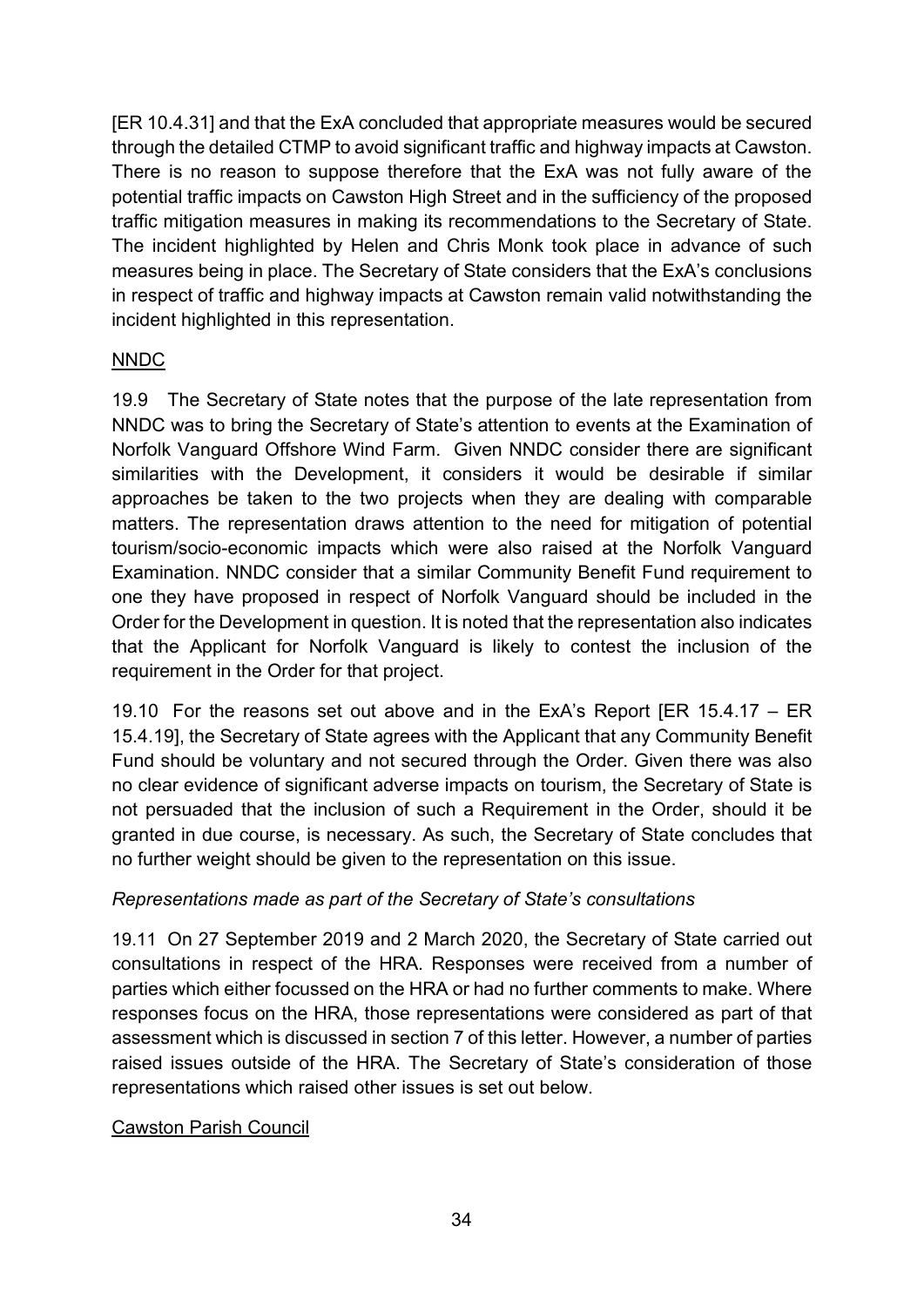19.12 Cawston Parish Council ("CPC") in their representation of 13 February 2020 considered that the Highway Intervention Scheme for Cawston Village had fatal flaws and was not sufficient to offset any potential harm from the Development traffic alone, or in-combination traffic effects arising from the proposed Norfolk Vanguard project and the Development, in the event that both were granted development consent. CPC noted that, in respect of the proposed Order for the Norfolk Vanguard project, the Secretary of State had consulted on amending the requirement in respect of its construction traffic management plan to require revised details of a scheme of traffic mitigation in respect of Cawston village.

19.13 The Secretary of State notes that the ExA acknowledges [ER 10.4.35] that the mitigation proposals for Cawston were not fully resolved by the end of the examination. Nevertheless, the mitigation proposals were sufficiently developed for the ExA to conclude that there was a good prospect that the outstanding matters would be resolved. The ExA attached significant weight to NCC's comments in this regard and concluded that appropriate measures would be secured through the detailed Construction Traffic Management Plan ("CTMP") to avoid significant traffic and highway impacts. The final highway intervention schemes and other traffic mitigation measures would be secured in the final CTMP through Requirement 18 of the Order.

19.14 The Secretary of State has however amended the requirement in respect of the construction traffic management plan in the consent for the Norfolk Vanguard Offshore Wind Farm to seek revised details of a scheme of traffic mitigation for Link 34 through Cawston (referred to as Link 89 in the application for the Development) in the event that the Development is also granted consent. In the event that he grants consent to the Development, the Secretary of State proposes to make the following addition to Requirement 18 of the Order:

*"In circumstances where the development of the Norfolk Vanguard project commences, and notwithstanding the requirement of paragraph (1) above, the construction traffic management plan shall include, in respect of Link 89 as referred to in the Environmental Statement, revised details of a scheme of traffic mitigation which shall be submitted to, and approved in writing by, the relevant planning authority, in consultation with the highway authority."*

**19.15 If the Applicant or any Interested Party wishes to comment on the revised requirement, he would be grateful for those comments by 30 September 2020.**

### **The Eastern Inshore Fisheries and Conservation Authority and the Norfolk Independent Fishermens' Association**

19.16 The Eastern Inshore Fisheries and Conservation Authority and the Norfolk Independent Fishermens' Association both made representations following the close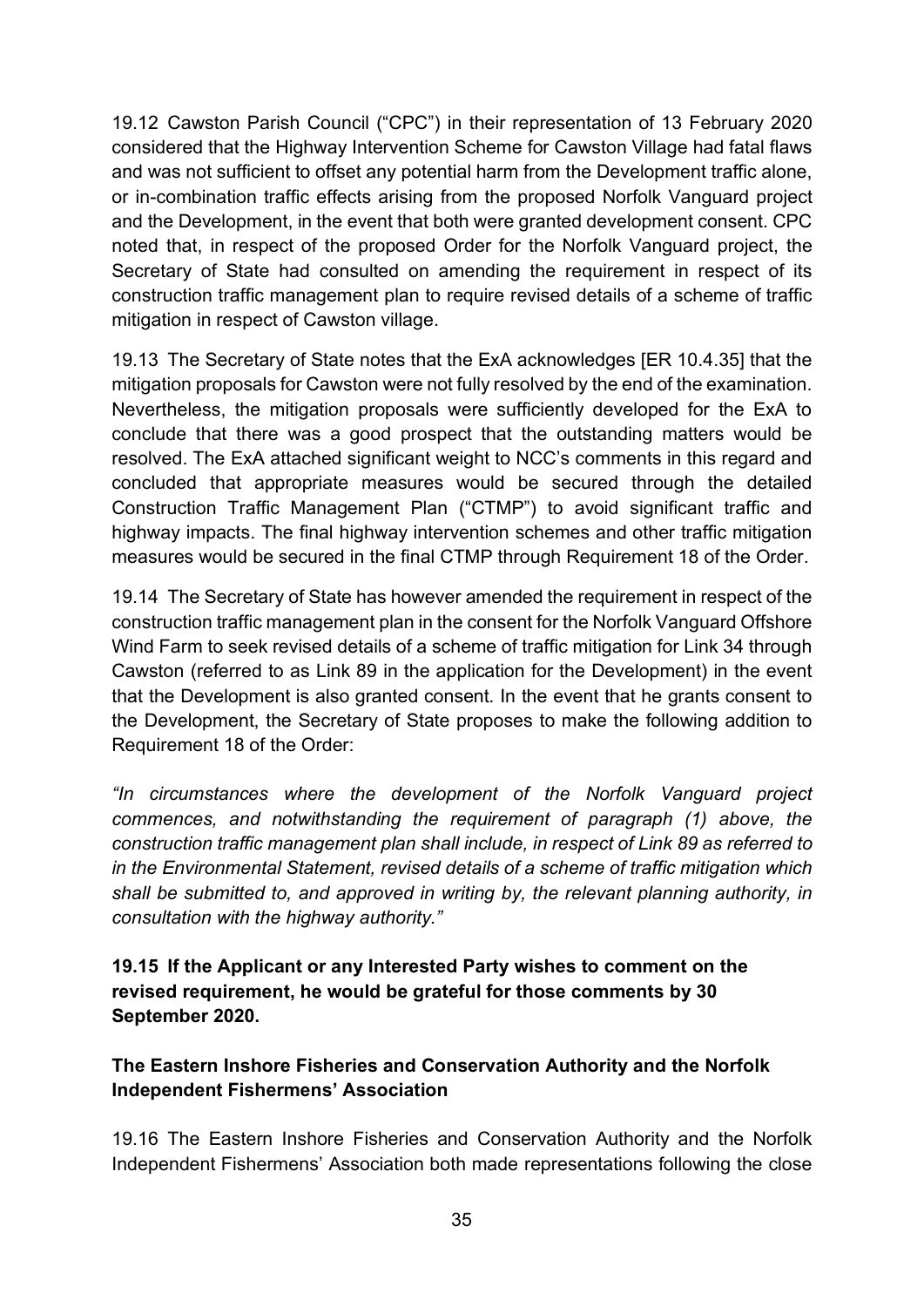of the examination. To the extent that those representations concern the effects of the Development on commercial fishing rather than the HRA, the Secretary of State notes and agrees with the conclusions of the ExA that commercial fishing is not a matter which weighs significantly against the Order being made IER 8.5.5].

#### Jonas Seafood Limited

19.17 Jonas Seafood Limited made a representation suggesting that the Applicant should help the business with a financial package and pay compensation to fishermen. The Secretary of State notes that ExA considers that the Fisheries Co-existence and Liaison Plan would provide appropriate mitigation for impacts on the UK potting fleet and he agrees with the conclusions of the ExA in respect of commercial fishing that it is not a matter that weighs significantly against the Order being made [ER 8.5.5].

#### National Farmers Union

19.18 The National Farmers Union ("NFU") made a representation concerning two issues. Firstly, it expressed a concern about landowners having to deal with more than one entity in the event that more than one OFTO is involved and requested a joint managing agent be appointed in that event. The Secretary of State considers that that would be a matter for the OFTOs to arrange should that situation occur. Secondly, the NFU is concerned that the Applicant has not engaged with other parties on the configuration of the cables at the crossing point between the Development and the Norfolk Vanguard/Norfolk Boreas cables. The Secretary of State notes that the ExA has considered the question of the crossing point and is satisfied that the matter is adequately dealt with, including by the protective provisions for the benefit of Norfolk Vanguard and Norfolk Boreas projects in the Order.

#### Natasha and Stephen Hall

19.19 Natasha and Stephen Hall made a representation concerning the effects of the converter station on their property and requested that the Applicant should purchase their property. The Secretary of State notes that the ExA had considered the effects of the converter station in its report and concluded that those effects would not be such as to outweigh the benefits of the Development. The purchase of the said property by the Applicant would therefore be a private matter for the owners of the property and the Applicant.

### *Representations received after the end of the consultation period*

19.20 A number of parties made representation after the close of the consultation period. These parties included the National Farmers Union, Oulton Parish Council, Cawston Parish Council, Necton Parish Council, Brandiston Parish Council, Mulbarton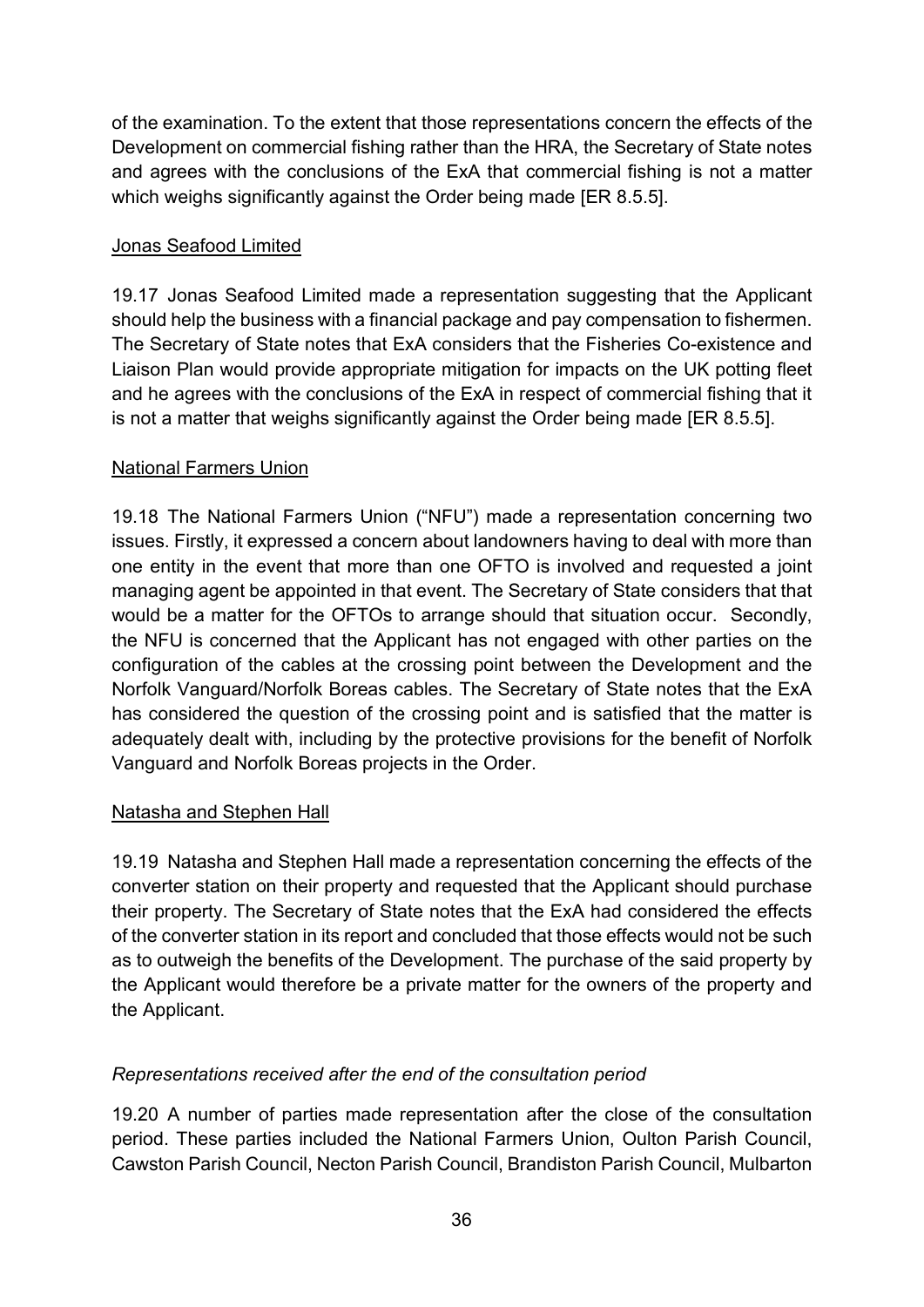Parish Council, High Kelling Parish Council and members of the public. The issues raised by these representations included traffic impacts on Cawston and Oulton villages, the construction compounds at Oulton, and the impacts of the cables and onshore substations including in respect of landscape, wildlife and agricultural land. The Secretary of State considers that those issues were assessed fully during the examination and does not consider that these representations contain any matters that would lead him to disagree with the ExA's conclusion on those matters beyond his consideration of Cawston Parish Council's representation of 13 February 2020 referred to in paras 19.14 to 19.16 above.

19.21 A number of these representations suggested that the Secretary of State should delay his decision on the Application until he had fully assessed proposals for a coordinated approach to offshore transmission possibly by means of an 'offshore ring main'. The Secretary of State notes that the possibility of offshore ring main was raised during the examination but, that as the ExA did "not have any detailed information on which to assess it" [ER 5.9.9], it could not comment on the merits of the proposal. The Secretary of State notes that NPS EN-3 states "When considering grid connection issues, the IPC should be mindful of the constraints of the regulatory regime for offshore transmission networks" [para 2.6.36]. The Secretary of State considers that the offshore transmission proposal for the Development has been brought forward in line with the existing regulatory regime. Whilst discussions are taking place in respect of the future shape of the offshore transmission network, such discussions are at the preliminary stage. The Secretary of State considers that he must assess the Development in line with current policy as set out in the NPSs. Whilst he has yet to make a final decision on the Development, he does not consider that the decision should be delayed to await the outcome of the discussions on the offshore transmission network given the urgent need for offshore wind development as identified in the NPSs.

19.22 A late representation from Mulbarton Parish Council made reference to a feasibility study from August 2015 that addressed the specific requirements for connecting Round 3 offshore wind farms to the national grid. The Secretary of State considers this to be a reference to *Achieving a cost-competitive offshore wind power industry: What is the most effective policy framework?* published by the Oxford Institute for Energy Studies. The Secretary of State has reviewed that document but remains content with the adequacy of the ExA's consideration of the grid connection issues associated with the Application.

#### **20. General Considerations**

#### Human Rights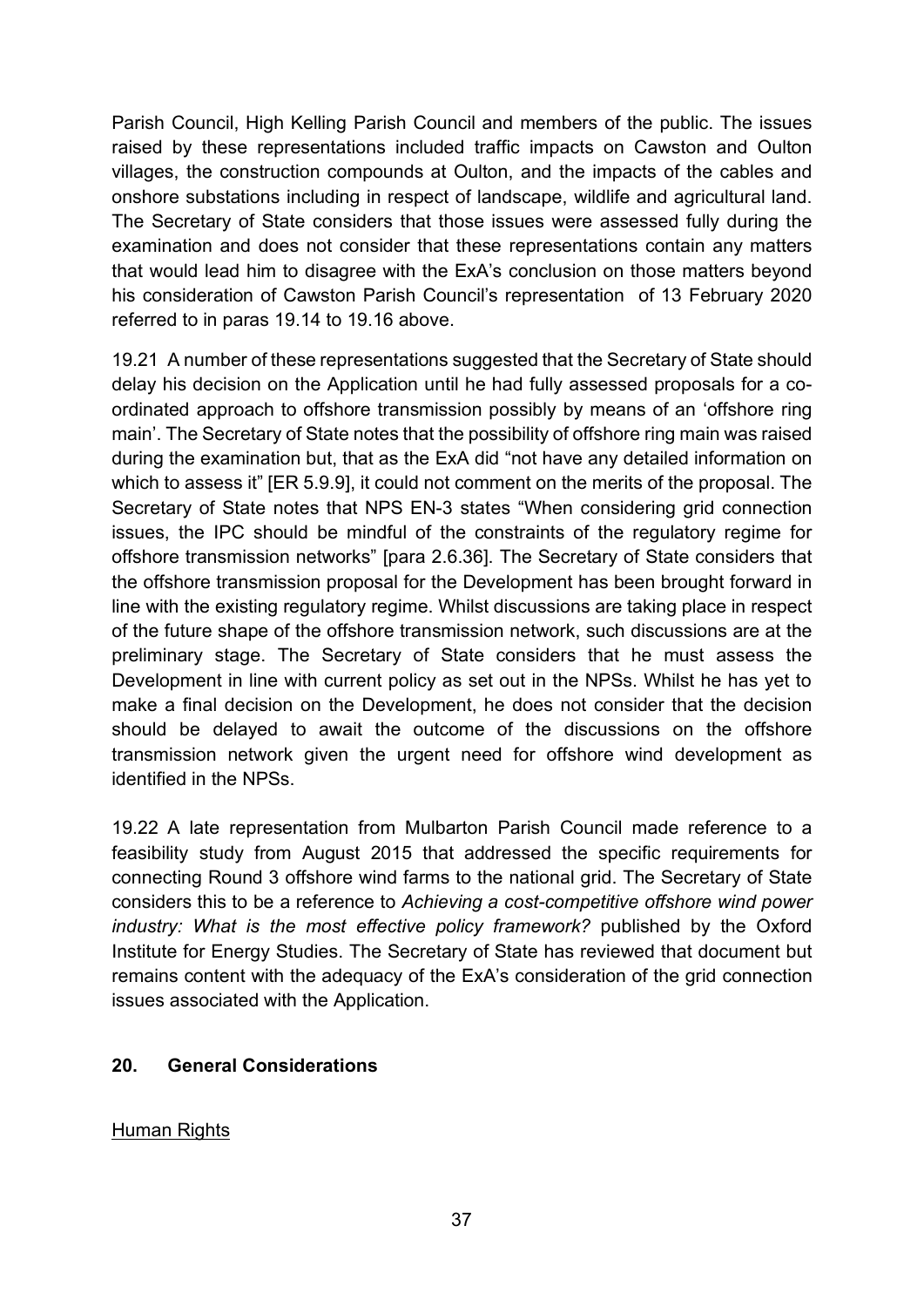20.1 The Secretary of State notes that the ExA considered human rights in relation to the application as amended with reference to:

- Article 1 of the First Protocol to the European Convention on Human Rights ("ECHR") (peaceful enjoyment of possessions);
- Article 6 of the ECHR (fair and public hearing);
- Article 8 of the ECHR (respect for private and family life, home and correspondence).

20.2 In conclusion, the Secretary of State agrees with the ExA that should development consent be granted and that compulsory acquisition is necessary to facilitate the Development,

- any infringement of ECHR rights would be proportionate and justified in the public interest;
- the provisions in the recommended Order would strike a fair balance between the public interest in the development going ahead and the interference with the rights of those affected; and
- any interference would be in accordance with the law IER 19.6.581.

#### Equality Act 2010

20.3 The Equality Act 2010 includes a public sector "general equality duty". This requires public authorities to have due regard in the exercise of their functions to the need to eliminate unlawful discrimination, harassment and victimisation and any other conduct prohibited under the Act; advance equality of opportunity between people who share a protected characteristic and those who do not; and foster good relations between people who share a protected characteristic and those who do not in respect of the following "protected characteristics": age; gender; gender reassignment; disability; marriage and civil partnerships<sup>9</sup>; pregnancy and maternity; religion and belief; and race. In respect of the above, the Secretary of State notes that there were no representations made by any parties in respect of its Equalities Impact Assessment or the public sector general equality duty and the ExA saw no reason to disagree with the findings of the assessment and concluded that there was no evidence of any differentiated or disproportionate impacts on groups with protected characteristics [ER 19.6.59 – 19.6.60]. The matter has been considered by the Secretary of State who has concluded that there was no evidence of any harm, lack of respect for equalities, or disregard to equality issues.

#### Natural Environment and Rural Communities Act 2006

<span id="page-37-0"></span><sup>&</sup>lt;sup>9</sup> In respect of the first statutory objective (eliminating unlawful discrimination etc.) only.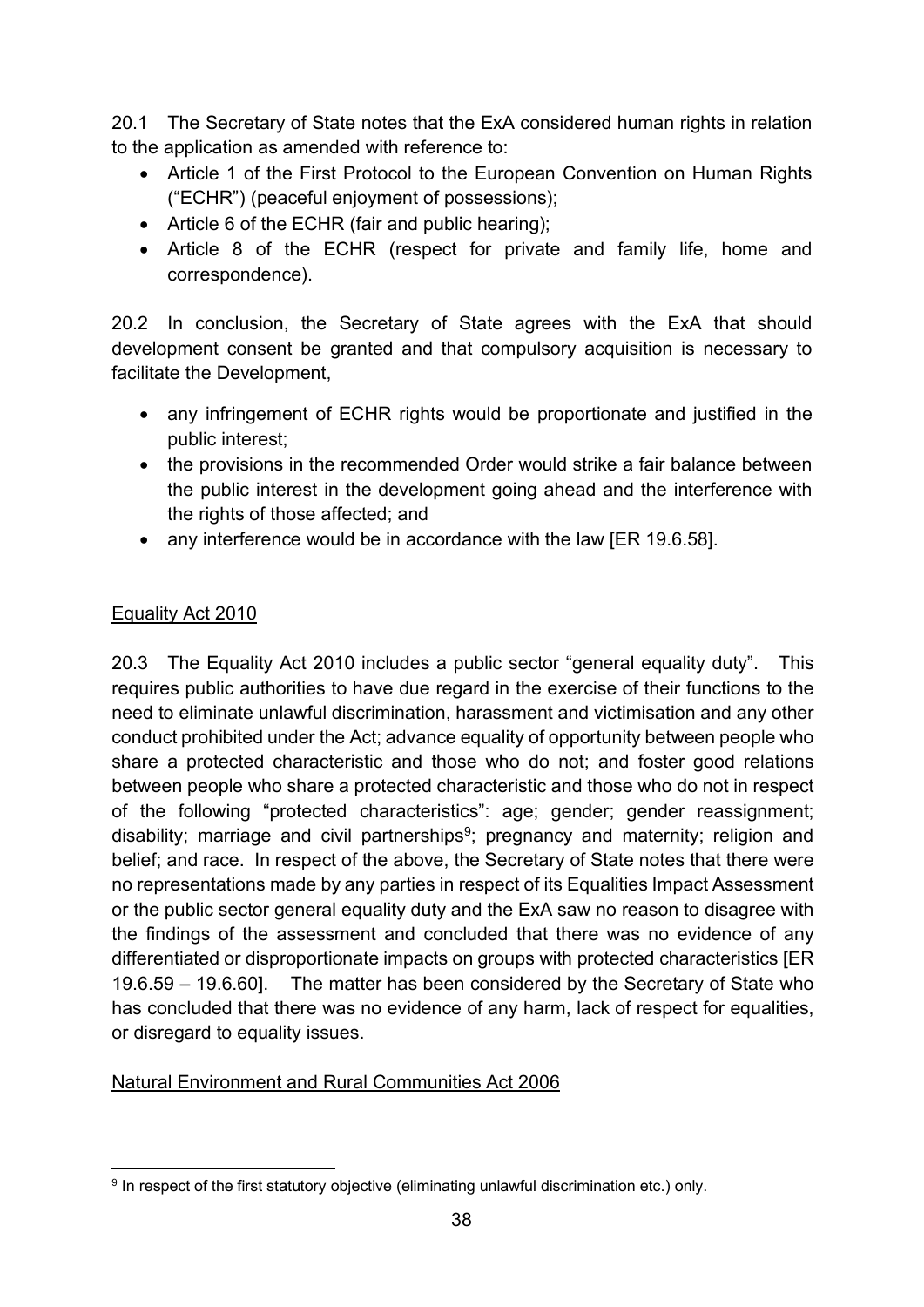20.4 The Secretary of State, in accordance with the duty in section 40(1) of the Natural Environment and Rural Communities Act 2006, has to have regard to the purpose of conserving biodiversity, and in particular to the United Nations Environmental Programme Convention on Biological Diversity of 1992, when granting development consent.

20.5 The Secretary of State is of the view that the ExA's Report, together with the environmental impact analysis, considers biodiversity sufficiently to inform him in this respect. In reaching the views set out in this letter, the Secretary of State has had due regard to conserving biodiversity.

#### Climate Change Act and the Net Zero Target

20.6 On 2 May 2019, the Climate Change Committee recommended the UK reduce greenhouse gas emissions to net zero by 2050. This was proposed to deliver on the commitments the UK made by signing the Paris Agreement in 2016. On 26 June 2019, following advice from the Committee on Climate Change, Government announced a new carbon reduction 'net zero' target for 2050 which resulted in an amendment to the Climate Change Act 2008 requiring the UK to reduce net carbon emissions by 2050 from 80% to 100% below the 1990 baseline.

20.7 The Secretary of State notes that the NPSs continue to form the basis for decision-making under the Planning Act 2008. Although the ExA was unable to consider this matter as it occurred after the close the examination, it did conclude that the Development would meet one of the fundamental and urgent objectives set out in NPSs EN-1 and EN-3 of "reducing carbon emissions, in line with the unamended Climate Change Act 2008, by decarbonising UK energy production by growing the development of offshore renewable energy" [ER 17.6.17]. The Secretary of State does not consider that the amendment to the Climate Change Act 2008 has made that objective any less urgent and that therefore the Development is still in accordance with the NPSs in that respect.

### **21. Secretary of State's conclusions**

21.1 For the reasons given in this letter, but subject to the further information required as set out below, the Secretary of State is minded to grant consent to the Development. Having carried out consultation following receipt of the report, he has subsequently been able to conclude that there will no adverse effect on the integrity of the Annex I 'sandbanks slightly covered by water at all times' feature of the North Norfolk Sandbanks and Saturn Reef SAC and the Wash and North Norfolk Coast SAC from the Development either alone or in combination with other plans and projects. He has also ruled out, beyond reasonable scientific doubt, significant risk of the activity hindering the achievement of the conservation objectives stated for the Cromer Shoal Chalk Banks MCZ and the Markham's Triangle MCZ. However, he cannot rule out an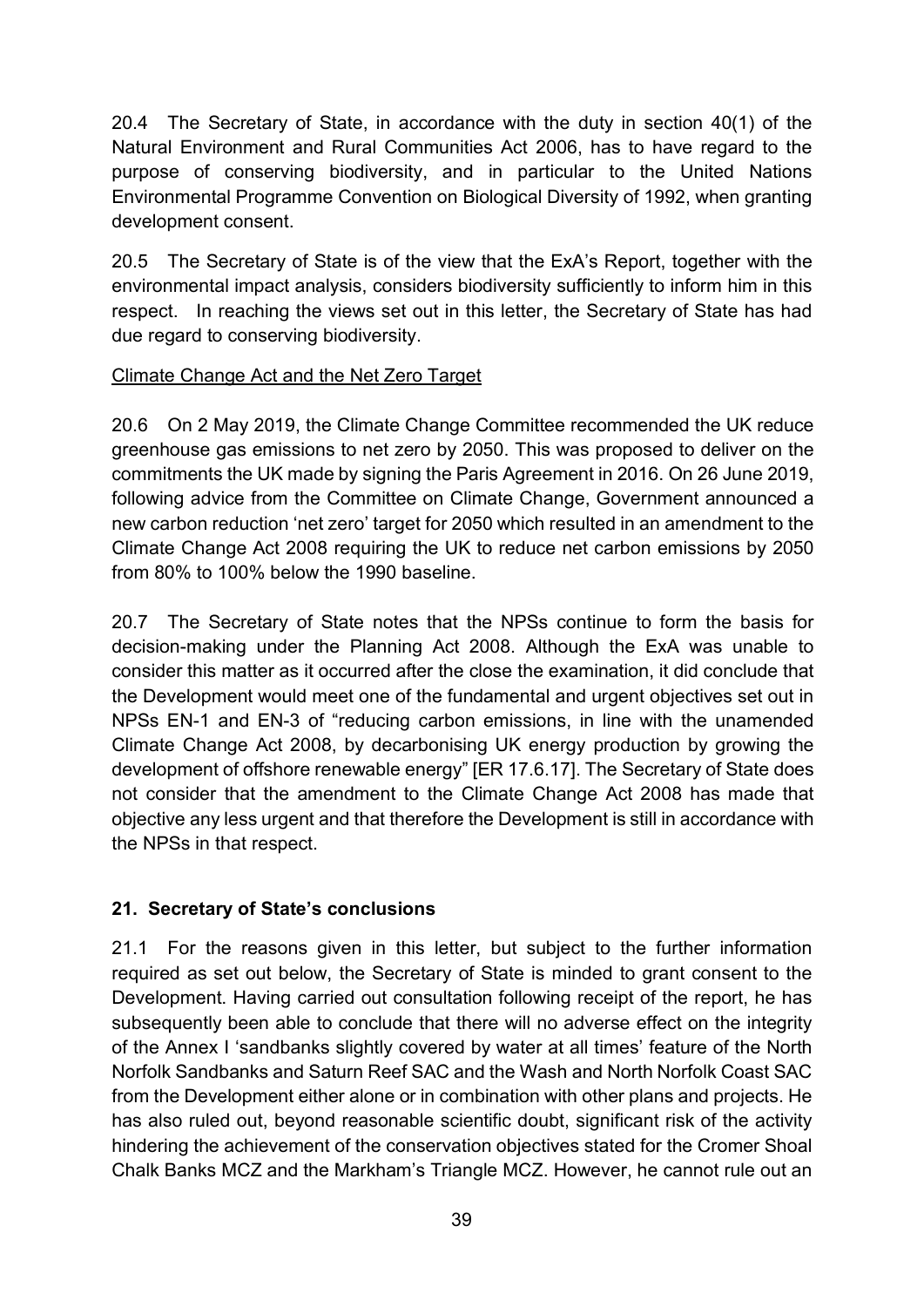adverse effect in-combination with other plans or projects on the kittiwake feature of the Flamborough and Filey Coast SAC. Having carefully considered the further information provided by the Applicant and the views of other interested parties on these matters, in respect of alternatives to the Development, imperative reasons of overriding public interest, and any necessary compensatory measures, he finds that there are no alternative solutions to the Development and that there are imperative reasons of overriding public interest for the Development. However, he does not consider that at this stage necessary compensation measures have been proposed that will ensure the overall coherence of Natura 2000 sites for kittiwakes.

### **22. Modifications to the draft Order**

22.1 Following consideration of the draft Order provided by the ExA the Secretary of State has made the following modifications to the draft Order:

- Amendments to Article 5 to confirm that the provisions of the Order have effect solely for the benefit of the undertaker and also in relation to the transfer of benefit of the order. In particular, amendments to the notice provisions and removal of references that would have permitted the transfer of part of the deemed marine licence. This is also consistent with the position taken in previous DCOs.
- An amendment to Article 26(4) to remove the term "temporary". It appears that only those works specified in subparagraphs 26(4)(a)-(d) are to remain after then undertaker gives up temporary possession and the amendment confirms this.
- Removal of provisions in Article 37 for referral to CEDR should the Secretary of State fail to make a reference to arbitration.
- The inclusion of provision for service of documents at Article 44.
- Amendments to Schedule 1 to reflect the revisions to the design parameters of the project made by the applicant following examination.
- Proposed new requirement 18 regarding the highways' intervention scheme (see paragraph 10.2 above).

22.2 In addition to the above, the Secretary of State has made various changes to the draft Order which do not materially alter its effect, including changes to confirm with the current practice for statutory instruments and changes in the interests of clarity and consistency. The Secretary of State is mindful of the fact that the issues raised in this letter may require further amendment to be made to the draft Order and may require the applicant to submit a revised Order in due course. The current text of the draft Order, including the modifications referred to above is being published with this letter.